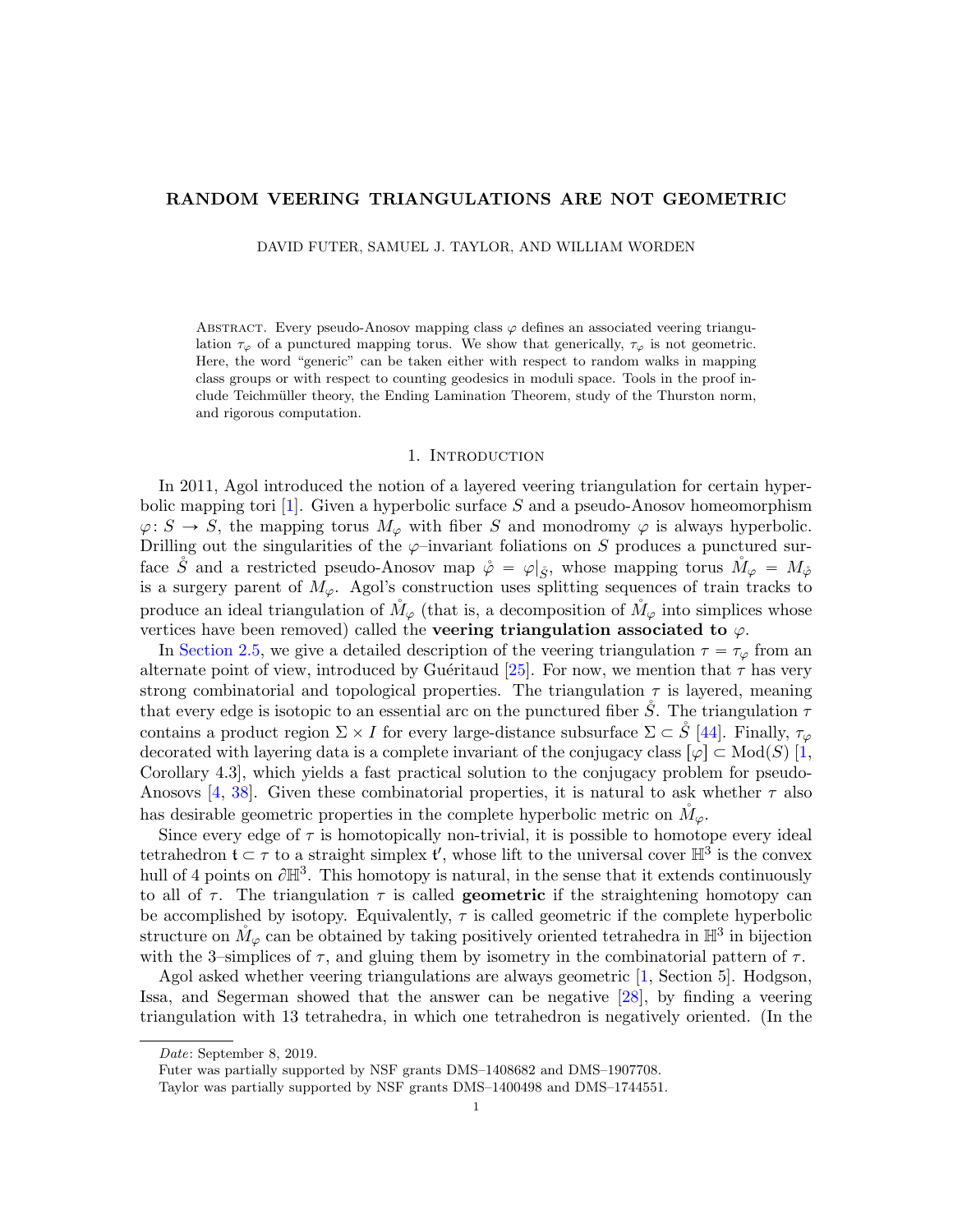<span id="page-1-0"></span>

FIGURE 1. For a simple random walk in  $Mod(S)$ , with generators shown in [Figure 4,](#page-23-0) the probability that the veering triangulation is geometric decays exponentially with the length of the walk. Both graphs show the same data, with a linear plot on the left and a log-linear plot on the right. Each dot represents several thousand mapping classes. Figure from Worden [\[53\]](#page-37-0).

straightening homotopy, two opposite edges of this tetrahedron must pass through each other before the tetrahedron can become straight.) In describing their example, they write,

It seems unlikely that a counterexample would have been found without a computer search, and it is still something of a mystery why veering triangulations are so frequently geometric.

It is now clear that geometric veering triangulations are exceedingly rare. This was shown experimentally by Worden [\[53\]](#page-37-0), who tested over 800,000 examples on a high-performance computing cluster. Given a hyperbolic surface S of complexity  $\xi(S) \geq 2$ , he found that for randomly sampled long words in  $Mod(S)$ , the probability of the associated veering triangulation being geometric decays exponentially with the length of the word. See [Figure 1.](#page-1-0)

The main result of this paper is a proof of the qualitative pattern visible in [Figure 1.](#page-1-0) While we do not prove exponential decay, we do prove that the proportion of geometric triangulations decays to 0. We establish this in two separate probabilistic regimes: first, with respect to random walks on  $Mod(S)$  [\(Theorem 1.1\)](#page-1-1), and second, with respect to counting closed geodesics in moduli space [\(Theorem 1.2\)](#page-2-0).

We use the symbol  $\Sigma_{g,n}$  to denote the surface of genus g with n punctures. Every surface S mentioned below is presumed homeomorphic to some  $\Sigma_{g,n}$ ; in particular, S is presumed connected and orientable. We define the **complexity**  $\xi(\Sigma_{q,n}) = 3g - 3 + n$ .

For a surface  $S$  as above, we show that with overwhelming probability, a random walk on  $Mod(S)$  produces a pseudo-Anosov mapping class with non-geometric veering triangulation.

<span id="page-1-1"></span>**Theorem 1.1.** Let S be a surface of complexity  $\xi(S) \geq 2$ , and consider a simple random walk on  $Mod(S)$  with respect to any finite generating set. Then, for almost every infinite sample path  $(\varphi_n)$ , there is a positive integer  $n_0$  such that for all  $n \geq n_0$ , the mapping class  $\varphi_n$  is pseudo-Anosov and the veering triangulation of  $\mathring{M}_{\varphi_n}$  is non-geometric.

In fact, the same result holds true for sample paths defined by a more general probability measure. See [Corollary 1.5](#page-4-0) for a precise statement.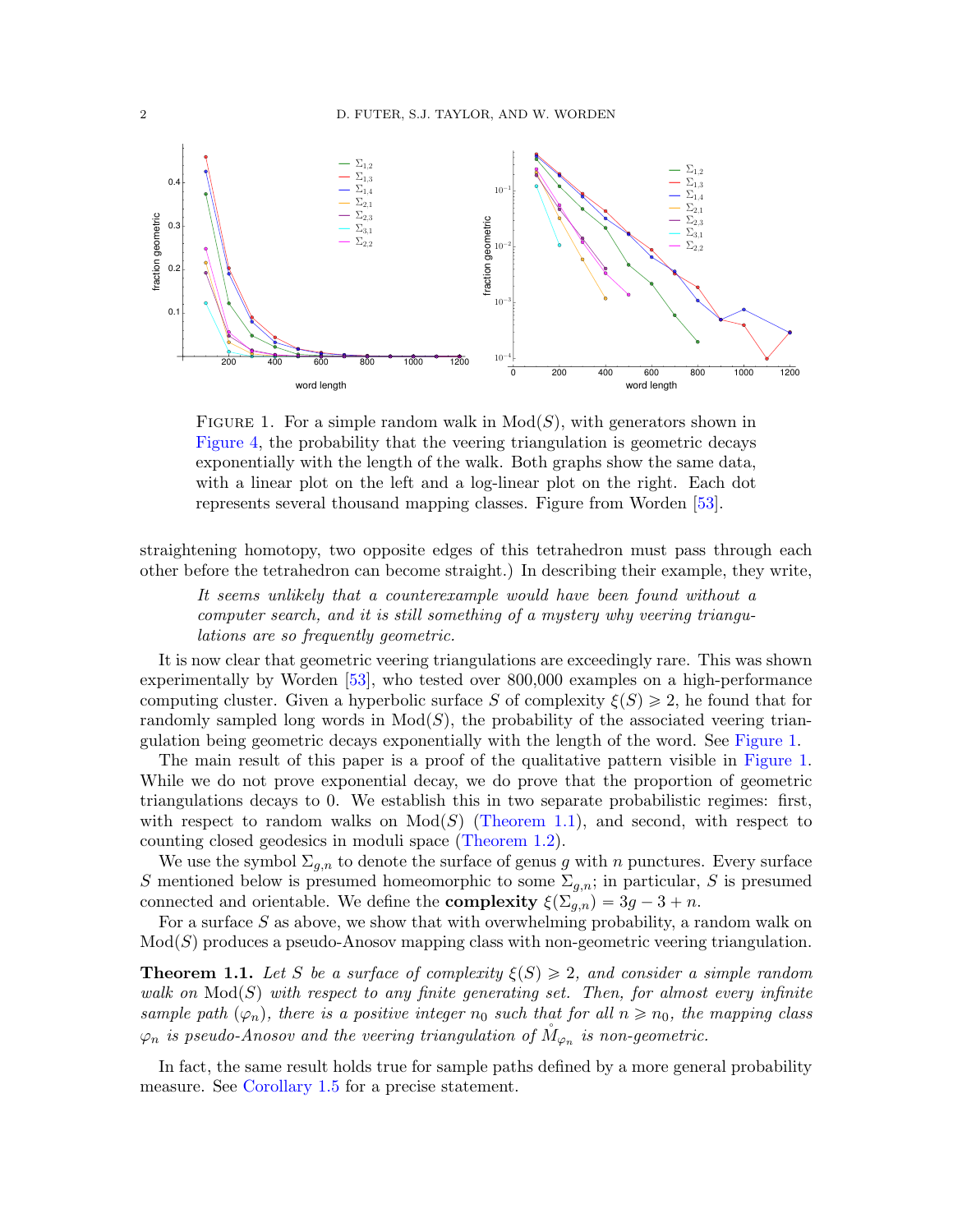We remark that every pseudo-Anosov on a surface satisfying  $\xi(S) < 2$  has a geometric veering triangulation. (See [Theorem 1.3](#page-2-1) and the ensuing discussion.) Thus [Theorem 1.1](#page-1-1) applies to the largest possible collection of (orientable) surfaces.

We will prove [Theorem 1.1](#page-1-1) by combining two separate, logically independent ingredients. The first ingredient is [Theorem 1.3:](#page-2-1) when  $\xi(S) \geq 2$ , there is at least one principal mapping class on S whose associated veering triangulation is non-geometric. A pseudo-Anosov mapping class  $\varphi \in Mod(S)$  is called **principal** if its invariant Teichmüller geodesic lies in the principal stratum. (See [Section 2.1](#page-5-0) for a discussion of strata and Teichm¨uller geodesics.) Equivalently,  $\varphi$  is principal if its stable foliation has 3–prong singularities at interior points of S and 1–prong singularities at punctures of S. By a theorem of Gadre and Maher [\[23\]](#page-36-4), principal pseudo-Anosovs are generic from the point of view of random walks in  $Mod(S)$ .

The second ingredient is a convergence result, [Theorem 1.4,](#page-3-0) which shows that every principal mapping class occurs in a suitable sense as the limit of a random process, where the combinatorics of the triangulation and the geometry of the mapping torus both converge to the desired limit. This result works for any hyperbolic surface. In particular, given a principal mapping class  $\varphi$  with non-geometric veering triangulation, almost every sample path of a random walk also has non-geometric veering triangulation.

By replacing random walk techniques with work of Hamenstädt  $[27]$  and Eskin–Mirzakhani [\[15\]](#page-35-2), we prove our second result concerning the scarcity of geometric veering triangulations. For  $L > 0$ , let  $\mathcal{G}(L)$  be the finite set of conjugacy classes of pseudo-Anosov mapping classes in  $Mod(S)$  whose Teichmüller translation length is at most L. Equivalently,  $\mathcal{G}(L)$  is the set of all conjugacy classes of pseudo-Anosovs whose dilatation is at most  $e^L$ . Recall that the veering triangulation  $\tau_{\varphi}$  of the punctured mapping torus  $M_{\varphi}$  only depends on the conjugacy class  $\lbrack \varphi \rbrack$ , i.e. on an element of  $\mathcal{G}(L)$  for some L.

<span id="page-2-0"></span>**Theorem 1.2.** Let S be a surface with complexity  $\xi(S) \geq 2$ . Then

$$
\lim_{L\to\infty}\frac{1}{|\mathcal{G}(L)|}\left|\left\{[\varphi]\in\mathcal{G}(L): the\text{ }veering\text{ }triangular\text{ }of\text{ } \mathring{M}_{\varphi}\text{ }is\text{ }not\text{ }geometric\right\}\right|=1.
$$

Just as with [Theorem 1.1,](#page-1-1) the proof of [Theorem 1.2](#page-2-0) combines an existence statement with a convergence statement. The existence statement is again [Theorem 1.3:](#page-2-1) there is a principal mapping class  $\varphi \in Mod(S)$  whose associated veering triangulation is non-geometric. The convergence statement roughly says that the axis of a typical element of  $\mathcal{G}(L)$  fellow-travels the axis of  $\varphi$  for a very long distance. This statement, combined with ingredients from the proof of [Theorem 1.4,](#page-3-0) implies the desired result. We refer to [Section 7](#page-20-0) for more details.

1.1. Existence of non-geometric triangulations. As described above, we begin the proof of [Theorems 1.1](#page-1-1) and [1.2](#page-2-0) by finding some pseudo-Anosov element of  $Mod(S)$  whose associated veering triangulation is non-geometric. In fact, we show the following.

<span id="page-2-1"></span>**Theorem 1.3.** Let  $S \cong \Sigma_{q,n}$  be a hyperbolic surface. Then  $\xi(S) \geq 2$  if and only if there exists a principal pseudo-Anosov  $\varphi \in Mod(S)$  such that the associated veering triangulation of the mapping torus  $\dot{M}_{\varphi}$  is non-geometric.

The "if" direction of [Theorem 1.3](#page-2-1) is previously known. The only (connected, orientable) hyperbolic surfaces with  $\xi(S) < 2$  are  $\Sigma_{0,3}$ ,  $\Sigma_{0,4}$ , and  $\Sigma_{1,1}$ . Akiyoshi [\[2\]](#page-35-3) and Lackenby [\[34\]](#page-36-6) proved that all pseudo-Anosov mapping classes on  $\Sigma_{1,1}$  and  $\Sigma_{0,4}$  have geometric veering triangulations. Guéritaud gave a direct argument for the same conclusion  $[24]$ . Meanwhile,  $Mod(\Sigma_{0,3})$  is finite, hence  $\Sigma_{0,3}$  has no pseudo-Anosov mapping classes at all. Thus the new content of [Theorem 1.3](#page-2-1) is the "only if" direction of the statement.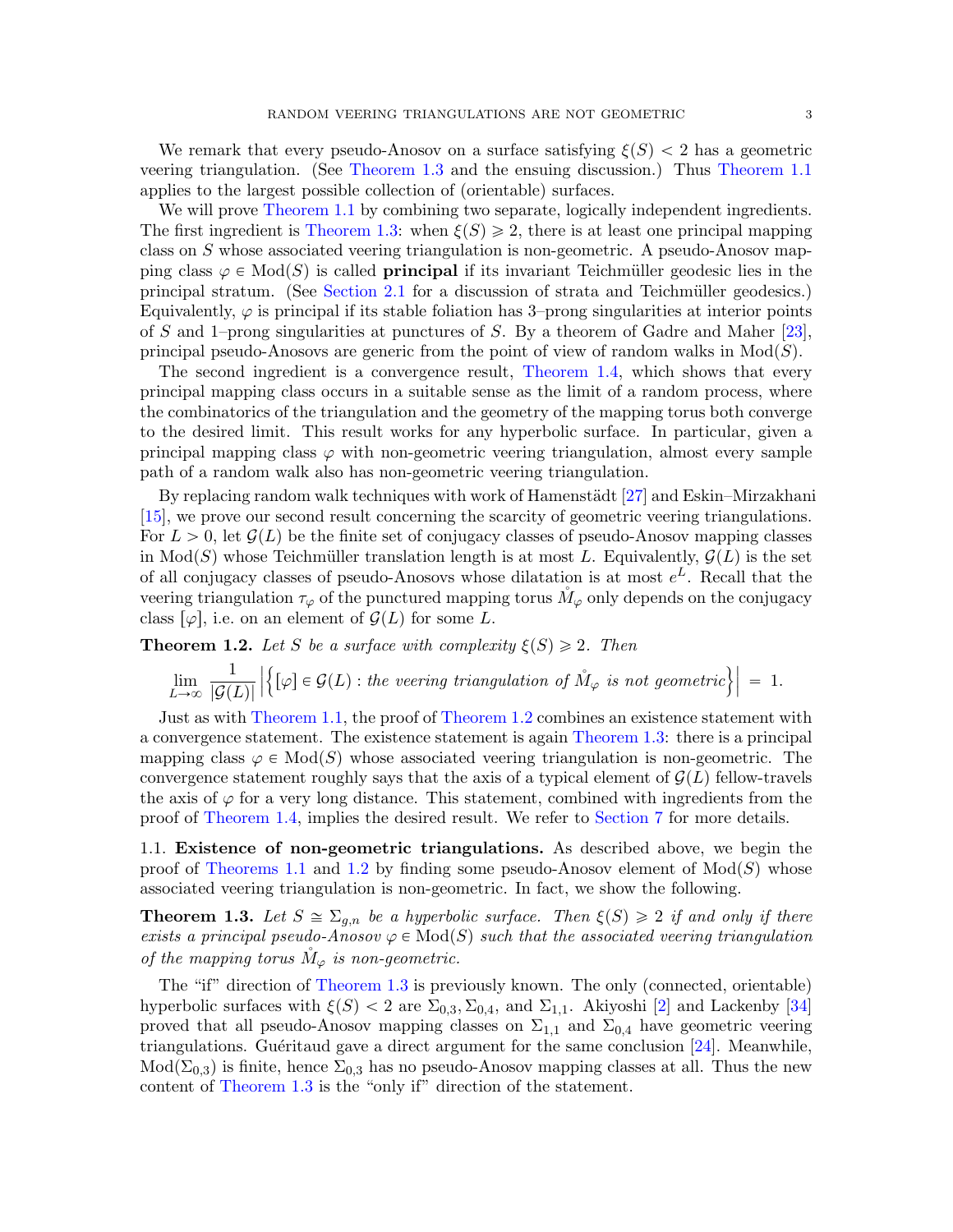In the proof of [Theorem 1.3,](#page-2-1) we characterize geometric triangulations using shape parameters. Given a tetrahedron  $\mathfrak{t} \subset M$ , endowed with an ordering of its ideal vertices, we lift t to  $\mathbb{H}^3$  and define the **shape parameter**  $z_t$  to be the cross-ratio of the 4 vertices on the sphere at infinity. The cross-ratio  $z_t$  determines the isometry type of the straightened tetrahedron t' homotopic to t. In particular, t' is positively oriented if and only if  $\text{Im}(z_t) > 0$ . Shape parameters can be computed using Snappy [\[12\]](#page-35-4), in either floating-point or interval arithmetic, making it possible to test whether a particular triangulation  $\tau$  is geometric.

To prove the "only if" direction of [Theorem 1.3](#page-2-1) for a finite list of fiber surfaces, we essentially follow the method of Hodgson–Issa–Segerman [\[28\]](#page-36-3). We find a suitable mapping class  $\varphi \in Mod(S)$  using a brute-force search, and use flipper [\[4\]](#page-35-1) to certify that  $\varphi$  is a principal pseudo-Anosov. Then, we use rigorous interval arithmetic in Snappy, including routines derived from HIKMOT [\[30\]](#page-36-8), to certify that the shape parameter of each  $\mathfrak{t} \subset \tau_{\varphi}$  lies inside a small box in C. One of these boxes has strictly negative imaginary part, implying that  $\tau_{\varphi}$  is non-geometric. See [Section 8](#page-23-1) for details.

To extend our knowledge from finitely many surfaces to all the surfaces in [Theorem 1.3,](#page-2-1) we exploit the fact that many fibered 3–manifolds fiber in infinitely many ways, organized via the Thurston norm. (See [Section 9](#page-26-0) for definitions and further details.) All the fibers that appear in a single fibered cone of the Thurston norm ball have associated monodromies that induce the same veering triangulation of the same drilled manifold  $M$ . As a consequence, we can prove [Theorem 1.3](#page-2-1) for all  $g \ge 1$ ,  $n \ge 1$  (excluding  $\Sigma_{1,1}$ ), using only two explicit examples. That is, we find two fibered manifolds with principal pseudo-Anosovs whose veering triangulations are non-geometric, and show that every such surface  $\Sigma_{g,n}$ , appears as (a cover of) a fiber for at least one of our two examples. The verification that these two fibered manifolds have all the desired properties is assisted by Regina [\[10\]](#page-35-5). Similar tricks handle the other surfaces with  $\xi(S) \geq 2$ , namely closed surfaces and punctured spheres.

1.2. Convergence to any principal pseudo-Anosov. The following convergence theorem is the main technical result of this paper. Although the statement here is for the random walk model, it is derived from a more general result [\(Proposition 6.2\)](#page-18-0) that also applies to counting geodesics in moduli space.

Consider a probability measure  $\mu$  on Mod(S). We use the notation  $\langle \text{Supp}(\mu) \rangle_+$  to denote the semigroup generated by the support of  $\mu$ . Say that  $\langle \text{Supp}(\mu) \rangle_+$  is **non-elementary** if it contains at least two pseudo-Anosov elements with distinct axes. In the setting of a simple random walk,  $\mu$  is the uniform probability measure on a symmetric generating set, hence  $\langle \text{Supp}(\mu) \rangle_+ = \text{Mod}(S)$  is non-elementary.

<span id="page-3-0"></span>**Theorem 1.4.** Let S be a hyperbolic surface, and fix a principal pseudo-Anosov  $\varphi \in$  $\text{Mod}(S)$ . Lift the veering triangulation  $\tau_{\varphi}$  of the mapping torus  $M_{\varphi}$  to a triangulation  $\tilde{\tau}$  of the infinite cyclic cover  $\tilde{N}_{\varphi}$ , corresponding to the fiber. Let  $K \subset \tilde{\tau}$  be any finite, connected sub-complex.

Let  $\mu$  be a probability distribution on  $\text{Mod}(S)$  with finite first moment, such that  $\langle \text{Supp}(\mu) \rangle_+$ is non-elementary and contains  $\varphi$ . Then, for almost every sample path  $\omega = (\omega_n)$ , there is a positive integer  $n_0$  such that the following hold:

- For all  $n \ge n_0$ ,  $\omega_n$  is a principal pseudo-Anosov.
- For all  $n \ge n_0$ , K embeds as a sub-complex of the veering triangulation  $\tau_{\omega_n}$  of the mapping torus  $\mathring{M}_{\omega_n}$ .
- For every tetrahedron  $\mathfrak{t} \subset K$ , the shape of  $\mathfrak{t}$  in  $\mathring{M}_{\omega_n}$  converges to the shape of  $\mathfrak{t}$  in  $\tilde{N}_{\varphi}$  as  $n \to \infty$ .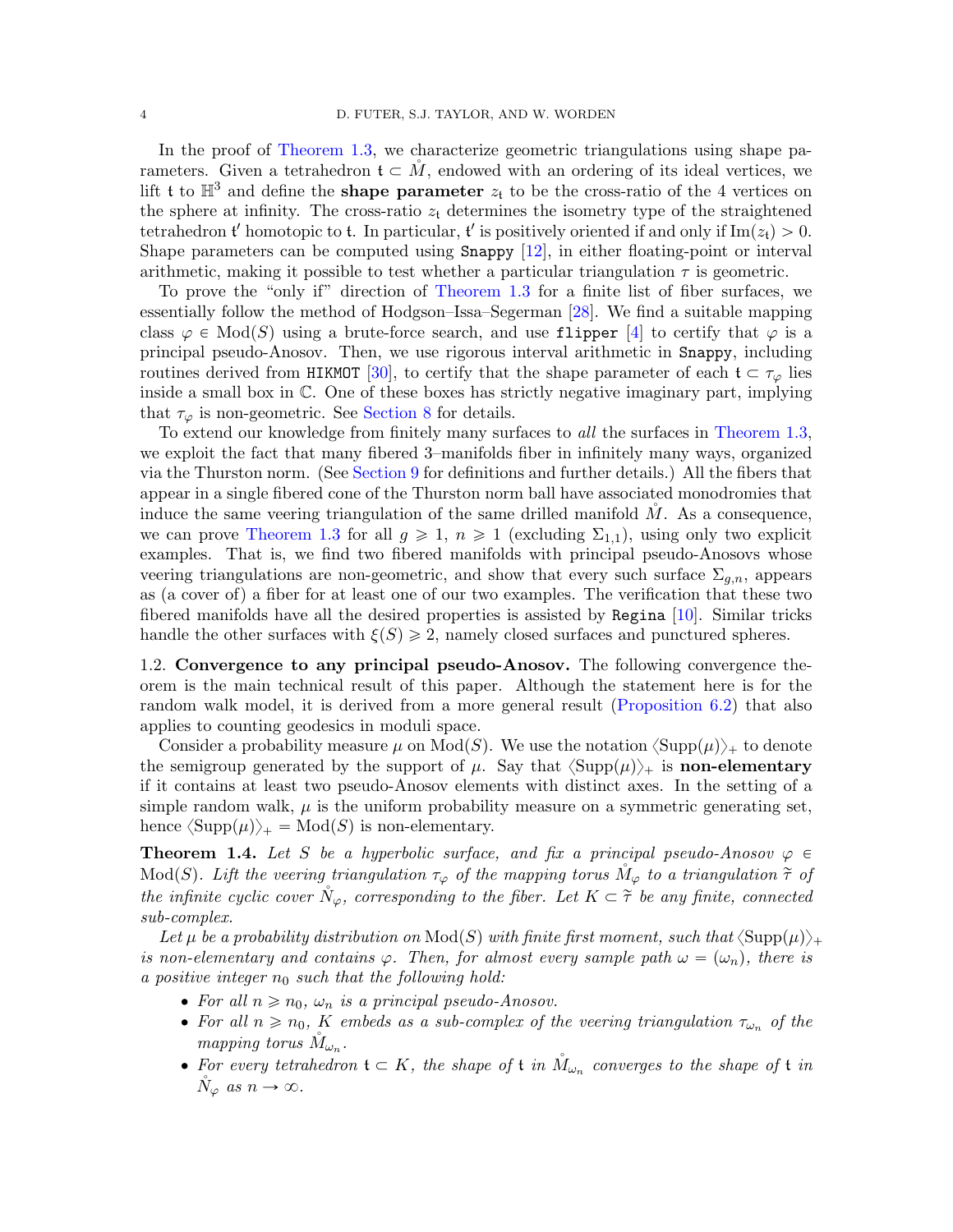The argument used to prove [Theorem 1.4](#page-3-0) can be summarized as follows. The first two conclusions are proven by combining a result about fellow-traveling of sample paths in Teichmüller space [\(Theorem 3.1,](#page-9-0) due to Gadre–Maher [\[23\]](#page-36-4)), together with [Corollary 5.6.](#page-17-0) Informally, [Corollary 5.6](#page-17-0) states that if appropriate quadratic differentials  $q_i$  converge to q, then their associated veering triangulations also converge, in the sense appearing in [Theorem 1.4.](#page-3-0) A more precise formulation of this result requires Guéritaud's construction of the veering triangulation (given in [Section 2.5\)](#page-7-0), and is postponed until [Section 5.](#page-14-0) The upshot is that if  $\varphi$  and  $\psi$  are pseudo-Anosov homeomorphisms whose axes in Techmüller space fellow travel for sufficiently long, then their associated veering triangulations of  $M_{\varphi}$ and  $\dot{M}_{\psi}$  have large isomorphic subcomplexes.

The third conclusion of [Theorem 1.4](#page-3-0) follows by relating the convergence of the quadratic differentials referenced above to the algebraic convergence of the hyperbolic structures on the associated manifolds. The main tool for this is the Ending Lamination Theorem of Brock–Canary–Minsky [\[43,](#page-36-9) [8\]](#page-35-6) together with a strengthening by Leininger–Schleimer [\[35\]](#page-36-10). In short, algebraic convergence of the surface group representations yields convergence in  $\partial \mathbb{H}^3$  of the ideal endpoints of the veering tetrahedra, which means that the shapes of these tetrahedra converge as desired. The details are given in [Section 6.](#page-17-1)

One particular consequence of [Theorem 1.4](#page-3-0) is the following statement.

<span id="page-4-0"></span>**Corollary 1.5.** Let S be a hyperbolic surface. Let  $\varphi \in Mod(S)$  be a principal pseudo-Anosov whose veering triangulation  $\tau_{\varphi}$  is non-geometric.

Let  $\mu$  be a probability distribution on  $\text{Mod}(S)$  with finite first moment, such that  $\langle \text{Supp}(\mu) \rangle_+$ is non-elementary and contains  $\varphi$ . Then, for almost every infinite sample path  $\omega = (\omega_n)$ , there is a positive integer  $n_0$  such that for all  $n \ge n_0$ , the veering triangulation  $\tau_{\omega_n}$  is also non-geometric.

*Proof.* Let  $K \subset \tilde{\tau}$  be (the lift to  $\tilde{N}_{\varphi}$  of) a single tetrahedron  $\mathfrak{t} \subset \tau_{\varphi}$  whose shape is neg-atively oriented. [Theorem 1.4](#page-3-0) says that t also appears as a tetrahedron in  $\tau_{\omega_n}$  for  $n \gg 0$ . Furthermore, the shape of t in  $\mathring{M}_{\omega_n}$  converges to a negatively oriented limit as  $n \to \infty$ , hence t has to be negatively oriented in  $\mathring{M}_{\omega_n}$  for all  $n \gg 0$ .

Now, observe that [Theorem 1.1](#page-1-1) follows immediately by combining [Theorem 1.3](#page-2-1) with [Corollary 1.5.](#page-4-0) The proof of [Theorem 1.2](#page-2-0) follows a similar pattern, but replaces [Corollary 1.5](#page-4-0) with [Corollary 7.2.](#page-21-0) See [Section 7](#page-20-0) for the full details.

1.3. **Organization.** [Section 2](#page-5-1) lays out definitions and background material from Teichmüller theory that will be needed in most of the subsequent arguments.

The proof of [Theorem 1.4](#page-3-0) spans [Sections 3](#page-9-1) to [6.](#page-17-1) We discuss convergence of quadratic differentials in [Sections 3](#page-9-1) and [4,](#page-13-0) convergence of veering triangulations in [Section 5,](#page-14-0) and finally convergence of geometric structures on 3–manifolds in [Section 6.](#page-17-1) In [Section 7,](#page-20-0) we combine these ingredients with measure-theoretic tools to prove [Theorem 1.2.](#page-2-0)

Finally, [Sections 8](#page-23-1) and [9](#page-26-0) contain the proof of [Theorem 1.3.](#page-2-1)

1.4. Acknowledgements. We thank Matthias Goerner, Eiko Kin, Yair Minsky, Saul Schleimer, and Henry Segerman for a number of enlightening conversations. We thank Matthew Stover and the referee for helpful comments that improved our exposition. We also thank Vaibhav Gadre for suggesting that we prove [Theorem 1.2](#page-2-0) and Ilya Gekhtman for help with the details.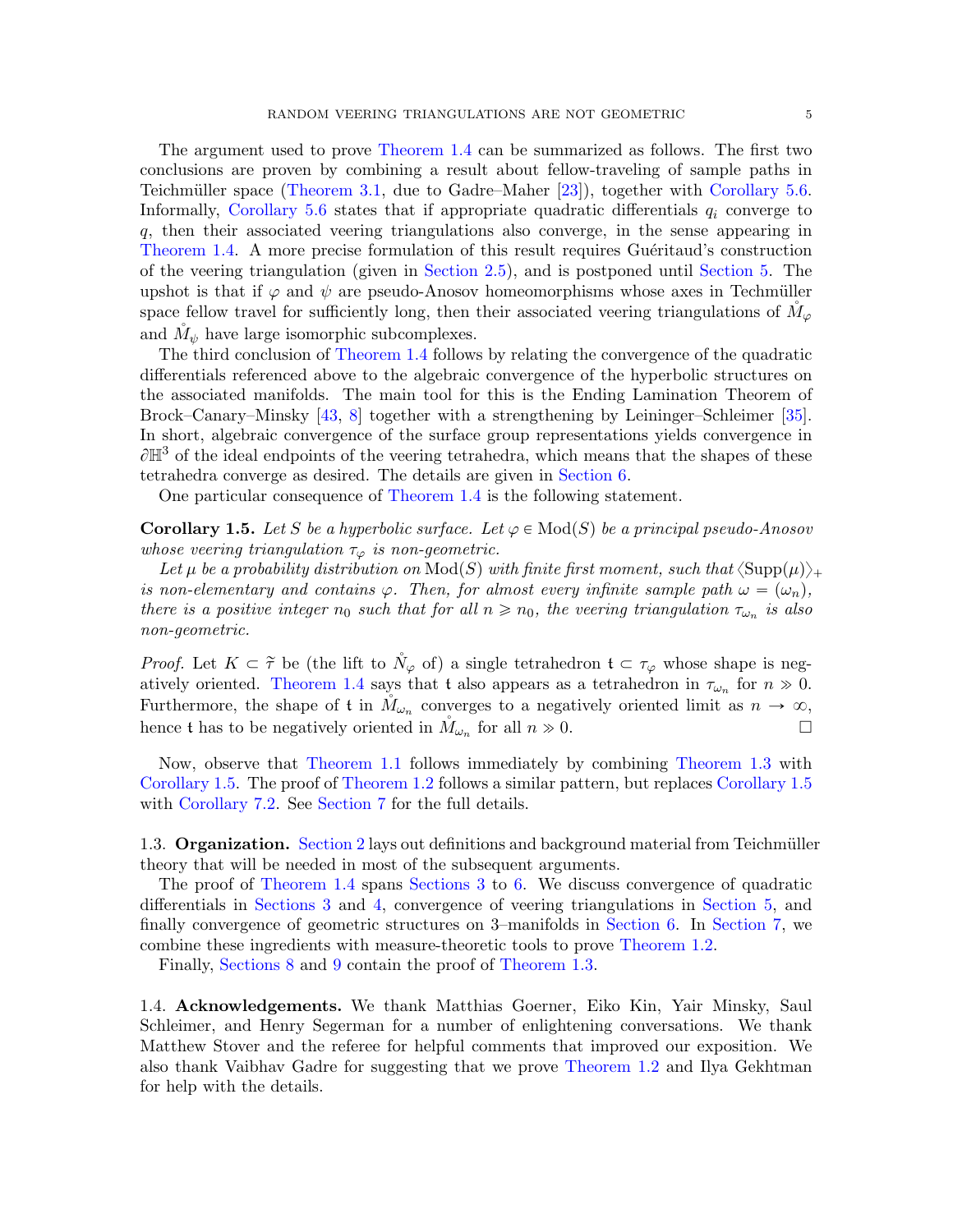## 2. Background

<span id="page-5-1"></span>The primary goal of this section is to survey some background material on Teichmüller theory, quadratic differentials, and measured foliations that will be heavily used in the following few sections. The reader is referred to [\[7,](#page-35-7) [16,](#page-35-8) [17,](#page-35-9) [48\]](#page-36-11) for additional details. After this general background, we describe Guéritaud's construction of veering triangulations from quadratic differentials [\[25\]](#page-36-0).

Throughout, we let  $S = \sum_{g,n}$  be a surface of genus g with n punctures, and assume that  $\xi(S) = 3g - 3 + n \geq 1$ . This assumption implies that the Teichmüller space  $\mathcal{T}(S)$ , which is the space of complex structures on S up to isotopy, has real dimension  $2\xi(S) \geq 2$ .

<span id="page-5-0"></span>2.1. Quadratic differentials and strata. Let  $X \in \mathcal{T}(S)$  be a complex structure on S. A quadratic differential q on X is a tensor locally defined in coordinates by  $q = q(z)dz^2$ for some meromorphic function  $q(z)$ . The function  $q(z)$  is required to be analytic inside  $S$ , but is allowed to have simple poles at the punctures of  $S$ . By changing coordinates, we may assume that  $q = dz^2$  in the neighborhood of a regular value of q, and  $q = z^k dz^2$  in the neighborhood of a pole/zero  $(k = -1$  for simple poles, and  $k > 0$  for zeros). These are called natural coordinates and have the property that, away from poles and zeros of  $q$ , the transition functions have the form  $z \to \pm z + c$ , for some complex number c. In particular, these transition functions preserve the standard Euclidean metric on C. Throughout the paper, we call the poles and zeros of  $q$ , as well as the punctures of S, singularities of  $q$ . This is because punctures of S will play a role similar to other singularities of  $q$  even though such punctures may correspond to regular values of q.

A quadratic differential q determines a pair of transverse measured foliations  $\mathcal{F}_q^-$  and  $\mathcal{F}_q^+$ , called the **horizontal** and **vertical** foliations. In the above natural coordinates  $z = x + iy$ away from the singularities, these foliations are given by setting  $y$  and  $x$  (respectively) to be constant, with transverse measures  $|dy|$  and  $|dx|$ . Near a zero of order k (where a pole corresponds to  $k = -1$ ), each of the horizontal and vertical foliations has a  $(k + 2)$ –pronged singularity.

a Away from singularities, the transverse measures  $|dx|$  and  $|dy|$  induce a Euclidean metric  $|dx|^2 + |dy|^2$  on S. The completion of this metric on S is known as the **singular flat metric** corresponding to q. The area of S endowed with this metric is denoted  $||q||$ , and defines a norm on the space  $\mathcal{QD}(S)$  of quadratic differentials on S. We denote by  $\mathcal{QD}^{1}(S)$  the set of elements  $q \in QD(S)$  with  $||q|| = 1$ . The projection  $QD(S) \rightarrow \mathcal{T}(S)$  sending a quadratic differential to its underlying complex structure can be identified with the cotangent bundle of  $\mathcal{T}(S)$ ; see, for example, [\[32\]](#page-36-12).

The **principal stratum** of quadratic differentials  $\mathcal{GQD}(S)$  is the subset of  $\mathcal{QD}(S)$  that consists of all those quadratic differentials whose zeros are of order 1 (that is, 3–prong singularities), and whose punctures are all simple poles (that is, 1–prong singularities). The symbol G in  $\mathcal{GQD}(S)$  stands for "generic." In general,  $\mathcal{QD}(S)$  decomposes into strata characterized by the orders of the zeros and poles of  $q(z)$ . When  $S \ncong \Sigma_{1,1}$ , the principal stratum is open and dense, while the other strata have positive codimension. (When  $S \cong$  $\Sigma_{1,1}$ , the principal stratum as previously defined is empty. All nonzero quadratic differentials belong to a single stratum with a single 2–prong singularity at the puncture.)

<span id="page-5-2"></span>2.2. Teichmüller geodesics and flows. We recall the construction of the Techmüller **geodesic flow**, denoted  $\Phi^t$ :  $\mathcal{QD}^1(S) \to \mathcal{QD}^1(S)$ . Given a unit-area quadratic differential  $q \in QD^1(S)$ , and a number  $t \in \mathbb{R}$ , the image  $\Phi^t(q)$  is defined as follows. The underlying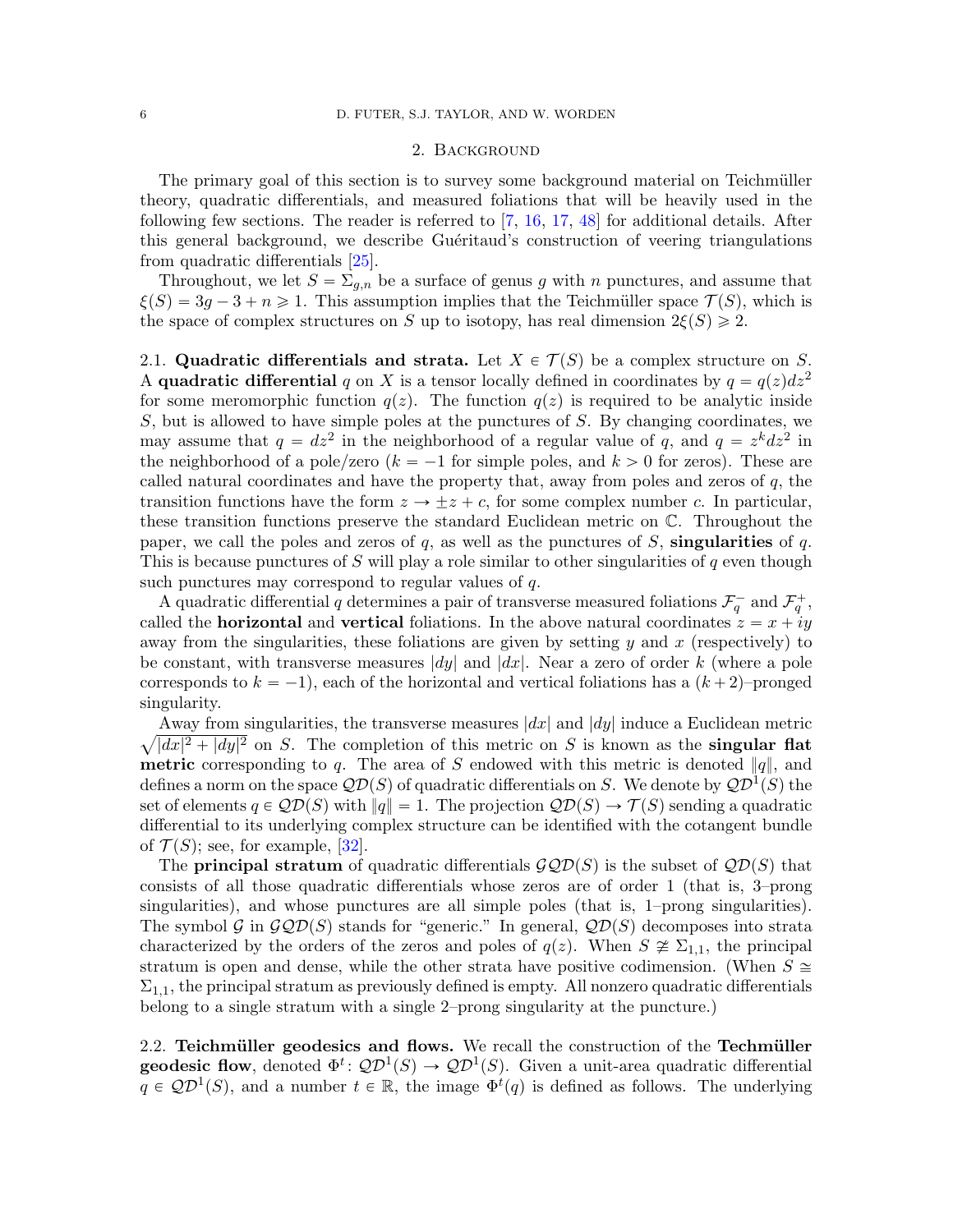complex structure is  $X_t = X_t(q)$ , whose coordinate charts (away from singularities) are

<span id="page-6-0"></span>given by composing the natural coordinates for q with the affine map  
\n(2.1) 
$$
\begin{pmatrix} e^t & 0 \ 0 & e^{-t} \end{pmatrix}.
$$

Then,  $\Phi^t(q) \in \mathcal{QD}^1(S)$  is the quadratic differential on  $X_t$  given by  $dz^2$  in these coordinates. The flow  $\Phi^t$  plays an important role in [Section 7.](#page-20-0)

For a fixed  $q\in \mathcal{QD}^1(S)$ , the map  $\mathbb{R}\to \mathcal{T}(S)$  defined by  $t\mapsto X_t(q)$  is called a **Teichmüller geodesic**. Indeed, this line in  $\mathcal{T}(S)$  is a parametrized geodesic for the Teichmüller metric  $d_{\mathcal{T}}$ . By Teichmüller's theorem, any pair of points X, Y in  $\mathcal{T}(S)$  are joined by a unique segment of a Teichmüller geodesic, of length  $d_{\mathcal{T}}(X, Y)$ , which we often denote by  $[X, Y]$ . The map  $X = X_0 \rightarrow X_t = Y$  defined by [Equation \(2.1\)](#page-6-0) is called the **Teichmüller map**. If the quadratic differential q associated to a Teichmüller geodesic  $\gamma$  is in the principal stratum  $\mathcal{GQD}(S)$ , then we will say that  $\gamma$  is in the principal stratum of Teichmüller space.

Consider now a pseudo-Anosov mapping class  $\varphi \in Mod(S)$ . Bers [\[5\]](#page-35-10) showed that  $\varphi$ preserves a unique geodesic axis  $\gamma_{\varphi} \subset \mathcal{T}(S)$  consisting of points  $X \in \mathcal{T}(S)$  such that  $d_{\mathcal{T}}(X, \varphi(X)) = \log \lambda_{\varphi}$ , where  $\lambda_{\varphi} > 1$  is the dilatation of  $\varphi$ . By [Equation \(2.1\),](#page-6-0) the geodesic  $\gamma_{\varphi}$  corresponds to a one-parameter family  $q_t$  of quadratic differentials. The complex structure  $X_t$  underlying  $q_t$  is a point along  $\gamma_\varphi$ , and the projective classes of  $\mathcal{F}^+(q_t)$  and  $\mathcal{F}^-(q_t)$ are constant and equal to the invariant foliations of  $\varphi$ . If some (hence every)  $q_t$  lies in the principal stratum  $\mathcal{GQD}(S)$ , we say that  $\varphi$  is a **principal pseudo-Anosov**.

<span id="page-6-1"></span>2.3. Curves, foliations, and laminations. One can study how conformal structures change along Teichm¨uller geodesics by understanding what happens to the lengths of curves and arcs. This perspective will be important in [Section 3.](#page-9-1)

The arc and curve graph  $AC(S)$  is the graph whose vertices are isotopy classes of essential simple closed curves and simple proper arcs in S. Here, essential means that the curve or arc is not isotopic into a small neighborhood of a point or a puncture. Two vertices are joined by an edge in  $AC(S)$  if they have disjoint representatives. If we follow the same construction with vertices restricted to be closed curves on  $S$ , we obtain the **curve graph**  $\mathcal{C}(S) \subset \mathcal{AC}(S)$ , and similarly restricting to arcs yields the **arc graph**  $\mathcal{A}(S) \subset \mathcal{AC}(S)$ .

We have already encountered measured foliations as the vertical and horizontal foliations of a quadratic differential. A singular measured foliation  $\mathcal F$  on  $S$  is a singular foliation endowed with a transverse measure (see  $\left[17\right]$  for a more thorough definition). A Whitehead move on a foliation F introduces or contracts a compact singular leaf on  $\mathcal F$ , by either splitting a singularity into a pair of singularities joined by a compact leaf, or by contracting such a leaf to collapse two singularities into one. In general, we let  $\mathcal{MF}(S)$  denote Thurston's space of measured foliations of  $S$ , up to Whitehead equivalence, whose topology comes from convergence of transverse measures; again see [\[17\]](#page-35-9) for details. The space  $\mathcal{PMF}(S)$  of projective measured foliations is obtained from  $\mathcal{MF}(S)$  by identifying measures which differ by scaling.

By the Uniformization theorem, every conformal structure  $X$  is realized by a unique hyperbolic metric. A **geodesic measured lamination** on a hyperbolic surface  $X$  is a non-empty collection of disjoint simple geodesics of  $X$  whose union is closed in  $X$ , along with a transverse measure that is invariant as we flow along the geodesics. There is an exact correspondence between measured laminations and measured foliations (up to Whitehead equivalence). For a precise treatment of this correspondence between foliations and laminations, see Levitt [\[36\]](#page-36-13). We denote the space of (geodesic) measured laminations on S by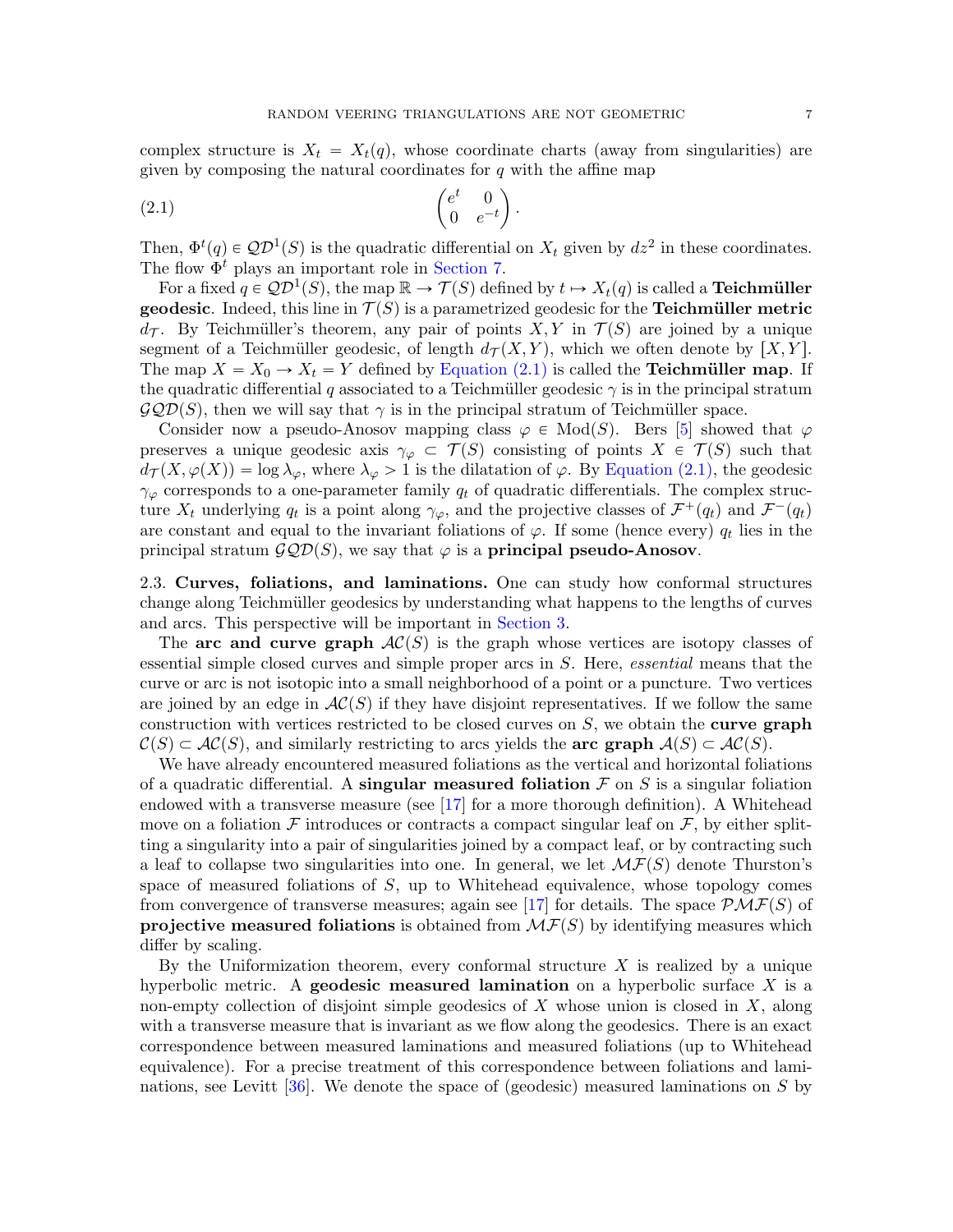$ML(S)$ . In analogy with  $\mathcal{PMF}(S)$ , we define the space  $\mathcal{PML}(S)$  of projective measured laminations to be  $ML(S)$  modulo scaling of the measure. We will use the identifications  $\mathcal{MF}(S) \cong \mathcal{ML}(S)$  and  $\mathcal{PMF}(S) \cong \mathcal{PML}(S)$  without further comment.

Let  $\mathcal{C}^0(S)$  be the vertex set of  $\mathcal{C}(S)$ . Endowing every curve with the counting measure embeds  $\mathcal{C}^0(S)$  as a subset of  $\mathcal{ML}(S)$ . By the above correspondence, we also have a natural embedding  $\mathcal{C}^0(S) \subset \mathcal{MF}(S)$ . Thurston proved that the projectivization of  $\mathcal{C}^0(S)$  is dense in both  $\mathcal{PMF}(S)$  and  $\mathcal{PML}(S)$ . Furthermore,  $\mathcal{PMF}(S)$  and  $\mathcal{PML}(S)$  are compact [\[17\]](#page-35-9).

A filling lamination is one that intersects every (essential) curve. (We will also call the corresponding foliations filling.) The space of **ending laminations** of  $S$ , denoted  $\mathcal{EL}(S)$ , is obtained by restricting to the subset of  $\mathcal{ML}(S)$  consisting of filling laminations, and quotienting by forgetting the measures. Hence,  $\mathcal{EL}(S)$  is a quotient of a subspace of  $ML(S)$ . This space plays an important role in the theory of Kleinian groups; see [Section 6.](#page-17-1)

Finally, we say that a filling lamination (or the corresponding measured foliation) is uniquely ergodic if the underlying topological lamination supports a unique projective measure class. The subspace of uniquely ergodic foliations is denoted  $\mathcal{UE}(S) \subset \mathcal{PMF}(S)$ .

<span id="page-7-1"></span>2.4. Intersection pairing. Given two vertices  $a, b \in AC^0(S)$ , the geometric intersection number of  $a$  and  $b$  is defined to be the minimal number of intersections between any pair of curves/arcs representing  $a$  and  $b$ . In symbols,

$$
i(a,b)=\min_{\alpha\in a,\, \beta\in b}|\alpha\cap\beta|.
$$

Thurston showed that this function extends uniquely to a continuous, homogeneous function  $i: \mathcal{MF}(S) \times \mathcal{MF}(S) \to \mathbb{R}$ , also called the **geometric intersection number**. See [\[49,](#page-37-1) [7\]](#page-35-7).

For a quadratic differential q, recall the vertical and horizontal measured foliations  $\mathcal{F}_q^+$ and  $\mathcal{F}_q^-$ . For  $a \in \mathcal{AC}(S)$ , let  $h_q(a)$  denote the (horizontal) length of a with respect to the transverse measure on  $\mathcal{F}_q^+$ . Similarly,  $v_q(a)$  denotes the (vertical) length of a with respect to the transverse measure on  $\mathcal{F}_q^-$ . Then the  $\ell^1$  **length** of a with respect to the flat structure induced by q is  $\ell_q^1(a) = h_q(a) + v_q(a)$ . The intersection pairing  $i(\cdot, \cdot)$  satisfies

$$
h_q(a) = i(\mathcal{F}_q^+, a) \quad \text{ and } \quad v_q(a) = i(\mathcal{F}_q^-, a).
$$

Hence,  $\ell_q^1(\cdot) = i(\mathcal{F}_q^+, \cdot) + i(\mathcal{F}_q^-, \cdot)$  extends to a continuous function on  $\mathcal{MF}(S)$ . In [Section 5,](#page-14-0) we will need the stronger observation that the pairing

$$
i^1\colon \mathcal{QD}(S) \times \mathcal{MF}(S) \to \mathbb{R}.
$$

given by  $(q, \mathcal{F}) \mapsto \ell_q^1(\mathcal{F})$  is continuous in both parameters. This follows from the continuity of the intersection pairing along with the fact [\[31\]](#page-36-14) that the assignment  $q \mapsto (\mathcal{F}_q^+, \mathcal{F}_q^-)$ induces a homeomorphism  $\mathcal{QD}(S) \to \text{Fill}^2 \subset \mathcal{MF}(S) \times \mathcal{MF}(S)$ , where Fill<sup>2</sup> = { $(\mathcal{F}_1, \mathcal{F}_2)$  :  $i(\alpha, \mathcal{F}_1) + i(\alpha, \mathcal{F}_2) > 0$  for all  $\alpha \in \mathcal{C}(S)$ .

<span id="page-7-0"></span>2.5. Veering triangulations. We close this background section with a description of Guéritaud's construction of veering triangulations  $[25]$ . Before giving the details, we note that this was not the original construction. Agol's original definition used periodic train track splitting sequences associated to the invariant foliations of a pseudo-Anosov map [\[1\]](#page-35-0). A very quick combinatorial characterization of veering triangulations appears in [\[29\]](#page-36-15). See also [\[21,](#page-36-16) [44\]](#page-36-1) for other perspectives.

Let S be a surface, and let  $q \in \mathcal{QD}(S)$  be a quadratic differential. Let  $\check{S}$  be the complement of the singularities of q. Then  $\mathcal{F}^-$  and  $\mathcal{F}^+$ , the horizontal and vertical foliations of q, have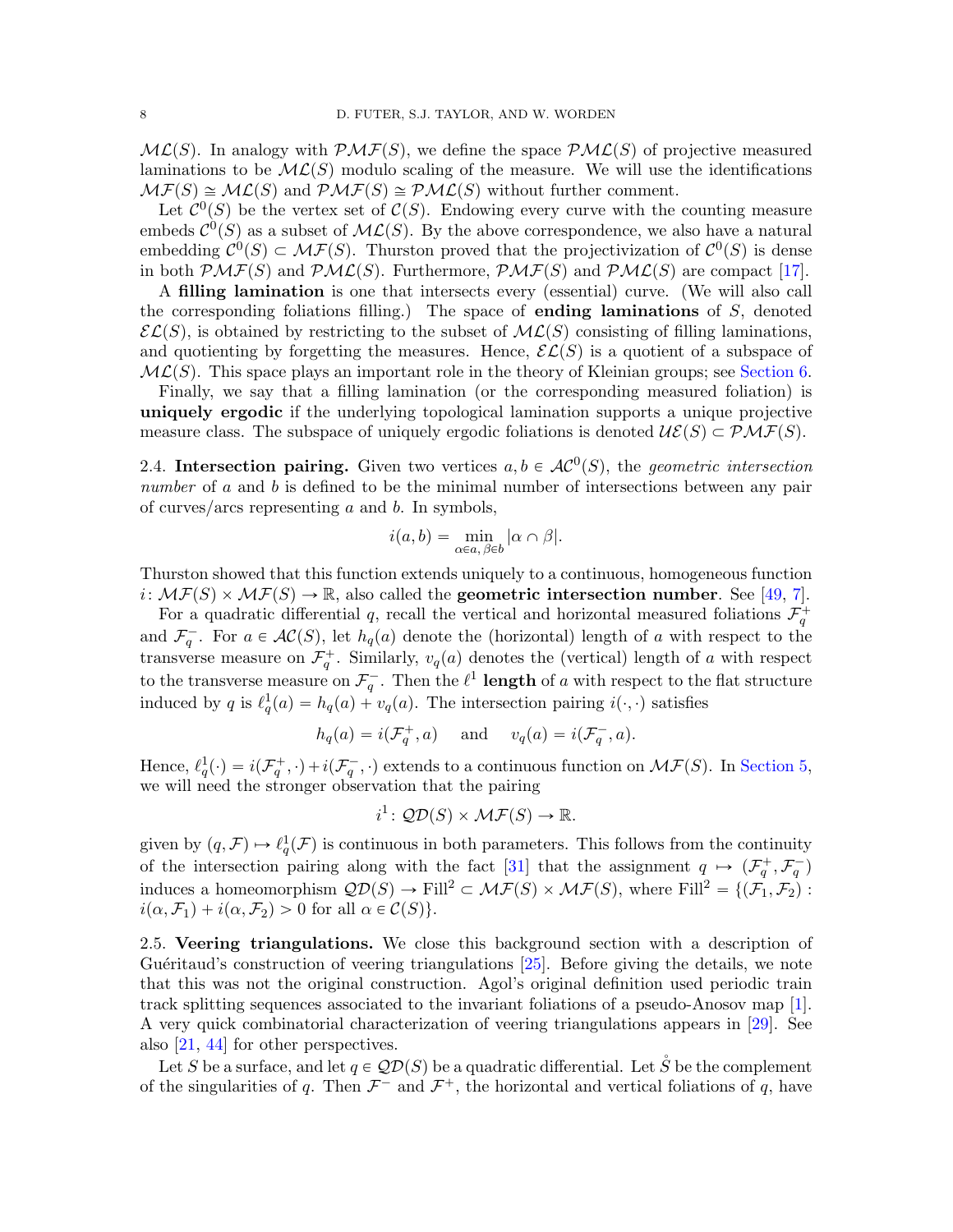

<span id="page-8-0"></span>FIGURE 2. Guéritaud's construction: a maximal singularity-free rectangle R defines an oriented ideal tetrahedron in  $\check{S} \times \mathbb{R}$  with a projection to R.

singularities only at punctures of  $\check{S}$ . Recall that q defines a singular flat metric on S, which restricts to an incomplete metric on S. A saddle connection of q is a geodesic arc in the singular flat metric on  $S$ , with singularities at the endpoints but no singularities in its interior. Every saddle connection naturally yields an arc in  $\tilde{S}$ . For the following construction, we will assume that q has no horizontal or vertical saddle connections; that is, no saddle connection is a leaf of  $\mathcal{F}^{\pm}$ .

Consider an immersed rectangle  $\mathcal{R} \to S$ , with horizontal boundary mapped to  $\mathcal{F}^-$ , vertical boundary mapped to  $\mathcal{F}^+$ , and interior mapped to  $\mathring{S}$ . It follows that the interior of  ${\cal R}$  must miss all singularities of  ${\cal F}^\pm$ . We call  ${\cal R}$  a **maximal (singularity-free) rectangle** of  $q$  if it is maximal with respect to inclusion. Since there are no horizontal or vertical saddle connections, every side of a maximal rectangle must meet exactly one puncture of  $\tilde{S}$ . Observe that the punctures of  $\tilde{S}$  must lie at interior points of edges: if a puncture occurred at a corner,  $\mathcal R$  could be extended, violating maximality. See [Figure 2](#page-8-0) and [\[44,](#page-36-1) Figure 2].

Every maximal singularity-free rectangle  $R$  defines an oriented tetrahedron t with a map  $t \to \mathcal{R}$ , as follows. The vertices of t map to the four preimages of punctures in  $\partial \mathcal{R}$ . The edges of t map to the six saddle connections spanned by these four vertices. The orientation of t is determined by the convention that the more-vertical edge (whose endpoints are on the horizontal edges of  $\mathcal{R}$ ) lies above the more-horizontal edge. See [Figure 2.](#page-8-0)

Performing this construction for all maximal rectangles gives a countable collection of tetrahedra whose vertices map to punctures of  $\mathring{S}$ . If tetrahedra t and t' contain the same triple of saddle connections (equivalently, if maximal rectangles  $R$  and  $R'$  intersect along a sub-rectangle that meets three punctures), we glue  $t$  to  $t'$  along their shared face. By a theorem of Guéritaud  $[25]$  (see also [\[44,](#page-36-1) Theorem 2.1]), the resulting 3–complex is an ideal triangulation  $\tau_q$  of  $\check{S} \times \mathbb{R}$ :

<span id="page-8-1"></span>**Theorem 2.1** (Guéritaud). The complex of tetrahedra associated to maximal rectangles of q is an ideal triangulation  $\tau_q$  of  $\check{S} \times \mathbb{R}$ . The maps of tetrahedra to their defining rectangles piece together to form a fibration  $\pi: \mathring{S} \times \mathbb{R} \to \mathring{S}$ .

We call  $\tau_q$  the **veering triangulation associated to** q. Observe that a saddle connection of q corresponds to an edge of  $\tau_q$  if and only if it spans a singularity-free rectangle. This is because every singularity-free rectangle can be expanded to a maximal one.

Now, suppose that the quadratic differential  $q$  corresponds to a pseudo-Anosov homeomorphism  $\varphi: S \to S$ . Restricting  $\varphi$  to the punctured surface  $\check{S}$  produces a pseudo-Anosov  $\phi: \mathring{S} \to \mathring{S}$ . Then  $\phi$  permutes the (maximal) singularity-free rectangles of q, and therefore acts simplicially and  $\pi$ -equivariantly on the ideal triangulation  $\tau_q$  of  $\check{S} \times \mathbb{R}$ . Consequently,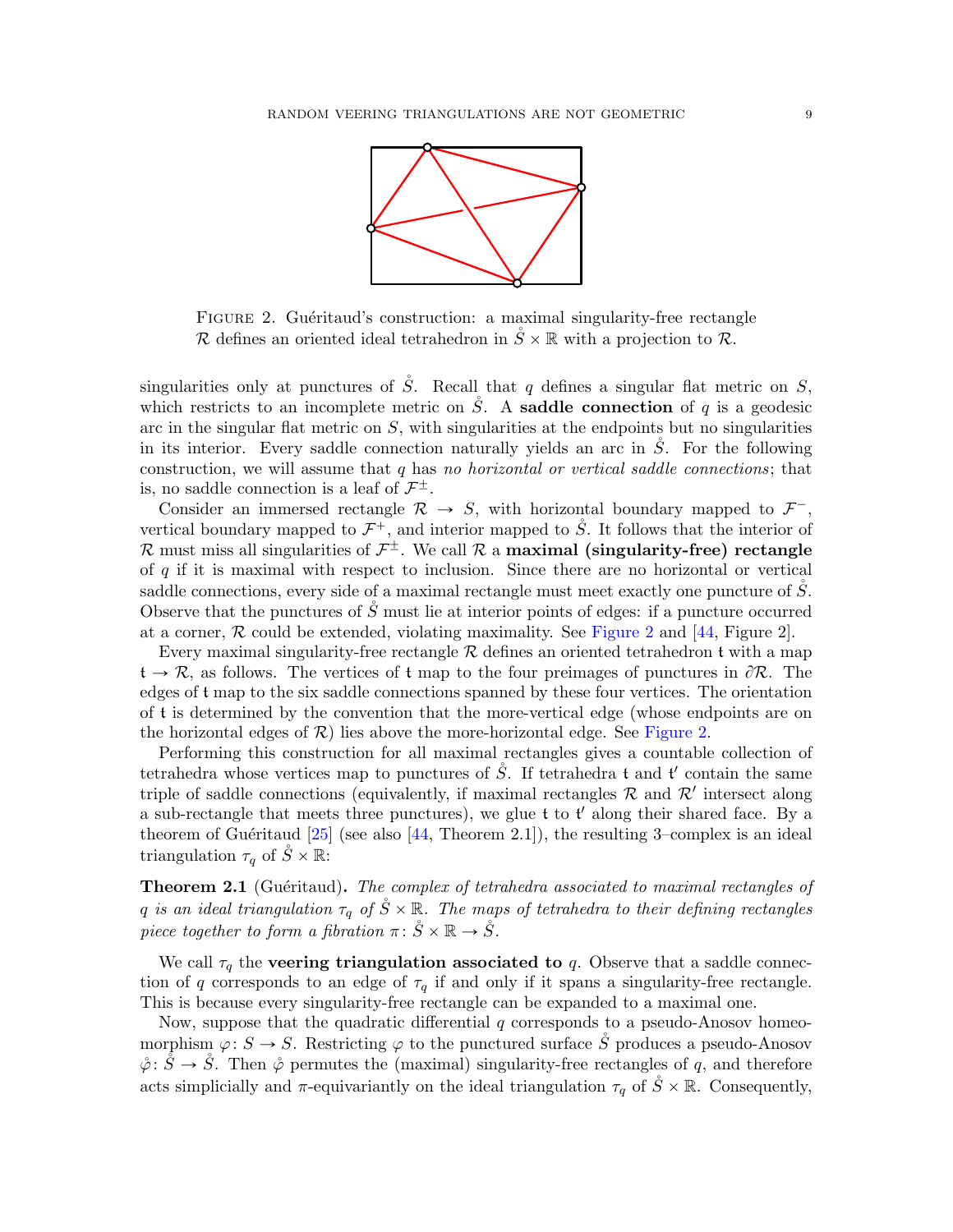$\tau_q$  projects to an ideal triangulation of the **punctured mapping torus** 

$$
\mathring{M}_{\varphi} = M_{\mathring{\varphi}} = \mathring{S} \times [0,1] \big/ (x,1) \sim (\mathring{\varphi}(x),0) \cdot
$$

The resulting **veering triangulation of**  $M_{\phi}$  is denoted  $\tau_{\varphi}$ .

### 3. Convergence of quadratic differentials

<span id="page-9-1"></span>In this section, we establish a statement about convergence of quadratic differentials that will form a key component for proving [Theorem 1.4.](#page-3-0) This statement requires a handful of definitions.

For a pair of geodesics  $\gamma_1$  and  $\gamma_2$  in a metric space X, we say that  $\gamma_2$  is a  $\rho$ -fellow **traveler** with  $\gamma_1$  for distance D centered at  $x = \gamma_1(t_0)$  if we have  $d_X(\gamma_1(t), \gamma_2(t)) < \rho$ whenever  $d_X(\gamma_1(t), x) \leq D/2$ , for some unit speed parametrizations of  $\gamma_1$  and  $\gamma_2$ .

For a given constant  $\epsilon > 0$ , let  $\mathcal{T}_{\epsilon}(S)$  denote the set of all  $X \in \mathcal{T}(S)$  such that the hyperbolic metric defined by X contains a closed geodesic shorter than  $\epsilon$ . The complement  $K_{\epsilon} := \mathcal{T}(S) \setminus \mathcal{T}_{\epsilon}(S)$  is called the  $\epsilon$ -thick part of Teichmüller space. Let  $\gamma_0$  be a Teichmüller geodesic in a thick part of Teichmüller space, and let  $X, Y \in \text{Teich}(S)$  be two points on  $\gamma_0$ . By Masur's Criterion [\[40\]](#page-36-17), the horizontal and vertical foliations of  $\gamma_0$  are uniquely ergodic. Let  $B_r(X)$  and  $B_r(Y)$  be balls of radius r about X and Y, respectively. Define  $\Gamma_r(X, Y)$  to be the set of all oriented geodesics  $\gamma$  passing first through  $B_r(X)$ , then through  $B_r(Y)$ , such that the vertical and horizontal foliations  $\mathcal{F}^+$  and  $\mathcal{F}^-$  associated to  $\gamma$  are uniquely ergodic. Recall that the space of uniquely ergodic foliations on S is denoted by  $\mathcal{UE}(S)$ . By a result of Hubbard and Masur [\[31\]](#page-36-14), any pair of uniquely ergodic foliations in  $\mathcal{PMF}(S) \cong \partial \mathcal{T}(S)$ determine a unique Teichmüller geodesic, so we can also think of  $\Gamma_r(X, Y)$  as a subset of  $U\mathcal{E}(S) \times U\mathcal{E}(S)$ .

<span id="page-9-0"></span>**Theorem 3.1** (Gadre–Maher). Let  $g \in Mod(S)$  be a principal pseudo-Anosov, with invariant geodesic  $\gamma_g$ . Let  $\mu$  be a probability distribution on  $Mod(S)$  with finite first moment, such that  $\langle \text{Supp}(\mu) \rangle_+$  is non-elementary and contains g, and fix  $D > 0$ . Then there exists  $\rho > 0$ such that, for almost every bi-infinite sample path  $\omega = (\omega_n)$ , there is a positive integer N such that for  $n \ge N$ ,  $\omega_n$  is a principal pseudo-Anosov whose Teichmüller geodesic  $\gamma_{\omega_n}$  is a  $\rho$ -fellow traveler with  $h_n \gamma_q$  for distance D, for some  $h_n \in Mod(S)$ .

In the above theorem, the statement that  $\omega_n$  is principal appears in the statement of Gadre and Maher's [\[23,](#page-36-4) Theorem 1.1]. The statement that  $\gamma_{\omega_n}$  fellow travels with a translate of  $\gamma_q$  forms a key ingredient in Gadre and Maher's proof that  $\omega_n$  is principal. The claim that the fellow-traveling distance  $D$  can be taken arbitrarily large follows from examining their argument, but is not explicitly stated. Since our application [\(Corollary 3.8\)](#page-12-0) requires fellow traveling for longer and longer distances, we write down a unified proof of [Theorem 3.1](#page-9-0) by reassembling many of the same tools used by Gadre and Maher. We remark that a similar theorem was obtained independently by Baik–Gekhtman–Hamenstädt  $[3,$  Theorem 6.8].

*Proof of [Theorem 3.1.](#page-9-0)* Fix a basepoint X on the Teichmüller geodesic  $\gamma_g$ . By a theorem of Kaimanovich and Masur [\[33\]](#page-36-18), it is almost surely true that  $\omega_n X$  and  $\omega_{-n} X$  converge to distinct uniquely ergodic measured foliations  $\mathcal{F}^+_\omega$  and  $\mathcal{F}^-_\omega$  as  $n \to \infty$ . Let  $\gamma_\omega$  be the unique Teichmüller geodesic determined by these foliations, parametrized by arclength so that  $\gamma_\omega(0)$  is the closest point on  $\gamma_\omega$  to the basepoint X.

In the following argument, we will first establish fellow traveling between  $\gamma_\omega$  and  $\gamma_{\omega_n}$  for large n. Then we establish fellow traveling between  $\gamma_\omega$  and a carefully chosen translate of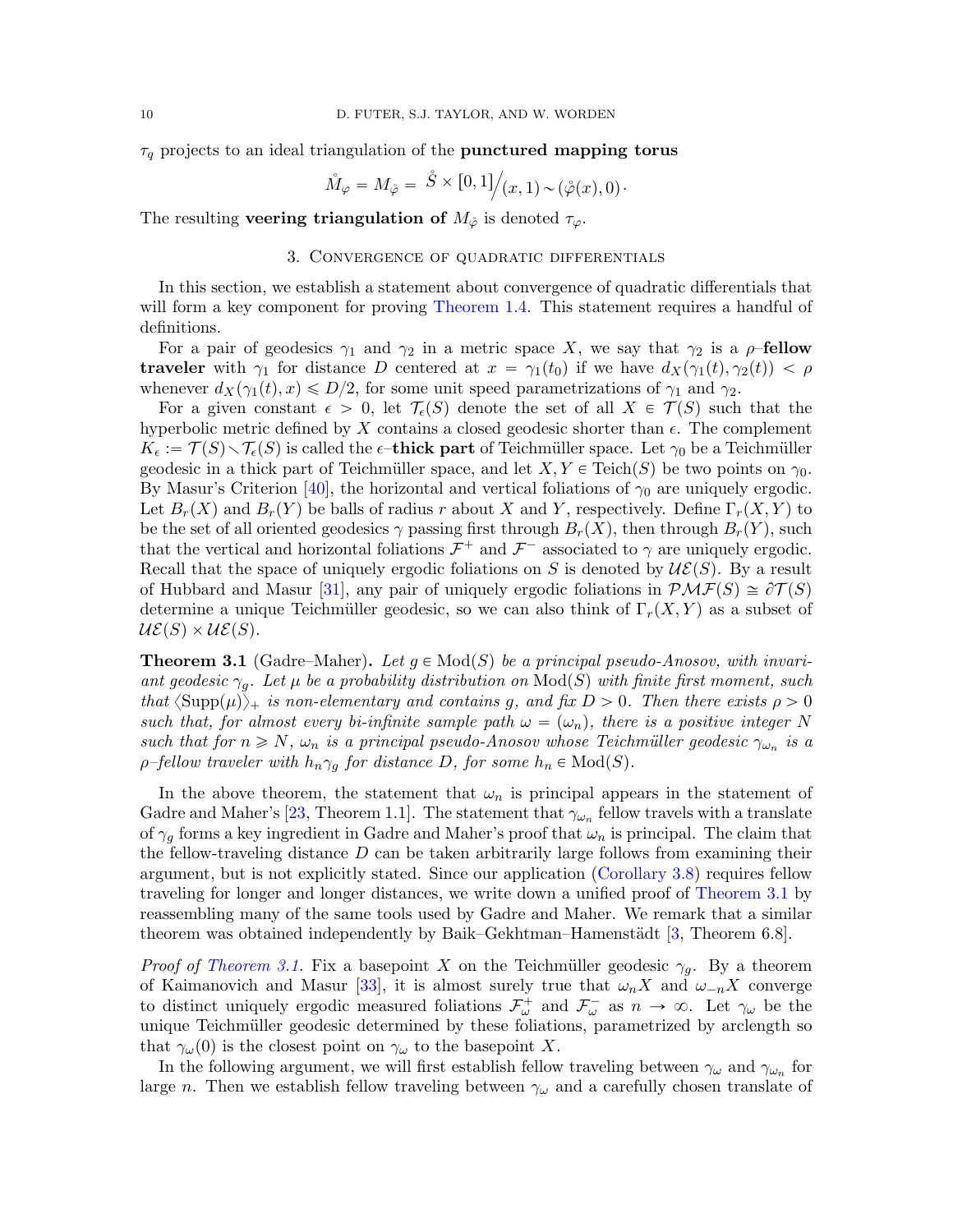$\gamma_g$ . This will imply fellow traveling between  $\gamma_{\omega_n}$  and the translate of  $\gamma_g$ , which will also imply that  $\omega_n$  is principal. As the proof involves many constants, we point the reader to [Figure 3](#page-11-0) for a sketch of how the ideas fit together.

Let  $\epsilon > 0$  be small enough so that  $\gamma_q$  is in the  $\epsilon$ -thick part  $K_{\epsilon}$ . Let  $l > 0$  be the drift of the random walk. Given this  $\epsilon$ , we have the following proposition, originally proved by Dahmani and Horbez [\[13,](#page-35-12) Theorem 2.6]. The formulation below appears in [\[23,](#page-36-4) Proposition 3.1] and holds for any fixed  $\epsilon > 0$ :

<span id="page-10-0"></span>**Proposition 3.2.** [\[23,](#page-36-4) Proposition 3.1] There are constants  $F > 0$  and  $0 < e_0 < \frac{1}{2}$  $rac{1}{2}$  such for almost every  $\omega$ , and n sufficiently large, there are points  $Y_0$  and  $Y_1$  on  $\gamma_{\omega_n}$  and points  $\gamma_\omega(T_0)$ ,  $\gamma_\omega(T_1)$  on  $\gamma_\omega$  such that

- (1)  $d_{\mathcal{T}}(\gamma_{\omega}(T_i), Y_i) \leq F$  for  $i = 0, 1$ .
- (2)  $0 \leq T_0 \leq e_0 \ln \leq (1 e_0) \ln \leq T_1 \leq \ln$
- (3)  $\gamma_{\omega}(T_i)$  is in the thick part  $K_{\epsilon}$  for  $i = 0, 1$ .

See the red box in [Figure 3](#page-11-0) for an illustration. With both  $\epsilon$  and F now fixed, we can apply the following theorem of Rafi [\[47,](#page-36-19) Theorem 7.1]:

<span id="page-10-1"></span>**Theorem 3.3.** [\[23,](#page-36-4) Theorem 2.3] For any constants  $\epsilon > 0$  and  $F \ge 0$ , there is a constant  $B = B(\epsilon, F)$  such that if  $[Y, Z]$  and  $[Y', Z']$  are two Teichmüller geodesics, with Y and Z in the  $\epsilon$ -thick part, and

$$
d_{\mathcal{T}}(Y, Y') \leq F
$$
 and  $d_{\mathcal{T}}(Z, Z') \leq F$ ,

then  $[Y, Z]$  and  $[Y', Z']$  are parametrized B-fellow travellers.

Since [Proposition 3.2](#page-10-0) says that  $d_{\mathcal{T}}(\gamma_{\omega}(T_i), Y_i) \leq F$  and  $\gamma_{\omega}(T_i)$  is in the  $\epsilon$ -thick part for  $i \in \{1, 2\}$ , this theorem guarantees  $B(\epsilon, F)$ –fellow traveling between the segments  $[Y_0, Y_1] \subset$  $\gamma_{\omega_n}$  and  $[\gamma_\omega(T_0), \gamma_\omega(T_1)] \subset \gamma_\omega$ , for n sufficiently large (see [Figure 3\)](#page-11-0). The following lemma due to Gadre and Maher is key:

<span id="page-10-2"></span>**Lemma 3.4.** [\[23,](#page-36-4) Lemma 4.1] Let g be a pseudo-Anosov in the support of  $\mu$  with invariant Teichmüller geodesic  $\gamma_q$ . Then there is a constant  $r > 0$  such that for every  $Y, Z \in \gamma_q$ , the probability  $\mathbb{P}(\gamma_{\omega} \in \Gamma_r(Y, Z))$  is strictly positive.

Now, if we apply [Theorem 3.3](#page-10-1) with  $F$  replaced by the constant  $r$  given by [Lemma 3.4,](#page-10-2) then we get a constant  $B' = B'(\epsilon, r)$ , which guarantees that any geodesic in  $\Gamma_r(Y, Z)$  contains a sub-segment that B'-fellow travels with  $\gamma_q$  on the entirety of [Y, Z].

The following result is observed in the course of proving [\[23,](#page-36-4) Proposition 4.3]:

<span id="page-10-3"></span>**Proposition 3.5.** Let g be a pseudo-Anosov such that  $\gamma_g$  is in the principal stratum. For any  $\rho > 0$ , there is a constant  $D_1 = D_1(\rho, g) > 0$  such that any geodesic that  $\rho$ -fellow travels with  $\gamma_q$  for distance greater than  $D_1$  also lies in the principal stratum.

For our application, set  $\rho = B + B'$ . Without loss of generality, assume that the constant D in the statement of the theorem is larger than  $D_1$ . Let  $k \in \mathbb{N}$  be the smallest positive integer such that

$$
d_{\mathcal{T}}(g^{-k}X, g^k X) \geq D_0 := D + \rho.
$$

By our choice of  $B' = B'(\epsilon, r)$ , any geodesic in  $\Gamma_r(g^{-k}X, g^kX)$  will  $\rho$ -fellow travel with  $\gamma_g$ on an interval of length  $D_0$  centered at X. Let  $\Omega \subset \text{Mod}(S)^{\mathbb{Z}}$  consist of those sample paths  $\omega$  such that the sequences  $\omega_{-n}X$  and  $\omega_nX$  converge to distinct uniquely ergodic foliations  $(\mathcal{F}^-, \mathcal{F}^+) \in \Gamma_r(g^{-k}X, g^kX)$ . By [Lemma 3.4,](#page-10-2) the subset  $\Omega$  has positive probability P.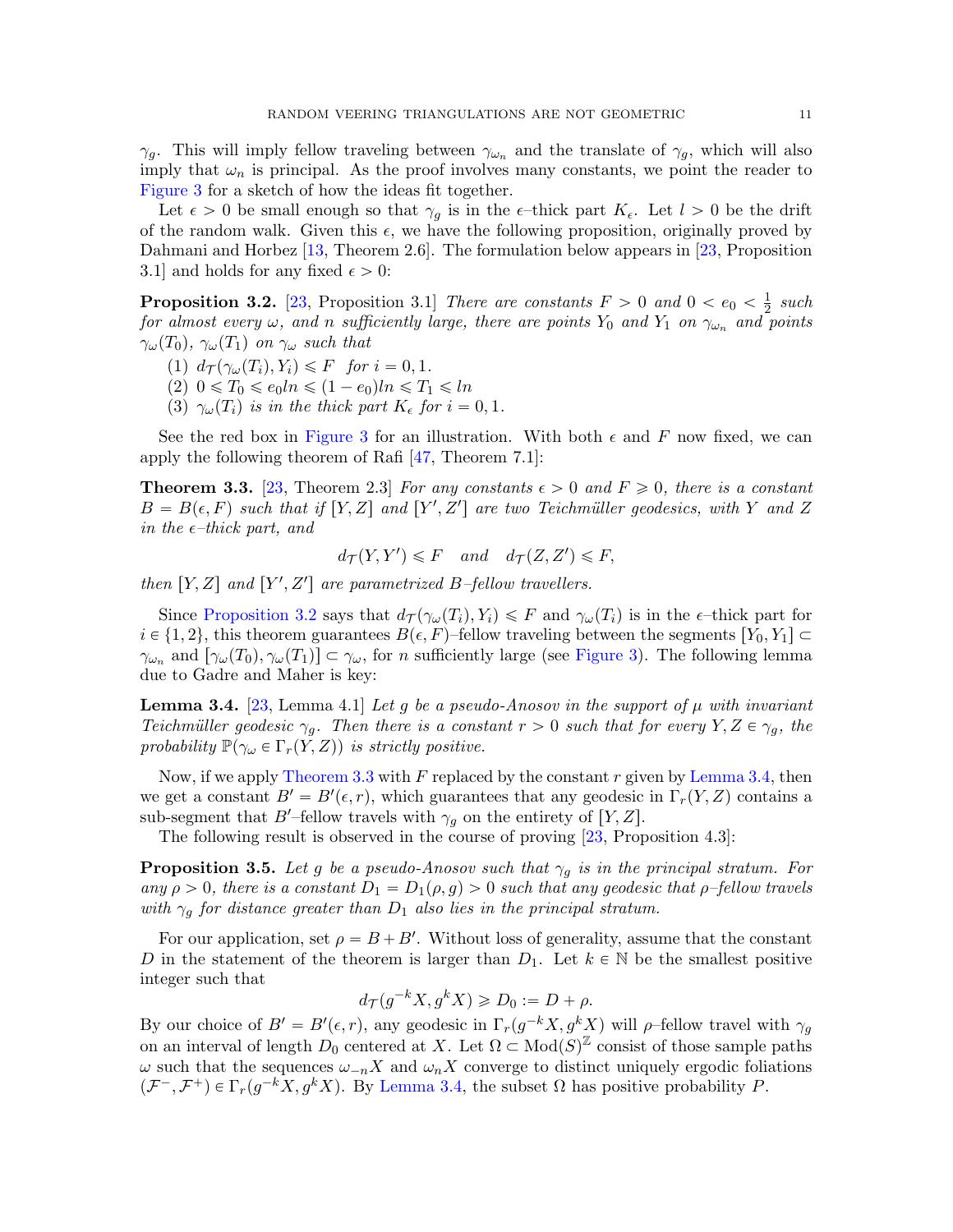<span id="page-11-0"></span>

FIGURE 3. The logical structure of the proof of [Theorem 3.1.](#page-9-0) First, establish B-fellow traveling of  $\gamma_\omega$  and  $\gamma_{\omega_n}$  (red). Then, establish B'-fellow traveling between  $\gamma_{\omega}$  and a translate of  $\gamma_{g}$  (green), on an interval contained in the red interval. This implies  $\rho$ -fellow traveling between  $\gamma_{\omega_n}$  and the translate of  $\gamma_q$ (blue). Note that the points marked on the geodesic  $\gamma_\omega$  are really t–values in the unit-speed parametrization: e.g.  $e_0\ln$  should be  $\gamma_\omega(e_0\ln)$ .

Let  $\sigma: Mod(S)^{\mathbb{Z}} \to Mod(S)^{\mathbb{Z}}$  be the shift map. Ergodicity of  $\sigma$  implies that for almost every  $\omega$ , there is some  $m \geq 0$  such that  $\sigma^m(\omega) \in \Omega$ . Since  $\omega_m \gamma_{\sigma^m(\omega)} = \gamma_{\omega}$ , it follows that for such m,  $\gamma_{\omega}$  is a B'-fellow traveler with  $\omega_m \gamma_g$  for distance  $D_0$ , centered at  $\omega_m X$ .

For almost every  $\omega$ , the proportion of  $m \in \{1, \ldots, n\}$  that satisfy  $\sigma^m(\omega) \in \Omega$  tends to P as  $n \to \infty$ . For any  $e \in (e_0, \frac{1}{2})$  $\frac{1}{2}$ , the proportion of m in the range  $en \leq m \leq (1-e)n$  that satisfy  $\sigma^m(\omega) \in \Omega$  also tends to P as  $n \to \infty$ . This implies that given  $\omega$  and  $e \in (e_0, \frac{1}{2})$  $(\frac{1}{2}),$ there exists N such that for all  $n \geq N$ , there exists an m such that  $en \leq m \leq (1 - e)n$  and  $\sigma^m(\omega) \in \Omega$ .

By sublinear tracking in Teichmüller space, due to Tiozzo [\[51\]](#page-37-2), almost every  $\omega$  satisfies

$$
\lim_{m \to \infty} \frac{1}{m} d\tau(\omega_m X, \gamma_\omega(lm)) = 0.
$$

(Recall that we have given  $\gamma_\omega$  a unit-speed parametrization so that  $\gamma_\omega(0)$  is the closest point to X). Now, fix  $e_1$  and  $e_2$  so that  $e_0 < e_1 < e_2 < \frac{1}{2}$  $\frac{1}{2}$ . After possibly replacing N with a larger number, we can assume that for any  $n \geq N$  there exists  $m_0$  such that

- (1)  $e_2 \ln \leq \ln_0 \leq (1 e_2) \ln \leq \ln \text{ and } \sigma^{m_0}(\omega) \in \Omega$ .
- (2)  $d_{\mathcal{T}}(\omega_{m_0} X, \gamma_\omega(lm_0)) \leq \frac{1}{2}(e_2 e_1)lm_0.$

Furthermore, we may also assume that  $N$  is large enough (hence,  $n$  is large enough) that  $D_0 \leqslant (e_1 - e_0)ln$  and  $B' \leqslant \frac{1}{2}$  $\frac{1}{2}(e_2 - e_1)ln$ . Define  $h_n = \omega_{m_0}$ . For the sake of clarity, we will continue to denote this mapping class by  $\omega_{m_0}$  as we finish the proof.

Since  $\sigma^{m_0}(\omega) \in \Omega$ , [Theorem 3.3](#page-10-1) implies that  $\gamma_\omega$  and  $\omega_{m_0} \gamma_g$  are B'-fellow travelers for distance  $D_0$  centered at a point  $p = \gamma_\omega(t_0)$  on  $\gamma_\omega$ , and centered at  $\omega_{m_0} X$  on  $\omega_{m_0} \gamma_g$ . Since  $d_{\mathcal{T}}(p, \omega_{m_0} X) \leq B' \leq \frac{1}{2}$  $\frac{1}{2}(e_2 - e_1)ln$ , and (2) implies

$$
d_{\mathcal{T}}(\omega_{m_0}X, \gamma_{\omega}(lm_0)) \leq \frac{1}{2}(e_2 - e_1)lm_0 \leq \frac{1}{2}(e_2 - e_1)ln,
$$

we have by the triangle inequality that  $d\tau (p, \gamma_\omega(lm_0)) \leqslant (e_2 - e_1)ln$ . Since  $e_2ln \leqslant lm_0 \leqslant$  $(1 - e_2)ln$ , it follows that  $e_1ln \le t_0 \le (1 - e_1)ln$ . Our requirement that  $D_0 \le (e_1 - e_0)ln$ therefore ensures that  $d_{\mathcal{T}}(p, \gamma_{\omega}(e_0 \ln)) \geq D_0$  and  $d_{\mathcal{T}}(p, \gamma_{\omega}((1 - e_0)\ln)) \geq D_0$ . Since p is the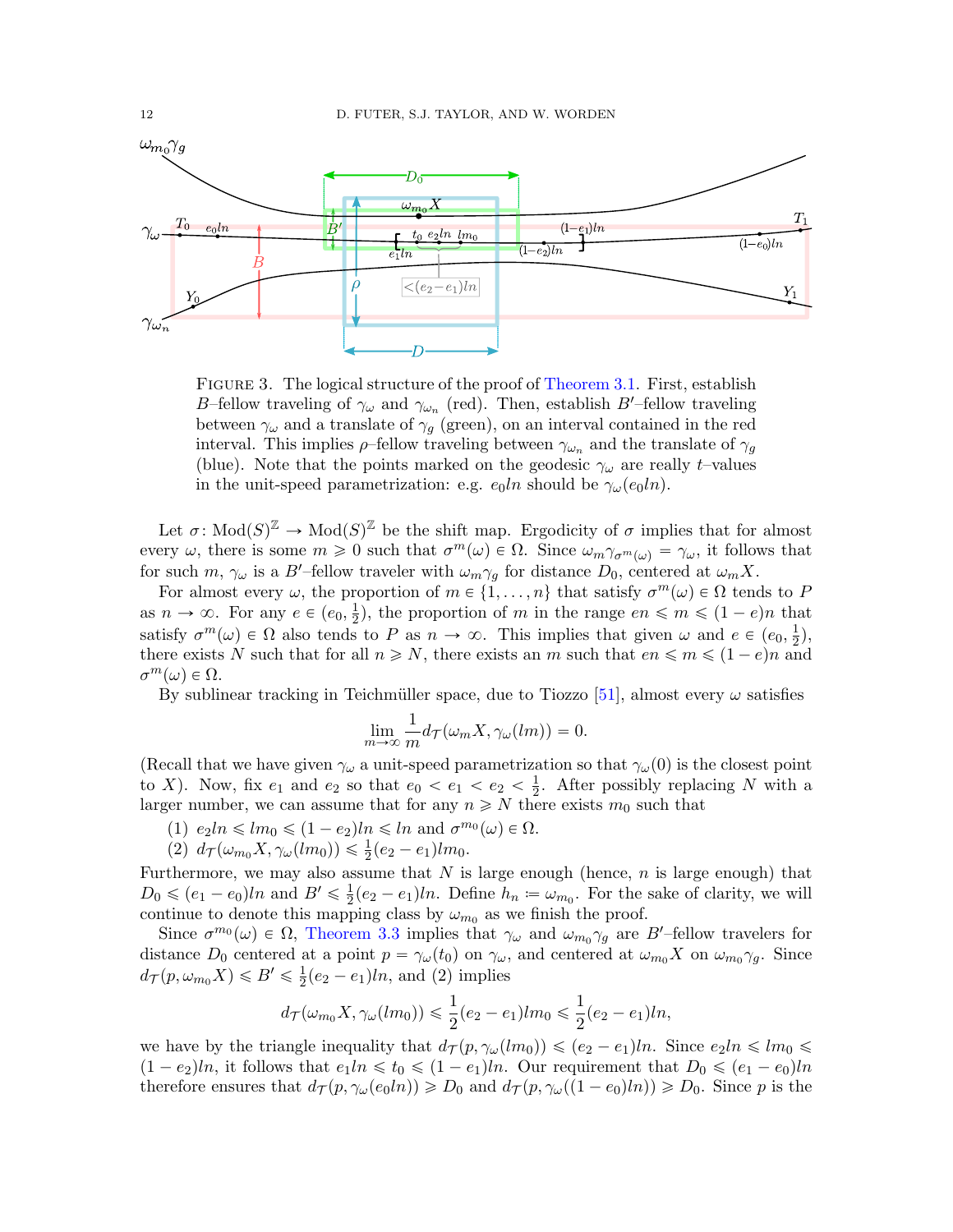center of the B'-fellow traveling between  $\gamma_\omega$  and  $\omega_{m_0} \gamma_g$ , this assures that this distance  $D_0$ fellow traveling happens fully inside the range of B–fellow traveling between  $\gamma_{\omega_n}$  and  $\gamma_{\omega}$ . See the green box in [Figure 3.](#page-11-0)

Now, recall that we used [Proposition 3.2](#page-10-0) to find  $T_0, T_1$  satisfying

$$
T_0 \leqslant e_0 \ln \leqslant (1 - e_0) \ln \leqslant T_1
$$

so that the interval  $[\gamma_\omega(T_0), \gamma_\omega(T_1)]$  is a B–fellow traveler with  $\gamma_{\omega_n}$ . It follows that  $\gamma_{\omega_n}$  is a  $\rho$ -fellow traveler with  $\omega_{m_0} \gamma_g = h_n \gamma_g$  for a distance  $D_0 - (B + B') \ge D_0 - \rho = D$ . Since  $D \ge D_1$ , [Proposition 3.5](#page-10-3) implies that  $\gamma_{\omega_n}$  lies in the principal stratum.

We will use [Theorem 3.1](#page-9-0) in the form of [Corollary 3.8](#page-12-0) below. First, we need the following lemma, which says that if a geodesic  $\gamma$  fellow travels the axis of a pseudo-Anosov for sufficiently long, then  $\gamma$  gets arbitrarily close to the axis. If this pseudo-Anosov axis is principal, then the openness of the principal stratum implies  $\gamma$  will be principal as well.

<span id="page-12-1"></span>**Lemma 3.6.** Let g be a pseudo-Anosov mapping class with axis  $\gamma_q$ . Fix  $\rho > 0$ , and suppose that  $\gamma_n$  is a sequence of Teichmüller geodesics such that  $h_n\gamma_n$  is a  $\rho$ -fellow traveler with  $\gamma_g$  for distance  $D_n$ , where  $h_n \in Mod(S)$  and  $D_n \to \infty$ . Then there is a choice of quadratic differentials  $q_n$  associated to points along  $\gamma_n$  such that  $h_nq_n$  converge to a quadratic differential q associated to  $\gamma_q$ .

*Proof.* By replacing  $\gamma_n$  with  $h_n\gamma_n$  and translating by a power of g, we may suppose that  $\gamma_n$  is a  $\rho$ -fellow traveler with  $\gamma_g$  for a length  $D_n$  subsegment of  $\gamma_g$  centered at some point  $s \in \gamma_q$ . Let q be the quadratic differential based at s associated to  $\gamma_q$ . We first make the following claim:

**Claim 3.7.** There are  $s_n \in \gamma_n$  such that  $s_n \to s$ .

*Proof of claim.* If this were not the case, then after passing to a subsequence,  $\gamma_n$  converges to a Teichmüller geodesic  $\gamma$  with the properties that

- (1)  $\gamma$  fellow travels  $\gamma_q$ , and
- (2) s has distance at least  $\delta > 0$  from  $\gamma$ .

Now let  $\gamma^+$  be a positive ray in  $\gamma$ . Since  $\gamma^+$  stays bounded distance from (the positive end of)  $\gamma_g$ , it follows that  $\gamma^+$  accumulates in  $\mathcal{PMF}(S)$  to foliations that are topologically equivalent to the stable foliation of  $g$  [\[41,](#page-36-20) Theorem 3.8]. Since this foliation is uniquely ergodic, we see that  $\gamma^+$  in fact converges to the stable foliation of g. Similarly,  $\gamma^-$  converges to the unstable foliation of g. Hence, the vertical and horizontal foliations defining  $\gamma$  and  $\gamma_q$  agree, and so  $\gamma$  and  $\gamma_g$  are equal, up to a reparametrization. This, however, contradicts (2), completing the proof of the claim.

Returning to the proof of the lemma, let  $q_n$  be the quadratic differential associated to  $s_n \in \gamma_n$ . Now we claim that  $q_n \to q$  in  $\mathcal{QD}(S)$ . This follows exactly as in the proof of the claim: if not, then after passing to a subsequence,  $q_n \to q' \neq q$  based at s. But then  $\gamma_n$  would converge (uniformly on compact sets) to the Teichmüller geodesics determined by q'. Since we know that  $\gamma_n$  converges to  $\gamma$ , this gives a contradiction and completes the  $\Box$ 

Recall that  $\mathcal{GQD}(S)$  denotes the principal stratum of quadratic differentials on S.

<span id="page-12-0"></span>**Corollary 3.8.** Let  $g \in Mod(S)$  be a principal pseudo-Anosov with Teichmüller axis  $\gamma_q$ . Let  $\mu$  be a probability distribution on  $\text{Mod}(S)$  with finite first moment, such that  $\langle \text{Supp}(\mu) \rangle_+$  is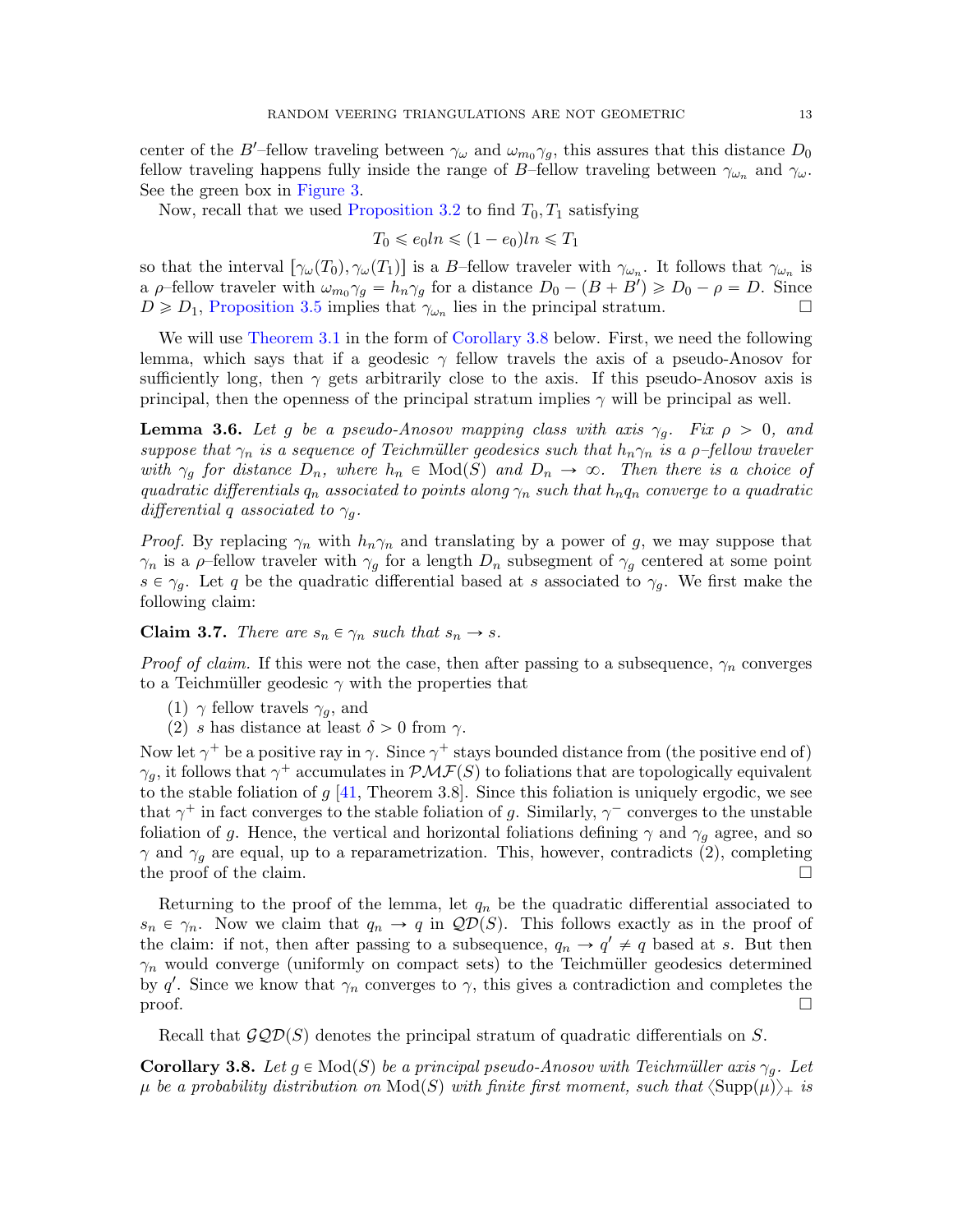non-elementary and contains q. Then for almost every sample path  $\omega = (\omega_n)$  in  $Mod(S)$ , there is a positive integer N such that for  $n \geq N$ , every  $\omega_n$  is a principal pseudo-Anosov and  $h_n q_{\omega_n} \to q_g$  in  $\mathcal{GQD}(S)$ , where  $h_n \in Mod(S)$  and  $q_g$  is some quadratic differential along the axis  $\gamma_a$ .

*Proof.* Let  $\rho > 0$  be the number guaranteed by [Theorem 3.1.](#page-9-0) Let  $PPA \subset Mod(S)$  be the set of principal pseudo-Anosovs and define the set

 $\mathcal{G}_D = \{\omega : \exists N \geq 0 \text{ such that } \forall n \geq N, \omega_n \in PPA \text{ and } \Omega \}$ 

 $\gamma_{\omega_n}$  is a  $\rho$ -fellow traveler with a translate of  $\gamma_g$  for distance  $D$ .

By [Theorem 3.1,](#page-9-0)  $\mathbb{P}(\mathcal{G}_D) = 1$  for all D. Since  $\mathcal{G}_{D'} \subset \mathcal{G}_D$  for  $D \le D'$ , we set  $\mathcal{G} =$ Ş  $\mathcal{G}_D$  and conclude that  $\mathbb{P}(\mathcal{G}) = 1$ .

Now for each  $\omega \in \mathcal{G}$ , there is a sequence of mapping classes  $h_n$ , such that  $h_n\gamma_{\omega_n}$  is a ρ–fellow traveler with  $\gamma_q$  for distance  $D_n$ , where  $D_n \to \infty$  as  $n \to \infty$ . Applying [Lemma 3.6](#page-12-1) and recalling that  $\mathcal{GQD}(S)$  is open in  $\mathcal{QD}(S)$  completes the proof.

<span id="page-13-3"></span>Remark 3.9. The only property of the principal stratum that we used in this section is that  $\mathcal{GQD}(S)$  is open. As a consequence, all of the results in this section hold for  $S \cong \Sigma_{1,1}$ , with  $\mathcal{GQD}(S)$  replaced by  $\mathcal{QD}(S)$ . In particular, [Corollary 3.8](#page-12-0) applies to every pseudo-Anosov in  $Mod(\Sigma_{1,1})$ , with the word "principal" excised.

### 4. Transition to punctured surfaces

<span id="page-13-0"></span>Recall from [Section 2.5](#page-7-0) that the construction of a veering triangulation starts with a quadratic differential  $q \in \mathcal{QD}(S)$ , punctures S along the singularities of q to obtain a surface  $\check{S}$ , and then builds an ideal triangulation of  $\check{S} \times \mathbb{R}$ . We need to analyze the veering triangulations not just for one  $q \in QD(S)$ , but for an entire convergent sequence  $q_n \to q$ that comes from [Corollary 3.8.](#page-12-0) To do this, we need a coherent way to map the sequence  $q_n \to q$  to a convergent sequence  $\mathring{q}_n \to \mathring{q} \in \mathcal{QD}(\check{S})$ .

Let  $\mathcal{QD}_p(\check{S})$  denote the subspace of  $\mathcal{QD}(\check{S})$  consisting of quadratic differentials whose singularities occur only at punctures. Then  $\mathcal{QD}_p(\check{S})$  is a union of strata. If  $\mathring{q} \in \mathcal{QD}_p(\check{S})$ is a quadratic differential with at least 2 prongs at any puncture being filled in S, then  $\mathring{q}$ defines a quadratic differential  $q \in \mathcal{QD}(S)$ . Implicit in this definition is the observation that markings on  $\tilde{S}$  induce markings on  $S$ . The following is immediate:

<span id="page-13-1"></span>**Lemma 4.1.** Let  $Q \subset Q\mathcal{D}_p(\overset{\circ}{S})$  be a stratum of  $Q\mathcal{D}(\overset{\circ}{S})$ . Let S be the result of filling some number of punctures of  $\hat{S}$ , so that a representative element  $\hat{q} \in \hat{S}$  has at least 2 prongs at every puncture being filled. Then the assignment  $\mathring{q} \mapsto q \in \mathcal{QD}(S)$  defines a continuous map  $g: Q \to Q\mathcal{D}(S)$ , whose image is a stratum.

We need to go in the opposite direction, puncturing S at singularities of  $q \in \mathcal{QD}(S)$  to obtain S<sup> $\tilde{S}$ </sup>. This is is not as straightforward, because the surjection  $Mod(\tilde{S}) \rightarrow Mod(S)$  has a large kernel, hence there is no consistent way to turn markings on S into markings on  $\tilde{S}$ . Nevertheless, this can be done locally in the principal stratum.

<span id="page-13-2"></span>**Lemma 4.2.** Let  $q \in \mathcal{GQD}(S)$  be a quadratic differential in the principal stratum. Let  $\check{S}$  be the result of puncturing the singularities of q. Then there is an open neighborhood  $U$  of  $q$ , with an embedding  $f: U \to \mathcal{QD}_p(\check{S})$  such that  $g \circ f = id_U$  where g is the map of [Lemma 4.1.](#page-13-1)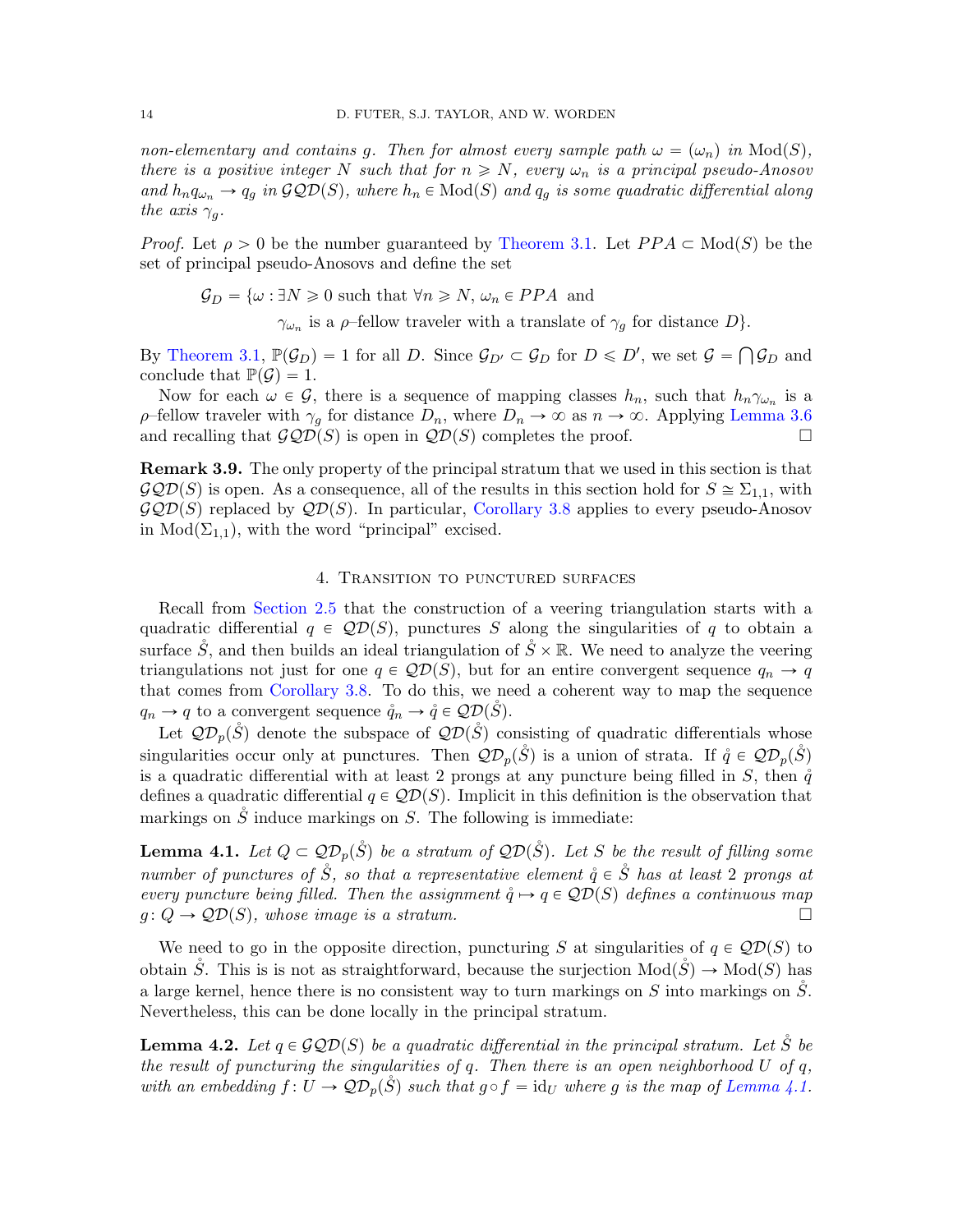*Proof.* Let  $X(q) \in \mathcal{T}(S)$  be the marked conformal structure underlying q. Let  $y_1^q$  $y_1^q, \ldots, y_k^q$  $k^q$   $\in$  $X(q)$  be the singularities of q. Let  $\epsilon > 0$  be such that there are pairwise disjoint regular neighborhoods  $N_{\epsilon}(y_1^q)$  $\tilde{N}_1^{(q)},\ldots,\tilde{N_\epsilon}(y^q_k)$  $\binom{q}{k}$ .

Now, let  $q' \in \mathcal{GQD}(S)$  be another quadratic differential in the principal stratum, with singularities  $y_1^{q'}$  $y_1^{q'}, \ldots, y_k^{q'}$  $K_{k}^{q'} \in X(q)$ . There is a unique Teichmüller map  $h: X(q') \to X(q)$ which maps the singularities of  $q'$  to a k-tuple of points  $h(y_1^{q'}$ muner map<br>  $\binom{q'}{1},\ldots,h\big(y_k^{q'}\big)$  ${k \choose k} \in X(q)$ . Because h is uniquely defined by the pair  $(q', q)$ , these points of  $X(q)$  are uniquely determined up to reordering. Thus there is an open neighborhood U of q such that for  $q' \in U$ , the singularities of q' can be ordered so that  $h(y_i^{q'})$  $\binom{q'}{i} \in N_{\epsilon}(y_i^q)$  $y_i^q$ , for a unique point  $y_i^q$  $\frac{q}{i}$ .

Let  $\mathring{S} = X(q) \diagdown \{y_1^q\}$  $y_1^q, \ldots y_k^q$  $\binom{q}{k}$ . For every  $q' \in U$ , we will define a marked conformal structure on  $\mathring{S}$ , as follows. Let  $\mathring{X}(q') = X(q') \setminus \{y_1^{q'}\}$  $y_1^{q'}, \ldots, y_k^{q'}$  $\{ \}_{k}^{q}$ . This conformal structure is marked by the composition map

$$
\hat{S} = X(q) \setminus \{y_1^q, \dots, y_k^q\} \xrightarrow{r} X(q) \setminus \{h(y_1^{q'}), \dots, h(y_k^{q'})\} \xrightarrow{h^{-1}} X(q') \setminus \{y_1^{q'}, \dots, y_k^{q'}\} = \mathring{X}(q').
$$

where r is the identity on the complement of  $N_{\epsilon}(y_1^q)$  $_1^q) \cup \ldots \cup N_{\epsilon}(y_k^q)$  $_{k}^{q}$ ). The composition  $h^{-1} \circ r$ is well-defined up to isotopy because the mapping class group of a punctured disk is trivial.

Now, the quadratic differential  $q'$  on the marked Riemann surface  $X(q')$  restricts to a quadratic differential  $\mathring{q}'$  on the marked Riemann surface  $\mathring{X}(q')$ . By construction, all singularities of  $\hat{q}'$  are at the punctures, hence  $\hat{q}' \in Q\mathcal{D}_p(\mathring{S})$ . The map  $f: U \to Q\mathcal{D}_p(\mathring{S})$ defined via  $q' \mapsto \hat{q}'$  is continuous by construction. It is one-to-one because the map g of [Lemma 4.1](#page-13-1) provides an inverse.

For the next two sections, we will work primarily in the punctured surface  $\ddot{S}$ .

# 5. Convergence of veering triangulations

<span id="page-14-0"></span>Let  $\mathring{S}$  be a surface with at least one puncture. The main result of this section, [Corol](#page-17-0)[lary 5.6,](#page-17-0) says that veering triangulations of  $\tilde{S} \times \mathbb{R}$  depend continuously on their defining quadratic differentials. More precisely, we will show that given an appropriate convergent sequence  $q_n \to q \in \mathcal{QD}(\check{S})$ , the corresponding veering triangulations  $\tau_{q_n}$  agree with  $\tau_q$  on larger and larger finite sets of tetrahedra, limiting to the entire triangulation  $\tau_q$ .

Recall from [Section 4](#page-13-0) that  $\mathcal{QD}_p(\check{S})$  is the subspace of  $\mathcal{QD}(\check{S})$  consisting of quadratic differentials whose singularities occur at punctures of  $\ddot{S}$ . We define  $\mathcal{EQD}_p(\ddot{S}) \subset \mathcal{QD}_p(\ddot{S})$ to be the subspace of quadratic differentials without vertical or horizontal saddle connec-tions. In [Section 2.5,](#page-7-0) these are exactly the quadratic differentials on  $\tilde{S}$  that define veering triangulations of  $\check{S} \times \mathbb{R}$ . The symbol  $\mathcal E$  stands for "ending;" see the discussion following [Theorem 6.1.](#page-18-1)

The following easy lemma will be useful in [Section 6.](#page-17-1)

<span id="page-14-1"></span>**Lemma 5.1.** For every  $q \in \mathcal{EQD}_p(\overset{\circ}{S})$ , the foliations  $\mathcal{F}_q^+$  and  $\mathcal{F}_q^-$  are filling.

*Proof.* Suppose for a contradiction that  $\mathcal{F} = \mathcal{F}_q^+$  is not filling. Then there is some closed essential curve  $\alpha \subset \mathring{S}$  with  $i(\alpha, \mathcal{F})=0$ . The q-geodesic representative  $\alpha_{\alpha}$  of  $\alpha$  is a concate-nation of saddle connections (see [\[46\]](#page-36-21) or [\[14\]](#page-35-13)) and since  $i(\alpha, \mathcal{F}) = 0$ , each of these saddle connections must be vertical, a contradiction. The proof for  $\mathcal{F}_q^-$  is identical.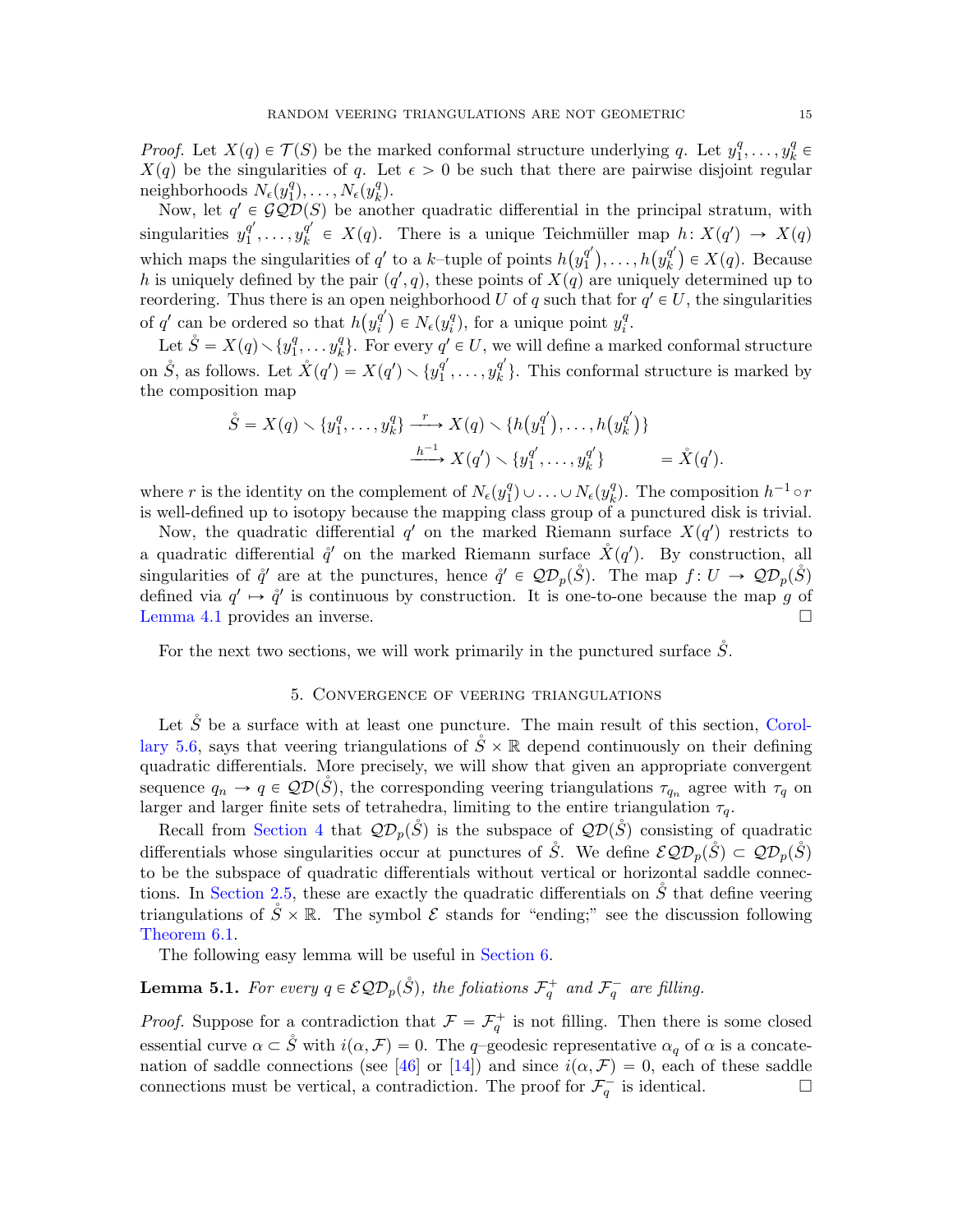As in [Section 2.5,](#page-7-0) for each  $q \in \mathcal{EQD}_p(\overset{\circ}{S})$  we have an associated veering triangulation  $\tau = \tau_q$  of  $\check{S} \times \mathbb{R}$ . (Note that no further puncturing is necessary because all singularities are already at the punctures of  $\check{S}$ .) Let  $\mathcal{A}(\tau) = \mathcal{A}(\tau_q)$  be the subset of  $\mathcal{A}(\check{S})$  consisting of arcs that correspond to edges of  $\tau_q$ . As described immediately after [Theorem 2.1,](#page-8-1)  $\mathcal{A}(\tau_q)$  is precisely the set of saddle connections of q that span singularity free rectangles.

Let  $a, a_1, \ldots, a_n \in \mathcal{A}(\mathring{S})$  be arcs. We call the collection  $\{a_1, \ldots, a_n\}$  a **homotopical** decomposition of a, and write  $a \sim \sum_i a_i$ , if these arcs have lifts  $\tilde{a}, \tilde{a}_1, \ldots, \tilde{a}_n$  to the universal cover of  $\check{S}$  which bound an immersed ideal  $(n + 1)$ -gon (which is degenerate if  $n = 1$ ). The decomposition is **nontrivial** if  $n > 1$ .

Recall from [Section 2.4](#page-7-1) that the horizontal and vertical lengths of a are denoted  $h_q(a)$ and  $v_q(a)$ , whereas  $\ell_q^1(a) = h_q(a) + v_q(a)$  is the total  $\ell^1$  length.

<span id="page-15-1"></span>**Lemma 5.2.** Let  $q \in \mathcal{EQD}_p(\overset{\circ}{S})$  and  $a \in \mathcal{A}(\overset{\circ}{S})$ . Then  $a \in \mathcal{A}(\tau_q)$  if and only if for any nontrivial homotopical decomposition  $a \sim \sum a_i$  with  $a_i \in \mathcal{A}(\mathring{S})$ , we have

(5.1) 
$$
\ell_q^1(a) < \sum \ell_q^1(a_i).
$$

*Proof.* Suppose that a is homotopic to an edge  $\sigma$  of the veering triangulation and  $a \sim \sum a_i$ . Since  $\sigma$  spans a singularity free rectangle, the total horizontal or vertical length of the  $a_i$ must be strictly greater than that of  $\sigma$ . This is because, after lifting to the universal cover of  $\dot{S}$ , all  $\ell^1$  geodesics between the endpoints of  $\sigma$  must lie in the rectangle spanned by  $\sigma$ . As of S, all  $l^1$  geodesics between the endpoints of  $\sigma$  must lie in the rectangle spanned by  $\sigma$ .  $R$  we always have  $h_q(a) \leq \sum h_q(a_i)$  and  $v_q(a) \leq \sum v_q(a_i)$ , the strict inequality [\(5.1\)](#page-15-0) follows.

The converse direction follows from the work of Minsky and Taylor [\[44\]](#page-36-1). First recall that every arc a has a unique  $q$ –geodesic representative  $a_q$ . See [\[44,](#page-36-1) Proposition 2.2 and Figure 6. This geodesic  $a_q$  follows a sequence of saddle connections, which we may call  $a_1, \ldots, a_n$ , such that  $a \sim \sum a_i$ . Since  $a_q$  is a geodesic, we have

<span id="page-15-0"></span>
$$
\ell_q^1(a) = \ell_q^1(a_q) = \sum \ell_q^1(a_i).
$$

Thus we have proved the negation of  $(5.1)$ , unless a is itself homotopic to a saddle connection Thus we have proved the negation of  $(5.$ <br>c, i.e., the sum  $\sum a_i$  has only one term.

Now, suppose that  $a = c$  is a saddle connection that is not an edge of  $\tau_q$ . Then c does not span a singularity free rectangle of  $q$ . Hence,  $c$  does not span a singularity free right triangle to one of its sides. To this side, we apply the map  $t$  that is defined in [\[44,](#page-36-1)] Section 4.2. The resulting object  $\mathbf{t}(c)$  is a concatenation of (not necessarily disjoint) saddle connections  $c_j$ , forming a non-trivial decomposition  $c \sim \sum_j c_j$ . By [\[44,](#page-36-1) Lemma 4.2], these saddle connections have the property that, working in the universal cover of  $\check{S}$ , each leaf of saddle connections have the property that, working in the universal cover of S, each leaf of the vertical/horizontal foliation of q meets the union  $\bigcup_j c_j$  at most once. (The reader can see this property illustrated in [\[44,](#page-36-1) Figure 12].) Hence,

$$
\ell_q^1(a) = \ell_q^1(c) = \sum \ell_q^1(c_j)
$$

and the sum is non-trivial, contradicting  $(5.1)$ .

<span id="page-15-2"></span>**Lemma 5.3.** Fix  $q \in \mathcal{EQD}_p(\check{S})$ . For any  $L \geq 0$ , there is an open neighborhood U of q in  $\mathcal{QD}(\mathring{S})$  such that for any  $q' \in U \cap \mathcal{EQD}_p(\mathring{S})$ , every arc  $\sigma \in \mathcal{A}(\tau_q)$  of length  $\ell_q^1(\sigma) \leq L$  is also in  $\mathcal{A}(\tau_{q}).$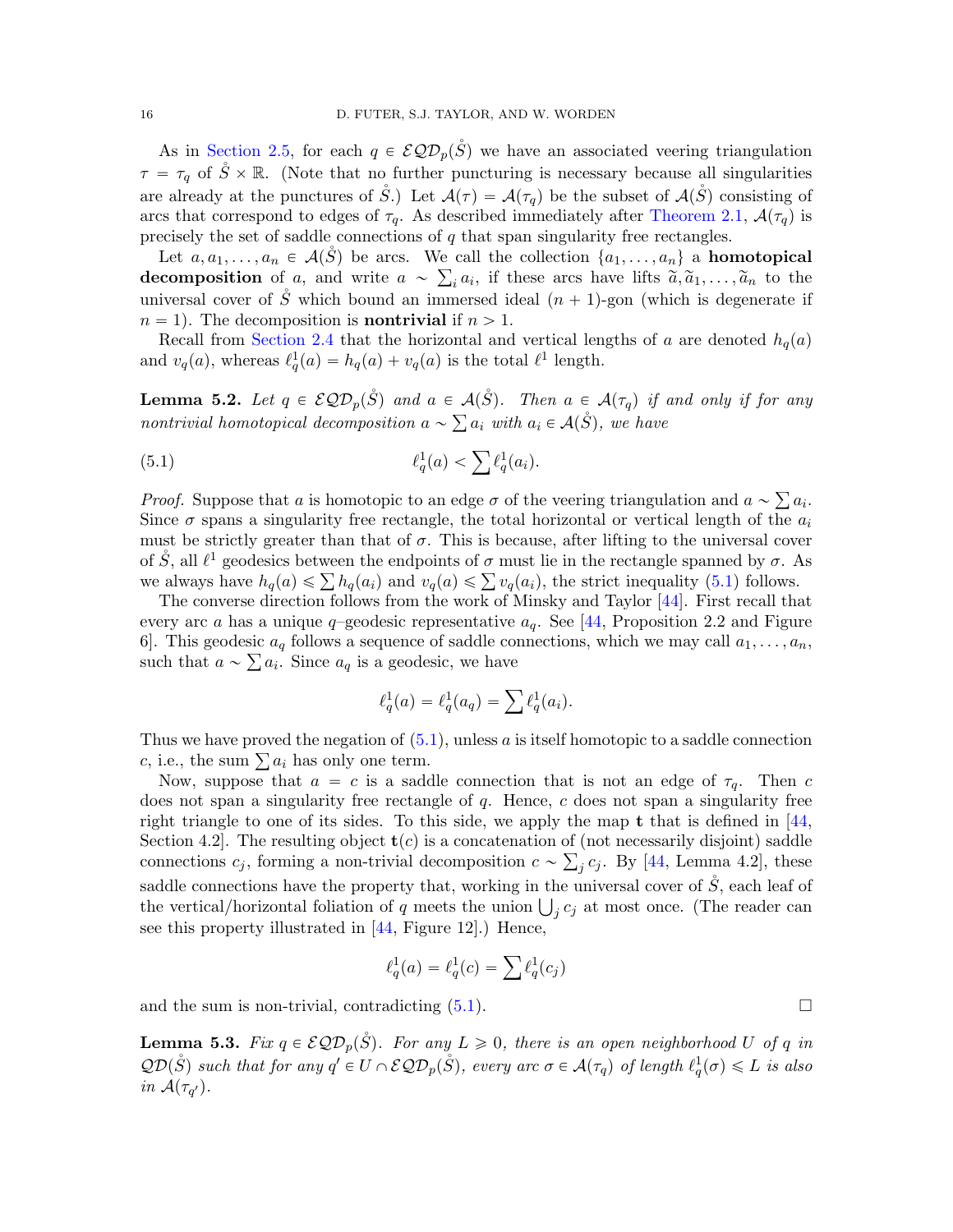*Proof.* For  $q \in \mathcal{EQD}_p(\mathring{S})$  and  $L \geq 0$ , define  $A_q(L) = \{a \in \mathcal{A}(\mathring{S}) : \ell_q^1(a) \leq L\}$ . Note that  $A_q(L)$  is always finite. Now fix  $L \geq 0$  and let

$$
U_1 = \{q' \in \mathcal{QD}(\mathring{S}) : \ell_{q'}^1(a) < L + 1 \text{ for all } a \in A_q(L)\}.
$$

This is an open neighborhood of q in  $\mathcal{QD}(\check{S})$ . After making  $U_1$  smaller if necessary, we can ensure that the closure  $\overline{U}_1 \subset \mathcal{QD}(\check{S})$  is compact. This is done for the following claim:

<span id="page-16-0"></span>Claim 5.4. The set

$$
B = \left\{ a \in \mathcal{A}(\mathring{S}) : \ell_{q'}^1(a) \leq L + 1 \text{ for some } q' \in U_1 \right\}
$$

is finite.

*Proof.* For any arc  $a \subset \dot{S}$ , there is an essential (multi-)curve  $c_a$  constructed as follows. Consider the punctures of  $\check{S}$  to be marked points in a larger surface  $S$ ; build a regular neighborhood P of a and the marked points that it meets; then, take the  $\check{S}$ –essential components  $\partial P$ . We remark that  $P \cap \dot{S}$  is a pair of pants containing a as its only  $\dot{S}$ –essential arc, hence  $c_a$  determines a. For any q, we have  $\ell_q^1(c_a) \leq 2 \cdot \ell_q^1(a)$  because a representative of  $c_a$  is given by traversing the q-geodesic representative for  $a$  at most twice.

Now suppose that the claim is false. Then there would be an infinite collection  $a_i \in B$ and  $q_i \in U_1$  with  $\ell^1_{q_i}(a_i) < L+1$ . Setting  $c_i = c_{a_i}$ , we obtain an infinite collection of distinct multi-curves  $c_i$  with  $\ell_{q_i}^1(c_i) < 2(L+1)$ . Since  $\overline{U}_1$  is compact, we may pass to a subsequence such that  $q_i \to q'$  for some  $q' \in \overline{U}_1$ . Passing to a further subsequence and using compactness of  $\mathcal{PMF}(\check{S})$ , there are constants  $x_i \geq 0$  such that  $x_i c_i$  converges in  $\mathcal{MF}(\check{S})$  to  $\alpha \neq 0$ . It is also easy to see that  $x_i \to 0$  as  $i \to \infty$ . Indeed, for an arbitrary (but fixed) hyperbolic metric  $\rho$  on S,  $x_i c_i \to \alpha$  implies that  $x_i \ell_\rho(c_i) \to \ell_\rho(\alpha) \in \mathbb{R}_+$ . Since there are infinitely many distinct multi-curves  $c_i$ , we must have  $\ell_\rho(c_i) \to \infty$ , hence  $x_i \to 0$ .

Recall from [Section 2.4](#page-7-1) that the  $\ell^1$ -length  $\ell_q^1(\alpha)$  is continuous in both q and  $\alpha$ . Thus

$$
i(\mathcal{F}_{q'}^+, \alpha) + i(\mathcal{F}_{q'}^-, \alpha) = \ell_{q'}^1(\alpha) = \lim_{i \to \infty} \ell_{q_i}^1(x_i c_i) = \lim_{i \to \infty} x_i \ell_{q_i}^1(c_i) \leq 2(L+1)\lim x_i = 0.
$$

However, a measured foliation  $\alpha$  cannot have intersection number 0 with both  $\mathcal{F}_{q'}^+$  and  $\mathcal{F}_{q'}^-$ , a filling pair of foliations. This contradiction completes the proof of the claim.

We now return to the proof of the lemma. For each  $a \in \mathcal{A}(\tau_q) \cap A_q(L)$ , we define the function  $f_a: U_1 \to \mathbb{R}$ :  $\mathbf{r}$ 

$$
q' \in U_1 \longrightarrow f_a(q') = \min \left\{ \sum_i \ell_{q'}^1(a_i) - \ell_{q'}^1(a) \; : \; a \sim \sum_i a_i \text{ is nontrivial and } a_i \in B \right\}.
$$

Since B is finite, this is a minimum of finitely many continuous functions, hence  $f_a$  is continuous on  $U_1$ . Furthermore, since  $a \in \mathcal{A}(\tau_q)$ , [Lemma 5.2](#page-15-1) implies that  $f_a(q) > 0$ . Set  $U_a = U_1 \cap \{q' : f_a(q') > 0\}$ , which is open in  $\mathcal{QD}(\mathring{S})$  and contains q.

Finally, define

$$
U = \bigcap_{a \in \mathcal{A}(\tau_q) \cap A_q(L)} U_a,
$$

č

which by construction is an open neighborhood of q in  $\mathcal{QD}(\check{S})$ . To show that this neighborhood satisfies the conclusion of the lemma, let  $q' \in U \cap \mathcal{EQD}_p(\overset{\circ}{S})$  and suppose that  $\sigma \in \mathcal{A}(\tau_q)$  with  $\ell_q^1(\sigma) \leq L$ . If  $\sigma$  is not in  $\tau_{q'}$ , then by [Lemma 5.2](#page-15-1) there is a decomposition  $\sigma \in \mathcal{A}(\tau_q)$  with  $\ell_q^1(\sigma) \leq L$ . If  $\sigma$  is not in  $\tau_{q'}$ , then by Lemma 5.2 there is a decomposition  $\sigma \sim \sum \sigma_i$  with  $\ell_{q'}^1(\sigma) = \sum \ell_{q'}^1(\sigma_i)$ . Since  $U \subset U_1$ , we have that  $\ell_{q'}^1(\sigma) < L+1$  and so similarly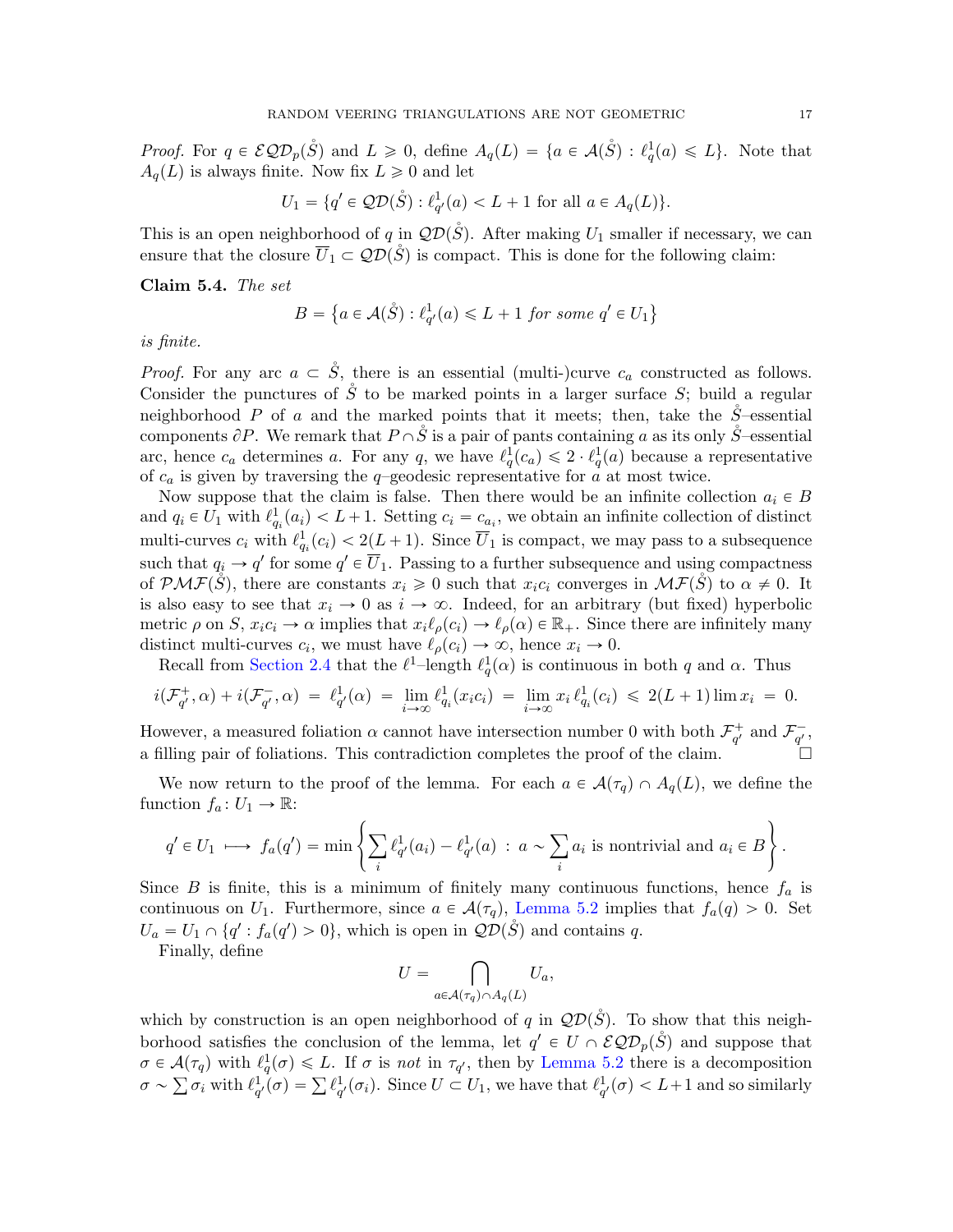$\ell_{q'}^1(\sigma_i) < L + 1$  for all i. Hence, by definition of B, we have  $\sigma_i \in B$  for each i. Then the difference

$$
\sum \ell_{q'}^1(\sigma_i) - \ell_{q'}^1(\sigma)
$$

appears in the definition of  $f_{\sigma}(q')$ . Since  $f_{\sigma}(q') > 0$ , the difference  $\sum \ell_{q'}^1(\sigma_i) - \ell_{q'}^1(\sigma)$  is strictly positive, contradicting the choice of our decomposition of  $\sigma$ . This completes the  $\Box$ 

Remark 5.5. An alternate proof of [Claim 5.4](#page-16-0) relies on the fact that there is a constant K, depending only on the compact set  $\overline{U}_1$ , such that for any  $q_1, q_2 \in \overline{U}_1$  the induced map  $(\tilde{\check{S}}, \tilde{q}_1) \rightarrow (\tilde{\check{S}}, \tilde{q}_2)$  is a K–quasi-isometry. Then  $B \subset A_q(K(L+1)+K)$ , and the claim follows.

[Lemma 5.3](#page-15-2) has the following useful corollary:

<span id="page-17-0"></span>**Corollary 5.6.** Let  $q \in \mathcal{EQD}_p(\check{S})$ , and let  $K \subset \tau_q$  be any finite sub-complex. Then there is a neighborhood U of q in  $\mathcal{QD}(\dot{S})$  such that  $K \subset \tau_{q'}$  for every  $q' \in U \cap \mathcal{EQD}_p(\dot{S})$ .

Proof. Define

$$
L = \max \left\{ \ell_q^1(a) : a \in K^{(1)} \right\}.
$$

By [Lemma 5.3,](#page-15-2) there is a neighborhood U such that every arc  $\sigma \in \mathcal{A}(\tau_q)$  with  $\ell_q^1(\sigma) \leq L$ also belongs to  $\mathcal{A}(\tau_{q'})$  for  $q' \in U \cap \mathcal{EQD}_p(\overset{\circ}{S})$ . In particular, every arc in the 1–skeleton of K belongs to  $\mathcal{A}(\tau_{q'})$ . Since the edges of every tetrahedron  $\mathfrak{t} \subset K$  belong to  $\mathcal{A}(\tau_{q'})$ , we have  $\mathfrak{t}\subset \tau_{q'}.$  $\frac{1}{2}$ .

**Remark 5.7.** The referee pointed out an alternative line of argument for [Corollary 5.6.](#page-17-0) Quadratic differentials near  $q$  can be locally parametrized using the shapes of polygons that define the underlying translation surface. In these coordinates, the property  $\sigma \in \mathcal{A}(\tau_{q'})$  can be characterized by finitely many linear inequalities, a property that persists on an open set. This is particularly easy to see using a proposition of Frankel [\[19,](#page-36-22) Proposition 3.16], who proved that a triangulation by saddle connections is veering if and only if every triangle has edges of both positive and negative slope.

### 6. Convergence of tetrahedron shapes

<span id="page-17-1"></span>In this section, we prove [Theorem 1.4.](#page-3-0) To do so, we establish a technical result [\(Proposi](#page-18-0)[tion 6.2\)](#page-18-0) which roughly states that as quadratic differentials converge, so do the hyperbolic shapes of the associated veering tetrahedra. This result will also be used in the proof of [Theorem 1.2](#page-2-0) in [Section 7.](#page-20-0) We begin by reviewing some needed background about doubly degenerate representations of surface groups.

For a surface S, let  $AH(S)$  denote the space of conjugacy classes of discrete and faithful representations  $\rho: \pi_1(S, x_0) \to \text{PSL}_2(\mathbb{C})$  such that peripheral elements map to parabolic isometries. In the algebraic topology on  $AH(S)$ , conjugacy classes  $[\rho_n]$  converge to  $[\rho]$  if and only if there are conjugacy representatives  $\rho_n: \pi_1(S) \to \text{PSL}(2, \mathbb{C})$  such that for every element  $\gamma \in \pi_1(S)$ , the images  $\rho_n(\gamma)$  converge to  $\rho(\gamma)$ .

Setting  $\Gamma_{\rho} = \rho(\pi_1(S, x_0))$ , the manifold  $N_{\rho} = \mathbb{H}^3/\Gamma_{\rho}$  is then homeomorphic to  $S \times \mathbb{R}$  by work of Bonahon [\[6\]](#page-35-14). The ends of  $N_\rho$  are the two components of  $S \times (\mathbb{R} \setminus I)$ , where I is an arbitrary compact interval. The limit set  $\Lambda_{\rho}$  is defined to be the smallest nonempty closed  $\Gamma_{\rho}$ -invariant set in  $\partial \mathbb{H}^3$ . The space  $DD(S) \subset AH(S)$  of **doubly degenerate represen**tations of  $\pi_1(S, x_0)$  is the subspace of  $AH(S)$  consisting of conjugacy classes  $[\rho]$  such that  $\Lambda_{\rho} = \partial \mathbb{H}^3$  and such that  $\rho(\gamma)$  is parabolic if and only if  $\gamma \in \pi_1(S, x_0)$  is peripheral. For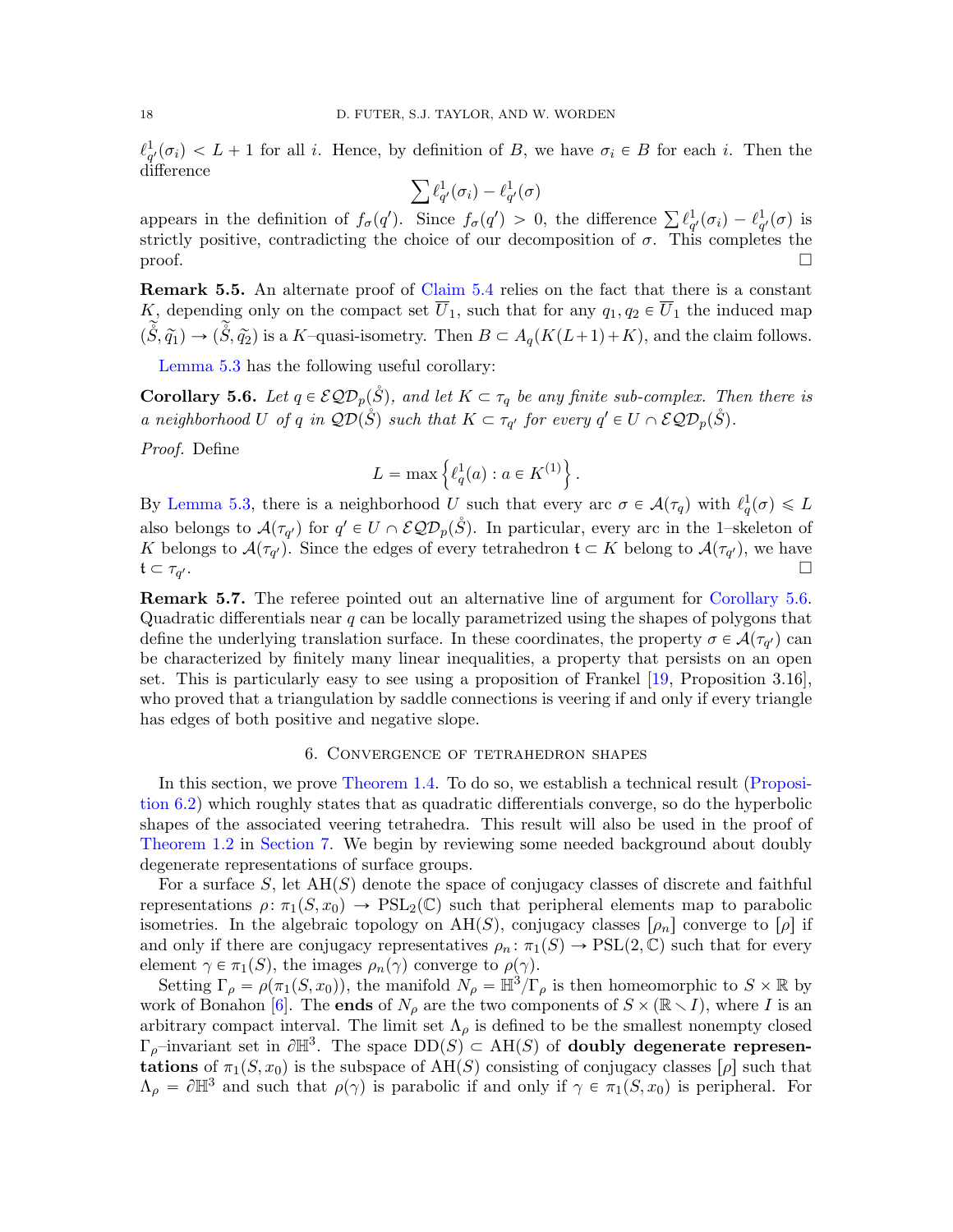such a  $\rho$ , the manifold  $N_{\rho}$  has **geometrically infinite** ends, which can be characterized by saying that for each end, there is a sequence of closed geodesics in  $N_{\rho}$  that exits that end.

By work of Bonahon and Thurston  $[6, 49]$  $[6, 49]$ , there are unique, distinct **end invariants**  $\mathcal{F}^+_{\rho}, \mathcal{F}^-_{\rho} \in \mathcal{EL}(S)$  associated to the positive and negative ends of  $N_{\rho}$ , such that if  $\{\alpha_i\}$  is a bi-infinite sequence of closed geodesics exiting both ends, then  $\alpha_i \to \mathcal{F}^-$  as  $i \to -\infty$ and  $\alpha_i \to \mathcal{F}^+$  as  $i \to +\infty$ . (Here, as in [Section 2.3,](#page-6-1) we pass freely between foliations and laminations.) Hence we get a well-defined function  $\mathcal{E}: DD(S) \to \mathcal{EL}(S) \times \mathcal{EL}(S) - \Delta$ , where  $\Delta$  is the diagonal.

Thurston conjectured that  $\mathcal E$  is a bijection. This conjecture was proved by Minsky [\[43\]](#page-36-9) and Brock–Canary–Minsky [\[8\]](#page-35-6). Subsequently, Leininger and Schleimer observed that  $\mathcal E$  is actually a homeomorphism [\[35,](#page-36-10) Theorem 6.5].

<span id="page-18-1"></span>Theorem 6.1 (Ending Lamination Theorem, parametrized). The end invariant function  $\mathcal{E}: DD(S) \to \mathcal{EL}(S) \times \mathcal{EL}(S) - \Delta$  sending  $\rho$  to the pair  $(\mathcal{F}_{\rho}^{-}, \mathcal{F}_{\rho}^{+})$  is a homeomorphism.

We now specialize to the case of the punctured surface  $\check{S}$ . Recall from [Section 5](#page-14-0) that  $\mathcal{EQD}_p(\tilde{S})$  is the subspace of  $\mathcal{QD}(\tilde{S})$  consisting of quadratic differentials whose foliations have singularities only at punctures and which have no horizontal or vertical saddle connections. As described in [Section 2.5,](#page-7-0) every quadratic differential  $q \in \mathcal{EQD}_p(\tilde{S})$  has an associated veering triangulation  $\tau_q$  of  $\ddot{S} \times \mathbb{R}$ .

Every  $q \in \mathcal{EQD}_p(\overset{\circ}{S})$  defines a doubly degenerate hyperbolic structure on  $\overset{\circ}{S} \times \mathbb{R}$ , con-structed as follows. By [Lemma 5.1,](#page-14-1) there is a map  $\mathcal{F} : \mathcal{EQD}_n(\check{S}) \to \mathcal{EL}(\check{S}) \times \mathcal{EL}(\check{S}) - \Delta$  sending q to the pair  $(\mathcal{F}_q^+, \mathcal{F}_q^-)$  of filling foliations/laminations. By [Theorem 6.1,](#page-18-1)  $\mathcal{E}^{-1}(\mathcal{F}_q^+, \mathcal{F}_q^-)$ is a doubly degenerate representation  $\rho_q: \pi_1(S) \to \text{PSL}(2, \mathbb{C})$ , unique up to conjugation. Then  $N_q = \mathbb{H}^3/\rho(\pi_1 \mathring{S})$  is a marked hyperbolic 3–manifold triangulated via  $\tau_q$ . In summary, the composition

$$
\mathcal{E}^{-1} \circ \mathcal{F} : \ \mathcal{EQD}_p(\overset{\circ}{S}) \to \mathrm{DD}(\overset{\circ}{S})
$$

maps q to a conjugacy class of doubly degenerate representations, which we denote by  $[\rho_q]$ . This map  $\mathcal{E}^{-1} \circ \mathcal{F}$  is Mod(S)-equivariant by construction, and also continuous. Recall that  $\mathcal{E}^{-1}$  is continuous by [Theorem 6.1](#page-18-1) and F is continuous by [\[31\]](#page-36-14).

We remark that the end invariants  $(\mathcal{F}_q^+, \mathcal{F}_q^-)$  of  $N_q$  can be recovered directly from the edge set of  $\tau_q$ . By a theorem of Minsky and Taylor [\[44,](#page-36-1) Theorem 1.4], the edge set  $\mathcal{A}(\tau_q)$  is totally geodesic in  $AC(S)$ . Furthermore, this edge set is quasi-isometric to a line, which has two endpoints at infinity. Any sequence of edges of  $\mathcal{A}(\tau_q)$  whose slope in q approaches  $\infty$ will exit the positive end of  $N_q$  and limit to  $\mathcal{F}_q^+$ , while any sequence in  $\mathcal{A}(\tau_q)$  whose slope in q approaches 0 will exit the negative end of  $N_q$  and limit to  $\mathcal{F}_q^-$ .

With this background, we can state and prove the main result of this section.

<span id="page-18-0"></span>**Proposition 6.2.** Fix  $q \in \mathcal{EQD}_p(\check{S})$  and a finite, connected sub-complex  $K \subset \tau_q$ . Then the following holds for any convergent sequence  $q_n \to q$ , where  $q_n \in \mathcal{EQD}_p(\check{S})$ :

- For all  $n \gg 0$ , K is a sub-complex of the veering triangulation  $\tau_{q_n}$ .
- For every tetrahedron  $\mathfrak{t} \subset K$ , the shape of  $\mathfrak{t}$  in  $N_{q_n}$  converges to the shape of  $\mathfrak{t}$  in  $N_q$ as  $n \to \infty$ .

In particular, if  $\tau_q$  is not geometric, then neither is  $\tau_{q_n}$ , for n sufficiently large.

*Proof.* Fix  $q \in \mathcal{EQD}_p(\mathring{S})$  and a finite, connected sub-complex  $K \subset \tau_q$ . We may assume without loss of generality that the dual 1–skeleton of  $K$  is connected (otherwise, add some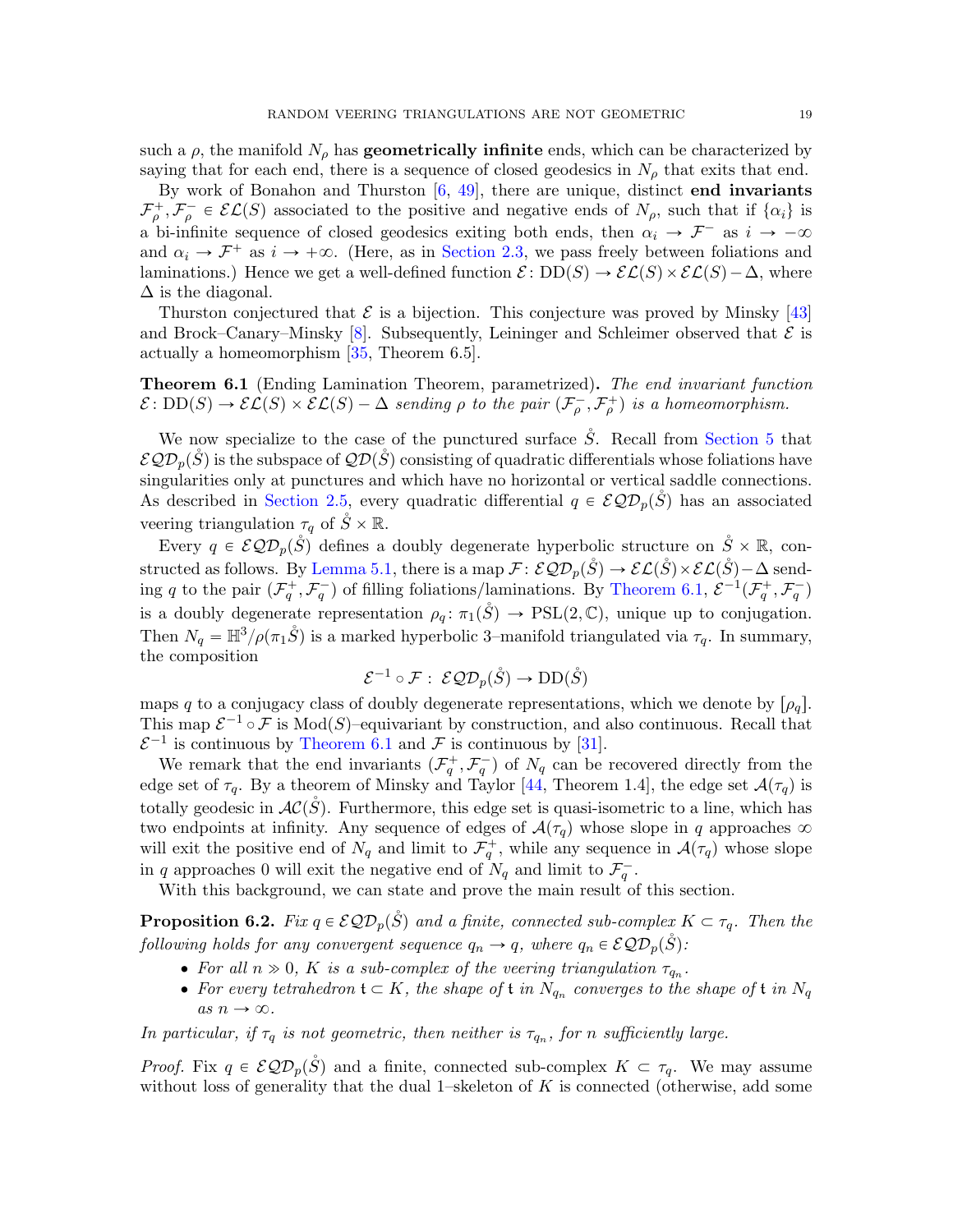number of tetrahedra). Let Y be a maximal tree in the dual 1–skeleton. Fix a base vertex  $v_0 \in Y$ , which corresponds to the barycenter of an oriented tetrahedron  $\mathfrak{t}_0 \subset K$ .

By construction, every vertex  $v \in Y$  is a barycenter of some tetrahedron  $\mathfrak{t} \subset K$ , which has 4 ideal vertices at punctures of  $S$ . We use this structure to construct finitely many group elements in  $\pi_1(\check{S} \times \mathbb{R}, v_0)$ . For every vertex  $v \in Y$ , follow the unique path in Y from  $v_0$  to v. Walk from v to the neighborhood of an ideal vertex of the ambient tetrahedron t, walk around the corresponding puncture of  $\check{S}$ , and then return to v and back to  $v_0$ .

This construction gives a collection of loops  $\gamma_1, \ldots, \gamma_k$ , where  $k = 4V(Y)$ . Not all of these loops are homotopically distinct, but all of them are peripheral in  $\tilde{S}$ .

Now, let  $\lceil \rho_q \rceil$  be the conjugacy class of doubly degenerate representations corresponding to q. For every representation in this conjugacy class, the image of each peripheral element  $\gamma_i$  must be parabolic, with a single fixed point on  $\partial \mathbb{H}^3$ .

Next, consider a convergent sequence  $q_n \to q$ , where  $q_n \in \mathcal{EQD}_p(\check{S})$ . By [Theorem 6.1,](#page-18-1) there is a convergent sequence

$$
\mathcal{E}^{-1}(\mathcal{F}(q_n)) = [\rho_{q_n}] \to [\rho_q].
$$

After choosing a representative  $\rho_q \in [\rho_q]$ , this means there are choices of representatives  $\rho_{q_n} \in [\rho_{q_n}]$  such that  $\rho_{q_n}(\gamma_i) \to \rho_q(\gamma_i)$  for  $1 \leq i \leq k$ .

Let  $\mathfrak{t} \subset K$  be a tetrahedron, with ideal vertices  $x_1, \ldots, x_4$ . By the above construction, every  $x_j$  corresponds to a peripheral group element  $\gamma_{i_j}$  in the chosen collection. Let  $p_j^n \in \partial \mathbb{H}^3$ be the parabolic fixed point of  $\rho_{q_n}(\gamma_{i_j})$ , and let  $p_j$  be the parabolic fixed point of  $\rho_q(\gamma_{i_j})$ . Since  $\rho_{q_n}(\gamma_i) \to \rho(\gamma_i)$ , we also have convergence of the parabolic fixed points:  $p_j^n \to p_j$  as  $n \to \infty$ .

For every  $q_n$ , let  $\tau_{q_n}$  be the veering triangulation of  $N_{q_n} \cong S \times \mathbb{R}$ . Since  $q_n \to q$ , [Corollary 5.6](#page-17-0) implies that K embeds into  $\tau_{q_n}$  for all  $n \gg 0$ . (In fact, there is only one embedding consistent with the marking of  $N_{q_n}$ .) The shape parameter of t in the hyperbolic metric on  $N_{q_n}$  is the cross-ratio  $[p_1^n, p_2^n, p_3^n, p_4^n]$ . As  $n \to \infty$ , these cross-ratios converge to  $[p_1, p_2, p_3, p_4]$ , hence the shape of t converges as well.

**Remark 6.3.** [Proposition 6.2](#page-18-0) gives a concrete way to see that, with suitably chosen basepoints, the manifolds  $N_{q_n}$  converge geometrically to  $N_q$ . Let  $z \in N_q$  be an arbitrary basepoint, and let  $B_R(z) \subset N_q$  be a metric R–ball about z. Since the edges of  $\tau_q$  eventually exit the ends of  $N_q$ , there are only finitely many edges (hence finitely many tetrahedra) in  $\tau_q$ that intersect  $B_R(z)$ . By [Proposition 6.2,](#page-18-0) the shapes of these tetrahedra in  $N_{q_n}$  converge to the shape in  $N_q$ , hence for  $n \gg 0$ , there is a metric ball in  $N_{q_n}$  almost-isometric to  $B_R(z)$ .

The statement that the algebraic and geometric limits of  $N_{q_n}$  agree is due to Canary [\[11\]](#page-35-15), and is used in the proof of continuity in [Theorem 6.1.](#page-18-1) Hence this remark does not give a new proof of geometric convergence.

We can now complete the proof of [Theorem 1.4.](#page-3-0)

*Proof of [Theorem 1.4.](#page-3-0)* Let S be a hyperbolic surface, and let  $\varphi \in Mod(S)$  be a principal pseudo-Anosov. Let  $\mu$  be a probability distribution on  $Mod(S)$  with finite first moment, such that  $\langle \text{Supp}(\mu) \rangle_+$  is non-elementary and contains  $\varphi$ . According to [Corollary 3.8,](#page-12-0) for almost every sample path  $\omega = (\omega_n)$  of the random walk on  $Mod(S)$  we have for  $n \gg 0$ ,

- (1)  $\omega_n$  is a pseudo-Anosov with Teichmüller geodesic  $\gamma_{\omega_n}$  in the principal stratum,
- (2)  $h_n q_{\omega_n} \to q_\varphi$  in  $\mathcal{GQD}(S)$  for some  $h_n \in Mod(S)$  and for some quadratic differentials  $q_{\omega_n}$  along  $\gamma_{\omega_n}$  and  $q_{\varphi}$  along  $\gamma_{\varphi}$ .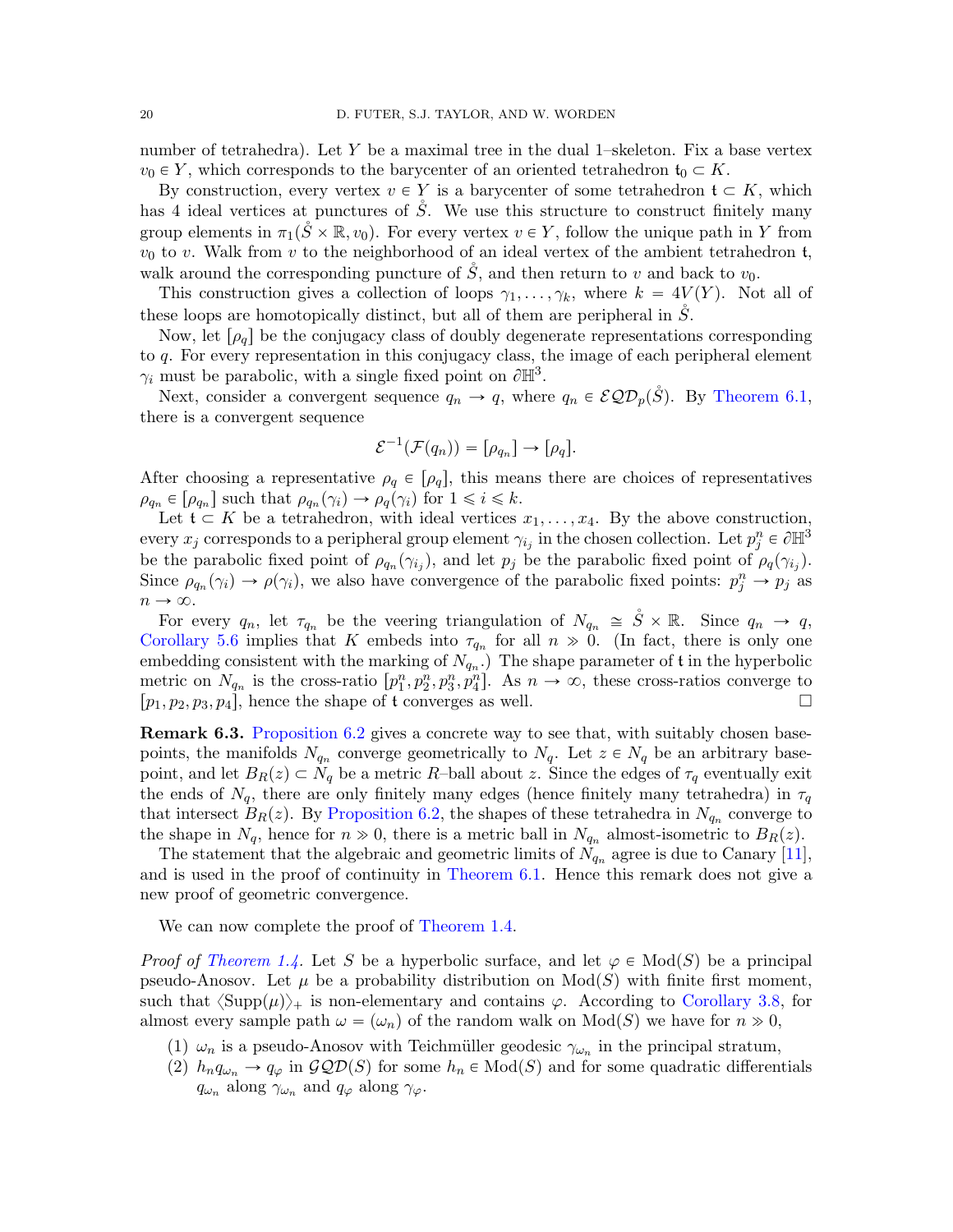Since  $h_n q_{\omega_n} = q_{h_n \omega_n h_n^{-1}}$ , and  $\omega_n$  defines the same unmarked mapping torus as  $h_n \omega_n h_n^{-1}$ , the veering triangulations associated to the  $\omega_n$  are simplicially isomorphic to those associated to  $h_n \omega_n h_n^{-1}$ . Let  $q_n = h_n q_{\omega_n}$ .

By [Lemma 4.2,](#page-13-2) for sufficiently large n, we can pass from the sequence  $q_n \to q_\varphi$  to a sequence  $\phi_n \to \phi_\varphi$  in  $\mathcal{QD}_p(\check{S})$ , where  $\check{S}$  is the surface obtained by puncturing S at the singularities of  $q_{\varphi}$ . By construction,  $\mathring{q}_{\varphi}$  is a quadratic differential along the Teichmüller axis of  $\phi \in Mod(S)$ , and similarly for the  $\mathring{q}_n$ . Thus, in fact,  $\mathring{q}_n \to \mathring{q}_\varphi \in \mathcal{EQD}_p(S)$ .

Let  $\tau_n = \tau_{q_n}$  be the veering triangulation of  $N_{\hat{q}_n} \cong \overset{\circ}{S} \times \mathbb{R}$  associated to the quadratic differential  $\phi_n$ , and let  $\tau_{q_\varphi}$  be the veering triangulation of  $N_{\phi_\varphi}$  associated to  $\phi_\varphi$ . Now let  $K \subset \tau_{q_{\varphi}}$  be any finite connected subcomplex as in the statement of the theorem. Applying [Proposition 6.2,](#page-18-0) we conclude that for n sufficiently large,  $K$  is a subcomplex of the veering triangulation  $\tau_{q_n}$  and that for every tetrahedron  $\mathfrak{t} \subset K$ , the shape of  $\mathfrak{t}$  in  $N_{\mathring{q}_n}$  converges to the shape of  $t$  in  $N_{\mathring{q}_{\varphi}}$  as  $n \to \infty$ .

Hence, it only remains to show that K embeds as a subcomplex of  $\tau_{\varphi}$ , the veering triangulation of the mapping torus  $M_{\mathring{\omega}_n}$ . That is, we must show that the covering map  $N_{\phi_n} \to M_{\phi_n}$  is injective on K, once n is sufficiently large. For this, we use a result of Maher [\[37\]](#page-36-23), which implies that the Teichmüller translation length of  $\omega_n$  grows linearly in n. Since dilatation, and hence Teichmüller translation length, is unchanged after puncturing along singularities, we also have that the translation length of  $\mathring{\omega}_n$  grows linearly in n. If  $N_{\phi_n} \to M_{\phi_n}$  fails to be injective on K then there are edges  $k_1$  and  $k_2$  of K which, when viewed as arcs of  $\mathring{S}$ , satisfy  $(\mathring{\omega}_n)^i k_1 = k_2$  for some  $i > 0$ . Since these arcs represent saddle connections of  $\mathring{q}_n$ , this implies that the stretch factor of  $\mathring{\omega}_n$  is no more than the quantity

$$
\frac{\max_{k \in K^{(1)}} v_{q_n}(k)}{\min_{k \in K^{(1)}} v_{q_n}(k)}, \quad \text{which converges to} \quad \frac{\max_{k \in K^{(1)}} v_{q_\varphi}(k)}{\min_{k \in K^{(1)}} v_{q_\varphi}(k)}
$$

as  $n \to \infty$ . Since this implies that the stretch factors of  $\omega_n$  are eventually bounded, we obtain a contradiction and the proof is complete.

**Remark 6.4.** [Theorem 1.4](#page-3-0) also holds for  $S \cong \Sigma_{1,1}$ , without the hypothesis that  $\varphi$  is principal. Recall that the principal stratum of  $\mathcal{QD}(\Sigma_{1,1})$  is empty. In this setting, [Corollary 3.8](#page-12-0) holds for every pseudo-Anosov  $\varphi$ . (See [Remark 3.9.](#page-13-3)) There are no interior singularities, so  $S = \mathring{S}$  and [Section 4](#page-13-0) is not needed. Now, the rest of the proof of [Theorem 1.4](#page-3-0) using [Proposition 6.2](#page-18-0) applies verbatim.

## 7. Counting non-geometric veering triangulations

<span id="page-20-0"></span>In this section, we prove [Theorem 1.2,](#page-2-0) showing that geometric veering triangulations are atypical from the point of view of counting closed geodesics in moduli space. The proof of this result uses many of the same ingredients as the proof of [Theorem 1.4.](#page-3-0) The main difference is that the appeal to Gadre and Maher's [Theorem 3.1](#page-9-0) will be replaced with results from Hamenstädt  $[27]$  and Eskin–Mirzakhani  $[15]$ .

Fix a surface S such that  $\xi(S) \geq 1$ . As in the introduction, let  $\mathcal{G}(L)$  denote the set of conjugacy classes of pseudo-Anosov mapping classes in  $Mod(S)$  whose Teichmüller translation length is no more than  $L \geq 0$ . Since the veering triangulation  $\tau_{\varphi}$  depends only on the conjugacy class of the pseudo-Anosov, each  $[\varphi] \in \mathcal{G}(L)$  uniquely determines a veering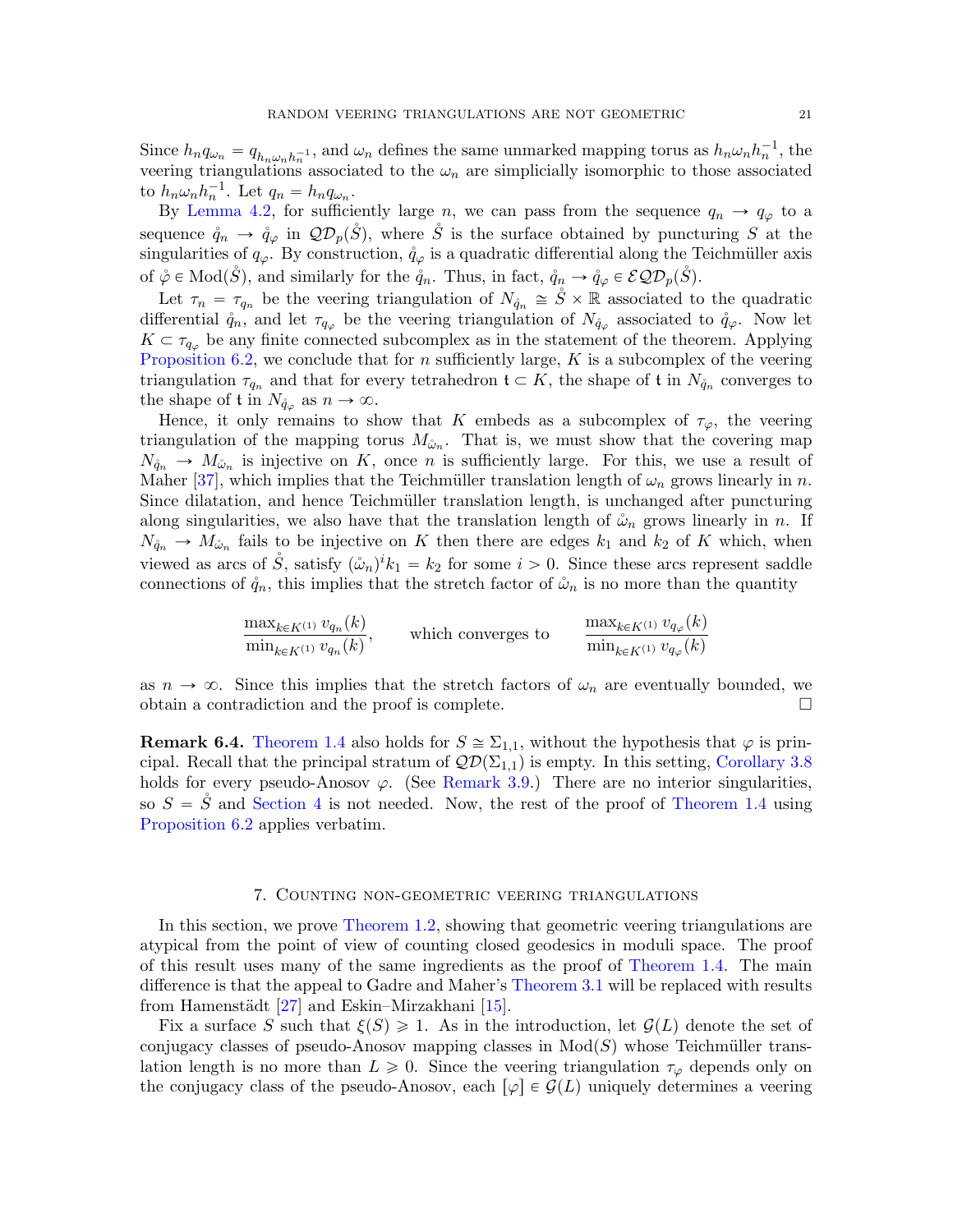triangulation of  $M_{\varphi}$ . As in Baik–Gekhtman–Hamenstädt [\[3\]](#page-35-11), say that a typical pseudo-Anosov conjugacy class in  $Mod(S)$  has a property P if

$$
\lim_{L\to\infty}\frac{|\{[\varphi]\in\mathcal{G}(L) : \varphi \text{ has } \mathcal{P}\}|}{|\mathcal{G}(L)|}=1.
$$

In this terminology, [Theorem 1.2](#page-2-0) is implied by the following, slightly stronger statement.

<span id="page-21-1"></span>**Theorem 7.1.** Let S be a surface with  $\xi(S) \geq 2$ . Then a typical pseudo-Anosov conjugacy class  $\lbrack \varphi \rbrack \subset \text{Mod}(S)$  is principal and defines a non-geometric veering triangulation  $\tau_{\varphi}$ .

For the proof of [Theorem 7.1,](#page-21-1) let  $\pi: \mathcal{QD}^1(S) \to \mathcal{T}(S)$  be the projection map sending a unit area quadratic differential to its underlying Riemann surface. As in [Section 2.2,](#page-5-2) denote the Teichmüller geodesic flow by  $\Phi^t \colon QD^1(S) \to QD^1(S)$ . We will use the same notation to denote the corresponding flow on  $\mathcal{MQD}^1(S) = \mathcal{QD}^1(S)/\text{Mod}(S)$ , namely the moduli space of unit area quadratic differentials.

Let  $g \in Mod(S)$  be a pseudo-Anosov with Teichmüller axis  $\gamma_g$ . For each  $\rho, T > 0$  we define the following subset of  $\mathcal{QD}^1(S)$ : (

$$
\widetilde{V}(\gamma_g, \rho, T) = \{q \in \mathcal{QD}^1(S) : \pi \circ \Phi^t(q) \in N_\rho(\gamma_g), \ \forall t \in [-T, T] \},
$$

where  $N_{\rho}(\cdot)$  denotes an open  $\rho$ -neighborhood with respect to the Teichmüller metric. Observe that  $\tilde{V}(\gamma_q, \rho, T)$  is nonempty and open.

Our proof of [Theorem 1.4](#page-3-0) has the following corollary.

<span id="page-21-0"></span>**Corollary 7.2.** Let  $q \in Mod(S)$  be a principal pseudo-Anosov with non-geometric veering triangulation. For every  $\rho > 0$  there is a number  $T = T(\rho, g) > 0$ , such that if  $\varphi \in Mod(S)$ is a pseudo-Anosov with an associated quadratic differential  $q_{\varphi}$  and  $\Phi^t(q_{\varphi}) \in \tilde{\check{V}}(\gamma_g, \rho, T)$  for some  $t \in \mathbb{R}$ , then  $\varphi$  is principal and the veering triangulation  $\tau_{\varphi}$  is also non-geometric.

*Proof.* Fix  $\rho > 0$ . Once T is larger than the constant  $D_1 = D_1(\rho, g)$  given by [Proposition 3.5,](#page-10-3) every  $q_{\varphi} \in V(\gamma_g, \rho, T)$  must be principal.

Now, suppose for a contradiction that no  $T > 0$  suffices for the other conclusion of the corollary. Then there is a sequence  $T_n \to \infty$  and an associated sequence of principal pseudo-Anosovs  $\varphi_n$ , such that the invariant axis  $\gamma_{\varphi_n}$  is a  $\rho$ -fellow traveler of  $\gamma_g$  for distance  $2T_n$ , but the veering triangulation  $\tau_{\varphi_n}$  is geometric. By [Lemma 3.6,](#page-12-1) there is a choice of quadratic differentials  $q_n$  associated to points along  $\gamma_{\varphi_n}$ , which converge to a quadratic differential q associated to  $\gamma_q$ . By [Lemma 4.2,](#page-13-2) for sufficiently large n, we can pass from the sequence  $q_n \to q$  to a sequence  $\mathring{q}_n \to \mathring{q}$  in  $\mathcal{EQD}_p(\check{S})$ , where  $\check{S}$  is the surface obtained by puncturing S at the singularities of g. By [Proposition 6.2,](#page-18-0) the veering triangulation  $\tau_{q_n}$  covering  $\tau_{\varphi_n}$  is non-geometric for n sufficiently large. But this contradicts our assumption about  $\varphi_n$ . Thus some  $T > 0$  must suffice.

We finish the proof of [Theorem 7.1](#page-21-1) (hence also [Theorem 1.2\)](#page-2-0) with the following argument, whose idea was suggested by I. Gekhtman.

*Proof of [Theorem 7.1.](#page-21-1)* We identify a conjugacy class of pseudo-Anosovs on S with the corresponding closed orbit of the Teichmüller flow  $\Phi^t \colon \mathcal{MQD}^1(S) \to \mathcal{MQD}^1(S)$ . Following this identification, it makes sense to refer to typical closed orbits of the Teichmüller flow.

Let  $q \in Mod(S)$  be a principal pseudo-Anosov whose associated veering triangulation is not geometric. (Such a mapping class exists by [Theorem 1.3,](#page-2-1) which will be proved in [Sections 8](#page-23-1) and [9.](#page-26-0)) Fix  $\rho = 1$ , and let  $T = T(1, g) > 0$  be given by [Corollary 7.2.](#page-21-0) Finally,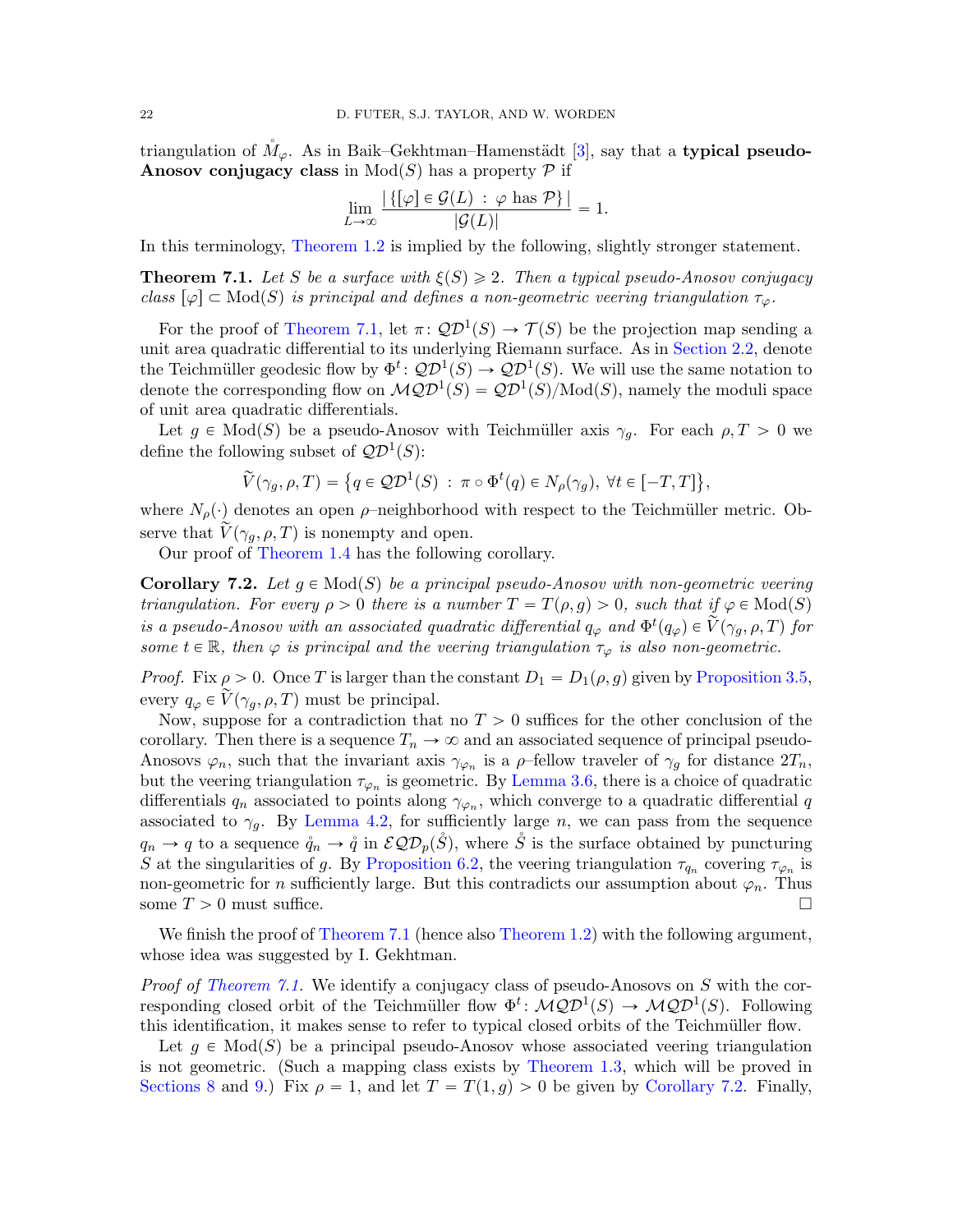let V be the image of  $\widetilde{V}(\gamma_g, \rho, T)$  in  $\mathcal{MQD}^1(S)$ . This set is also open and nonempty. We will show that a typical closed orbit of  $\Phi^t \colon \mathcal{MQD}^1(S) \to \mathcal{MQD}^1(S)$  meets V.

Set  $h = 2\xi(S) = \dim \mathcal{T}(S)$ . For each closed orbit  $\gamma$  of  $\Phi^t$ , let  $\delta(\gamma)$  be the  $\Phi^t$ -invariant Lebesgue measure  $\mathcal{QD}^1(S)$ , supported on  $\gamma$ , of total mass  $\ell(\gamma)$ . Thus, for a Lebesgue measurable set  $E \subset \mathcal{QD}^1(S)$ , we have  $\delta(\gamma)(E) = \ell(\gamma \cap E)$ . Hamenstädt [\[27\]](#page-36-5) proved that as  $L \rightarrow \infty$ , the measures

$$
he^{-hL} \sum_{\gamma \in \mathcal{G}(L)} \delta(\gamma)
$$

converge weakly to the Masur–Veech measure  $\lambda$  on  $\mathcal{MQD}^1(S)$ . (See also [\[26,](#page-36-24) Theorem 5.1.) The probability measure  $\lambda$  is in the Lebesgue measure class, has full support, and is ergodic for the Teichmüller flow  $\Phi^t$  [\[52,](#page-37-3) [39\]](#page-36-25).

Next, we recall the geodesic counting theorem of Eskin and Mirzakhani [\[15\]](#page-35-2), which states that as  $L \to \infty$ ,

$$
|\mathcal{G}(L)| \cdot hLe^{-hL} \to 1.
$$

Combining the above displayed equations, we have that the measures

$$
\nu_L = \frac{1}{L|\mathcal{G}(L)|} \sum_{\gamma \in \mathcal{G}(L)} \delta(\gamma)
$$

converge weakly to  $\lambda$ . This convergence is also noted in the proof of [\[3,](#page-35-11) Proposition 5.1].

Let  $A \subset \mathcal{MQD}^1(S)$  be the union of all closed orbits of the flow  $\Phi^t$  that are disjoint from V. Then the closure  $\overline{A}$  is flow-invariant and disjoint from V because V is open. By the ergodicity of  $\lambda$ , we must have  $\lambda(\overline{A})=0$ . Since  $\overline{A}$  is closed, weak convergence  $\nu_L \rightarrow \lambda$  and the Portmanteau Theorem imply that  $\limsup \nu_L(\overline{A}) \leq \lambda(\overline{A}) = 0$ .

Now, we wish to show that a typical closed orbit is not contained in A. To that end, fix  $\epsilon > 0$  and choose  $\sigma > 0$  so that  $e^{-h\sigma} < \epsilon$ . In the following computation for fixed  $L > \sigma$ , the symbol  $\gamma$  denotes both a pseudo-Anosov conjugacy class and the corresponding closed orbit in  $\mathcal{MQD}^1(S)$ . We have

$$
|\{\gamma \in \mathcal{G}(L) : \gamma \cap V = \emptyset\}| = |\{\gamma : \gamma \subset A, \ell(\gamma) \le L\}|
$$
  
\n
$$
= |\{\gamma : \gamma \subset A, \ell(\gamma) < L - \sigma\}| + |\{\gamma : \gamma \subset A, L - \sigma \le \ell(\gamma) \le L\}|
$$
  
\n
$$
= |\{\gamma : \gamma \subset A, \ell(\gamma) < L - \sigma\}| + \sum_{\substack{\gamma \subset A \\ L - \sigma \le \ell(\gamma) \le L}} 1
$$
  
\n
$$
\le |\mathcal{G}(L - \sigma)| + \sum_{\substack{\gamma \subset A \\ L - \sigma \le \ell(\gamma) \le L}} \frac{\ell(\gamma)}{L - \sigma}
$$
  
\n
$$
\le |\mathcal{G}(L - \sigma)| + \sum_{\substack{L - \sigma \le \ell(\gamma) \le L \\ L - \sigma}} \frac{\ell(\gamma \cap \overline{A})}{L - \sigma}
$$
  
\n
$$
\le |\mathcal{G}(L - \sigma)| + \frac{1}{L - \sigma} \sum_{\mathcal{G}(L)} \ell(\gamma \cap \overline{A})
$$
  
\n
$$
= |\mathcal{G}(L - \sigma)| + \frac{L|\mathcal{G}(L)|}{L - \sigma} \nu_L(\overline{A}).
$$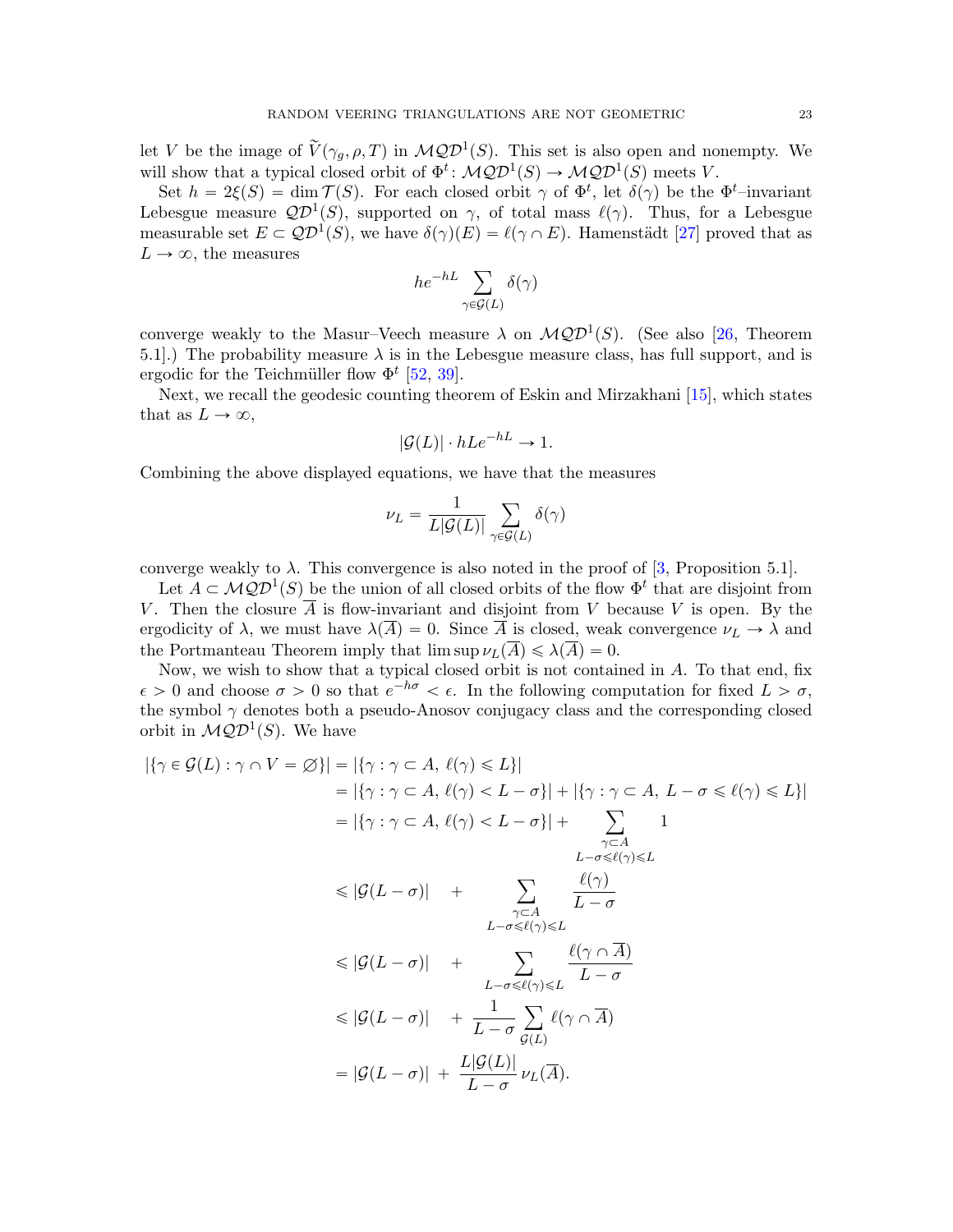Dividing by  $|\mathcal{G}(L)|$  and taking limits as  $L \to \infty$ , we obtain

$$
\limsup_{L \to \infty} \frac{|\{\gamma \in \mathcal{G}(L) : \gamma \cap V = \varnothing\}|}{|\mathcal{G}(L)|} \le \limsup_{L \to \infty} \left(\frac{|\mathcal{G}(L - \sigma)|}{|\mathcal{G}(L)|} + \frac{L}{L - \sigma} \nu_L(\overline{A})\right)
$$

$$
= e^{-h\sigma} + \limsup_{L \to \infty} \nu_L(\overline{A})
$$

$$
< \epsilon + 0.
$$

Since  $\epsilon > 0$  was arbitrary, this shows that a typical closed orbit meets V.

By the definition of  $\tilde{V}$  and V, this means that a typical pseudo-Anosov conjugacy class has a representative  $\varphi$  with associated quadratic differential  $q_\varphi$  such that  $\Phi^t(q_\varphi) \in \widetilde{V}(\gamma_g, \rho, T)$ for some  $t \in \mathbb{R}$ . By [Corollary 7.2,](#page-21-0) this implies that a typical pseudo-Anosov conjugacy class  $\lbrack \varphi \rbrack$  is principal and produces a non-geometric veering triangulation  $\tau_{\varphi}$ .

### 8. A few non-geometric triangulations, via computer

<span id="page-23-1"></span>Our remaining goal in this paper is to prove [Theorem 1.3:](#page-2-1) for every surface  $S$  of complexity  $\xi(S) \geq 2$ , there exists a principal pseudo-Anosov map  $\varphi$  so that the veering triangulation of  $M_{\phi}$  is non-geometric. We will prove this result in two stages.

- (1) In this section, we use rigorous computer assistance to find a finite collection of non-geometric triangulations. See [Proposition 8.4.](#page-26-1)
- (2) In [Section 9,](#page-26-0) we use Thurston norm methods to show that (finite covers of) the finitely many mapping tori described in [Proposition 8.4](#page-26-1) account for all fibers of complexity at least 2. This will prove [Theorem 1.3.](#page-2-1)

<span id="page-23-0"></span>

FIGURE 4. The mapping class group  $Mod(\Sigma_{g,n})$ , for genus  $g > 0$ , is generated by half-twists about  $r_0, \ldots, r_{n-2}$  and full twists about the following curves:  $a_1, a_2, b_1, \ldots, b_g, c_1, \ldots, c_{g-1}$ , and  $p_0, \ldots, p_{n-2}$ . When  $n \leq 1$ , there are no curves  $p_i$  or  $r_i$ . See [\[16,](#page-35-8) Figure 4.10] and the subsequent discussion.

We begin by describing how the computer programs  $f1$ ipper [\[4\]](#page-35-1), SnapPy [\[12\]](#page-35-4), and Regina [\[10\]](#page-35-5) are used to show that certain triangulations are non-geometric. Given a mapping class  $\varphi$ on a hyperbolic surface  $S$ , described by a composition of left Dehn twists and/or half twists in the generators shown in [Figures 4](#page-23-0) and [5,](#page-24-0) we first use flipper to certify that  $\varphi$  is pseudo-Anosov. The certificate consists of an invariant train track carrying the stable lamination of  $\varphi$ , an integer-valued transition matrix, and certified floating-point intervals for the weights of the branches. Every region in the complement of the train track contains exactly one singularity of  $\varphi$ , enabling flipper to certify whether  $\varphi$  is principal. Finally, flipper punctures the surface at the singularities of  $\varphi$  and computes the veering triangulation  $\tau_{\varphi}$  of the mapping torus  $M_{\phi}$ . All of the above flipper computations are rigorous.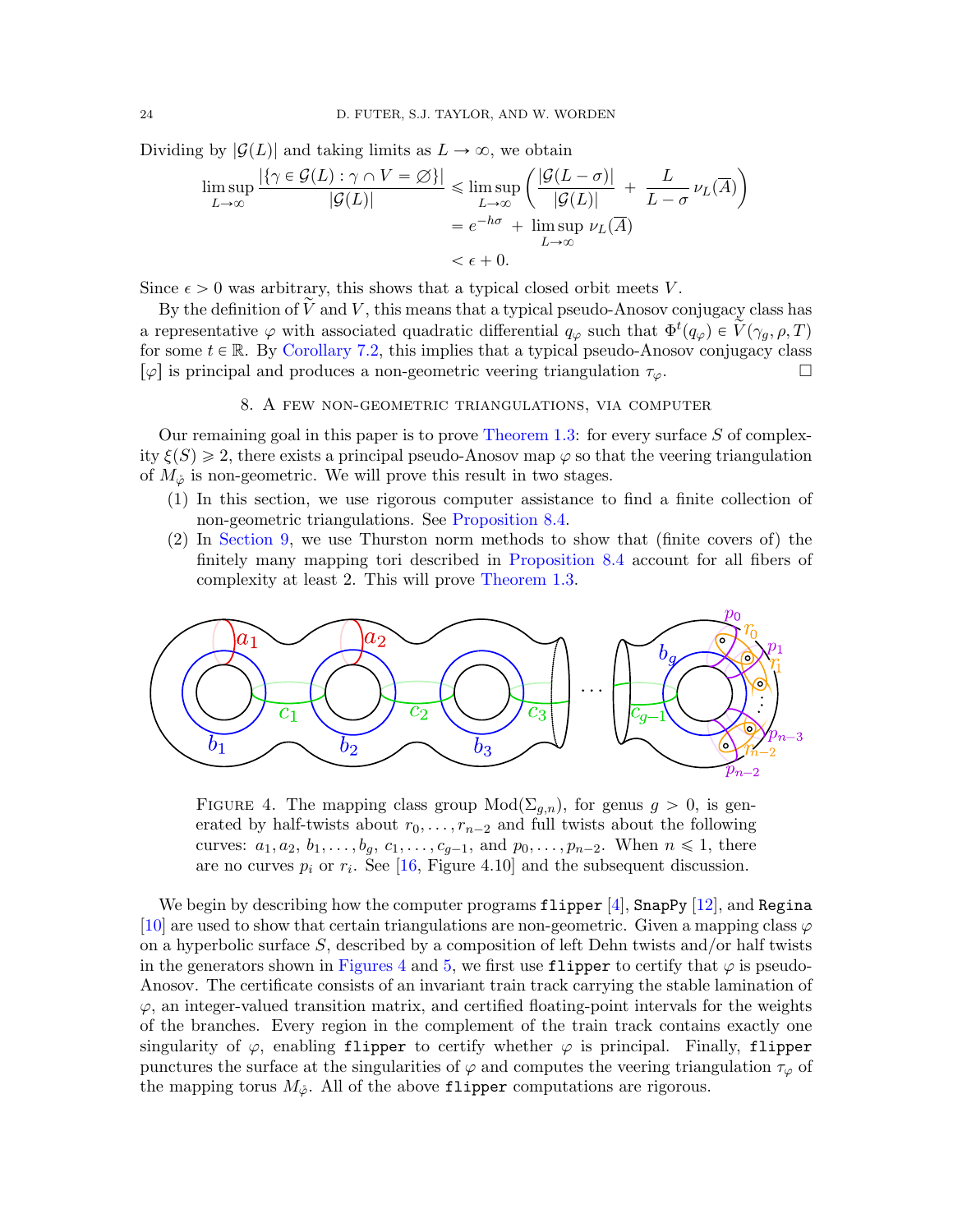<span id="page-24-0"></span>

FIGURE 5. Left: The mapping class group of the *n*–punctured sphere  $\Sigma_{0,n}$ , for  $n \geq 4$ , is generated by half-twists about curves  $r_0, \ldots, r_{n-1}$ . Right: A half twist about  $r_i$  fixes  $r_i$  and transposes the punctures in the twice-punctured disc bounded by  $r_i$ .

The program SnapPy can find an approximate solution to the gluing equations for the veering triangulation  $\tau_{\varphi}$  (see discussion below). This approximate solution is a good heuristic indication that  $\tau_{\varphi}$  is not geometric. To rigorously certify that  $\tau_{\varphi}$  is not geometric, we follow the method of Hodgson, Issa, and Segerman [\[28\]](#page-36-3), relying on [Theorems 8.1](#page-24-1) and [8.2](#page-25-0) below.

Let  $\tau$  be an ideal triangulation of a hyperbolic 3-manifold M with k tetrahedra, and let  $\vec{z} = (z_1, \ldots, z_k)$  be a vector of complex numbers in bijection with the tetrahedra in  $\tau$ . Every  $z_i$  has an associated **algebraic volume** Vol $(z_i) \in \mathbb{R}$ , computed via the dilogarithm function [\[45\]](#page-36-26). In particular,  $Vol(z_i)$  has the same sign as Im $(z_i)$ . We define the algebraic runction [45]. In particular, v<br>volume  $Vol(\vec{z}) = \sum_{i=1}^{k} Vol(z_i)$ .

The gluing and completeness equations for  $\tau$  are a system of polynomial equations in  $z_1, \ldots, z_k$  [\[49,](#page-37-1) Chapter 4]. Any solution  $\vec{z} = (z_1, \ldots, z_k)$  to this system of equations defines a representation  $\rho: \pi_1 M \to \text{PSL}(2, \mathbb{C})$ , unique up to conjugacy, in which peripheral elements map to parabolics. In the resulting structure on  $M$ , the shape parameter of the tetrahedron  $t_i$  is exactly  $z_i$ . If  $\vec{z}$  is geometric, hence Im $(z_i) > 0$  for each i, then  $\rho$  is the discrete, faithful representation that gives the complete hyperbolic metric on  $M$ . In general, the number of solutions to the gluing and completeness equations that yield the discrete, faithful representation  $\rho$  is either 0 or 1, with no solutions when  $\tau$  is degenerate in the sense described below. The following statement combines [\[18,](#page-35-16) Theorem 5.4.1 and Remark 4.1.20].

<span id="page-24-1"></span>**Theorem 8.1** (Francaviglia). Let  $\tau$  be an ideal triangulation of a hyperbolic 3-manifold M whose volume is  $Vol(M)$ . Then every solution  $\vec{z}$  to the gluing and completeness equations for  $\tau$  satisfies  $Vol(\vec{z}) \leq Vol(M)$ , with equality if and only if  $\vec{z}$  is the unique solution yielding the complete hyperbolic metric on M.

Now, suppose the triangulation  $\tau$  changes as follows. Let  $\Delta$  be a 2-simplex in  $\tau$  which is the face of distinct tetrahedra  $t_1$  and  $t_2$ . We can obtain a new triangulation  $\tau'$  by replacing  $\Delta$  by a dual edge e, and adding three faces each meeting e and a distinct vertex of  $\Delta$ . Then  $\tau \to \tau'$  is called a **Pachner 2-3 move**, while the reverse operation  $\tau' \to \tau$  is called a Pachner 3-2 move. See [Figure 6.](#page-25-1)

An ideal tetrahedron  $t$  in a hyperbolic 3–manifold  $M$  is called **degenerate** if some edge of t is homotopic into a cusp of M. If t is non-degenerate, its lift to  $\widetilde{M} = \mathbb{H}^3$  is homotopic to a straight tetrahedron, hence t can be assigned a shape parameter  $z_t \in \mathbb{C} \setminus \{0, 1\}$ . A triangulation  $\tau$  is called non-degenerate if all of its tetrahedra are non-degenerate.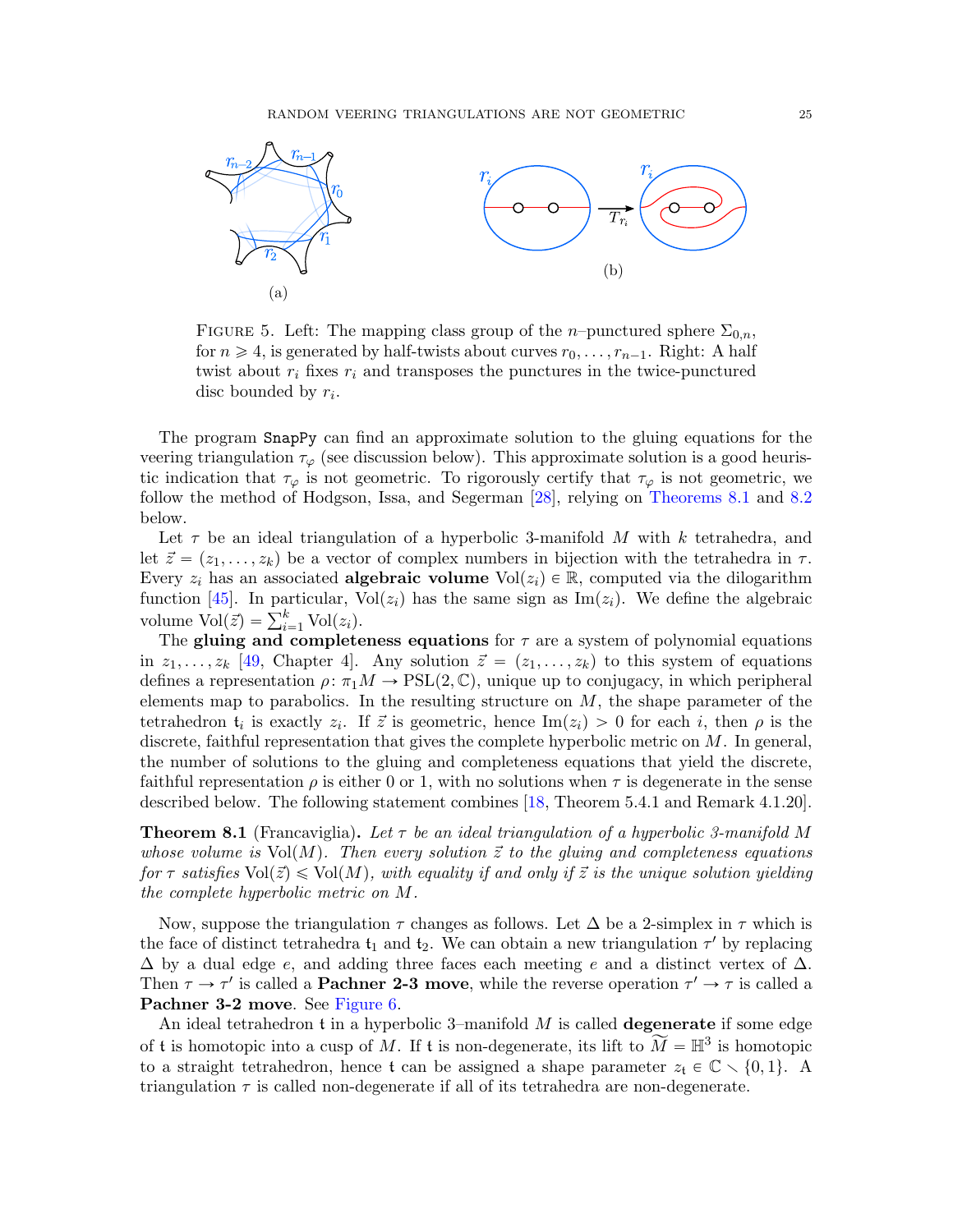<span id="page-25-1"></span>

FIGURE 6. In a Pachner 2-3 move, two tetrahedra meeting at a face  $\Delta$  are replaced by three tetrahedra meeting at an edge dual to ∆. A Pachner 3-2 move is the reverse of a 2-3 move.

If a triangulation  $\tau$  is equipped with a solution  $\vec{z}$  of the gluing and completeness equations, and  $\tau'$  is obtained from  $\tau$  via a Pachner move, then from  $\vec{z}$  we get an associated solution  $\vec{z}'$  to the gluing and completeness equations for  $\tau'$ . Furthermore, if  $\tau$  and  $\tau'$  are both non-degenerate, we get algebraic volume information as well. The following result, due to Neumann and Yang  $[45,$  Proposition 10.1, is a consequence of the "five-term relation," an identity of the dilogarithm function.

<span id="page-25-0"></span>**Theorem 8.2** (Neumann–Yang). Let  $M$  be a hyperbolic 3-manifold with ideal triangulation  $\tau$ , and let  $\vec{z}$  be a solution to the gluing and completeness equations for  $\tau$ . Let  $\tau'$  be an ideal triangulation obtained from  $\tau$  by a Pachner move, with no degenerate tetrahedra. If  $\vec{z}$ ' is the solution to the gluing equations for  $\tau'$  corresponding to the solution  $\vec{z}$  for  $\tau$ , then  $Vol(\vec{z}) = Vol(\vec{z}')$ .

Combining [Theorems 8.1](#page-24-1) and [8.2,](#page-25-0) we get the following corollary:

<span id="page-25-2"></span>**Corollary 8.3.** Let M be a hyperbolic 3-manifold, and let  $\tau_1, \ldots, \tau_n$  be a sequence of nondegenerate ideal triangulations, with consecutive triangulations related by a Pachner move. Suppose  $\tau_n$  has a geometric solution  $\vec{z}_n$  to the gluing and completeness equations. For  $i \in \{0, \ldots, n-1\}$ , let  $\vec{z}_i$  be the solution for  $\tau_i$  obtained from  $\vec{z}_{i+1}$  via the corresponding Pachner move. If the solution  $\vec{z}_1$  is non-geometric, then  $\tau_1$  is a non-geometric triangulation.

To establish that a given veering triangulation  $\tau$  is non-geometric, we will first find a Pachner path from  $\tau = \tau_1$  to a triangulation  $\tau_n$  that has a geometric solution  $\vec{z}_n$ . For each tetrahedron in  $\tau_n$ , SnapPy gives a rigorously verified rectangle in  $\mathbb C$  containing its shape parameter, using an algorithm derived from HIKMOT [\[30\]](#page-36-8). In other words, we get a box  $K_n \subset \mathbb{C}^{|\tau_n|}$  which is guaranteed to contain a geometric solution to the gluing and completeness equations. We then follow the path backwards, from  $\tau_n$  to  $\tau_1$ , obtaining for each intermediate triangulation  $\tau_i$  a box  $K_i \subset \mathbb{C}^{|\tau_i|}$  containing the corresponding solution  $\vec{z}_i$ . This certifies that  $\tau_i$  is non-degenerate. When  $\tau_1$  is reached, we check that the corresponding box  $K_1$  has at least one coordinate (i.e., at least one shape parameter) whose imaginary part is negative. Since  $K_1$  is guaranteed to contain the solution  $\vec{z}_1$ , it follows that this solution is non-geometric, so by [Corollary 8.3](#page-25-2) the triangulation  $\tau = \tau_1$  is non-geometric.

In practice, a path to a geometric triangulation is found by randomly choosing Pachner moves based at edges and faces of negatively oriented tetrahedra. In our examples, the paths we find range in length from 4 to 18. We use Regina to help keep track of the labeling of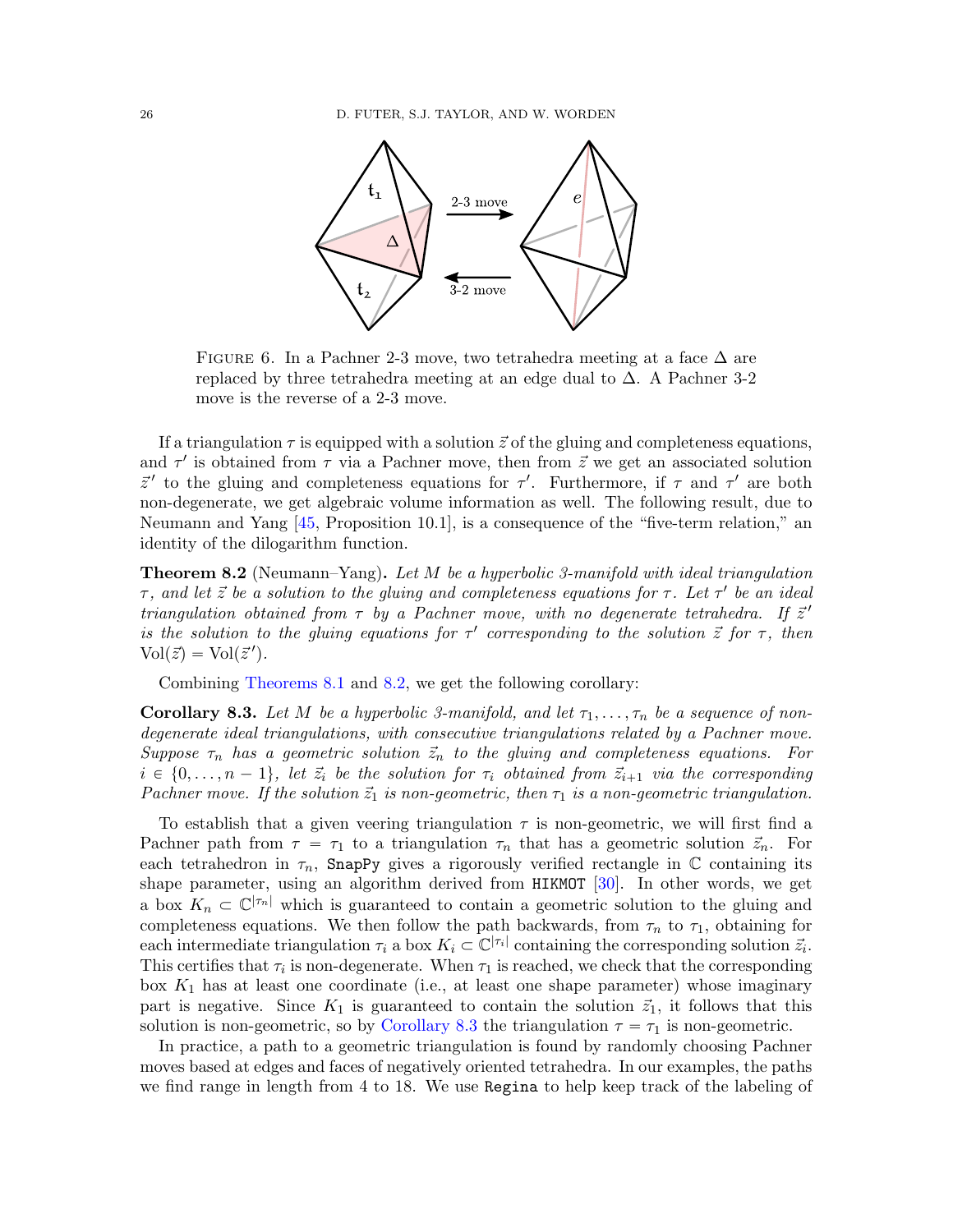edges on the reverse path from  $\tau_n$  to  $\tau_1$  (in particular, this requires the ability to construct explicit isomorphisms of triangulations).

The following proposition gives a list of mapping classes which have been rigorously verified to be principal pseudo-Anosovs with non-geometric veering triangulations. These mapping classes are described as words in the left Dehn twists and half-twists about the curves shown in [Figures 4](#page-23-0) and [5.](#page-24-0)

<span id="page-26-1"></span>**Proposition 8.4.** For each of the following surfaces  $S_i$ , the mapping class  $\varphi_i$  described below is a principal pseudo-Anosov. Furthermore, the veering triangulation of  $M_{\phi_i}$  is nongeometric.

- $S_1 = \Sigma_{2,0}$  and  $\varphi_1 = T_{a_1} T_{c_0}^{-2} T_{b_0} T_{a_0}^{-1} T_{b_1}^{-1}$  $t_{b_1}^{-1}T_{b_0}^{-1}$  $b_0^{-1}T_{a_0}T_{b_0}.$
- $S_2 = \Sigma_{2,1}$  and  $\varphi_2 = T_{c_0} T_{b_0}^{-2} T_{c_0} T_{a_0} T_{b_0} T_{a_1}^{-1} T_{a_0} T_{b_1}$ .  $b_0$
- $S_3 = \Sigma_{1,2}$  and  $\varphi_3 = T_{a_0}^{-2} T_{r_0}^{-1} T_{b_0}^{-1}$  $T_{b_0}^{-1}T_{p_0}^{-1}T_{a_0}T_{b_0}T_{p_0}^{-3}.$
- $S_5 = \sum_{0,5}$  and  $\varphi_5 = T_{r_3}^{-2} T_{r_0}^{-3} T_{r_1}^2 T_{r_0}^{-1} T_{r_2}^{-1} T_{r_4}$ .
- $S_6 = \Sigma_{0,6}$  and  $\varphi_6 = T_{r_5}^{-1} T_{r_1} T_{r_2}^{-1} T_{r_3} T_{r_4}^{-1} T_{r_0}^{-1} T_{r_1} T_{r_2} T_{r_1}^2$ .
- $S_7 = \Sigma_{0,7}$  and  $\varphi_7 = T_{r_5}^2 T_{r_4} T_{r_3}^{-1} T_{r_1}^{-1} T_{r_4} T_{r_2}^{-1} T_{r_3} T_{r_1} T_{r_2}^{-1}$ .

*Proof.* For each  $S_i$ , flipper certifies that  $\varphi_i$  is a principal pseudo-Anosov. Then, SnapPy combined with [Corollary 8.3](#page-25-2) certifies that the veering triangulation of  $M_{\phi_i}$  is non-geometric. A detailed certificate of non-geometricity, including a path from the veering triangulation to a geometric triangulation, appears in the ancillary files [\[22\]](#page-36-27).

For working with  $\varphi_1$  in flipper, we actually consider this mapping class on  $\Sigma_{2,1}$ , with the puncture located as in [Figure 4.](#page-23-0) This is because the data structure used by flipper requires at least one puncture. The program computes that  $\varphi_1$  has a trivalent singularity at the unique puncture of  $\Sigma_{2,1}$ . Thus we may fill the puncture, recovering a principal pseudo-Anosov on the closed surface  $\Sigma_{2,0}$ . For the other  $\varphi_i$ , we work with the surface  $S_i$  exactly as given.  $\Box$ 

### 9. Non-geometric triangulations via the Thurston norm

<span id="page-26-0"></span>In this section, we use Thurston norm theory to show the existence of a mapping class with non-geometric veering triangulation for every hyperbolic surface of complexity at least 2. The eventual result will be that (finite covers of) the mapping tori of the classes  $\varphi_1, \ldots, \varphi_7$ from [Proposition 8.4](#page-26-1) contain fibers homeomorphic to every surface S with  $\xi(S) \geq 2$ . This will imply [Theorem 1.3](#page-2-1) from the Introduction.

We begin by reviewing some classical results about the Thurston norm, and then proceed to find the desired fiber surfaces in the mapping tori of  $\varphi_1, \ldots, \varphi_7$ .

9.1. The Thurston norm. Let M be a compact orientable 3-manifold with  $\partial M$  a possibly empty union of tori, such that the interior of  $M$  is hyperbolic. We will pass freely between M and its interior. Thurston [\[50\]](#page-37-4) showed that there is a norm  $\|\cdot\|$ :  $H_2(M, \partial M; \mathbb{R}) \to \mathbb{R}$  on second homology, defined on integral classes by the property (

 $||x|| = \min \{-\chi(S) : S \text{ is an embedded surface without } S^2 \text{ components representing } x\}$ .

He proved that this norm, now called the Thurston norm, has the following properties:

(1) The unit ball  $B = \{x : ||x|| \le 1\}$  is a centrally symmetric polyhedron.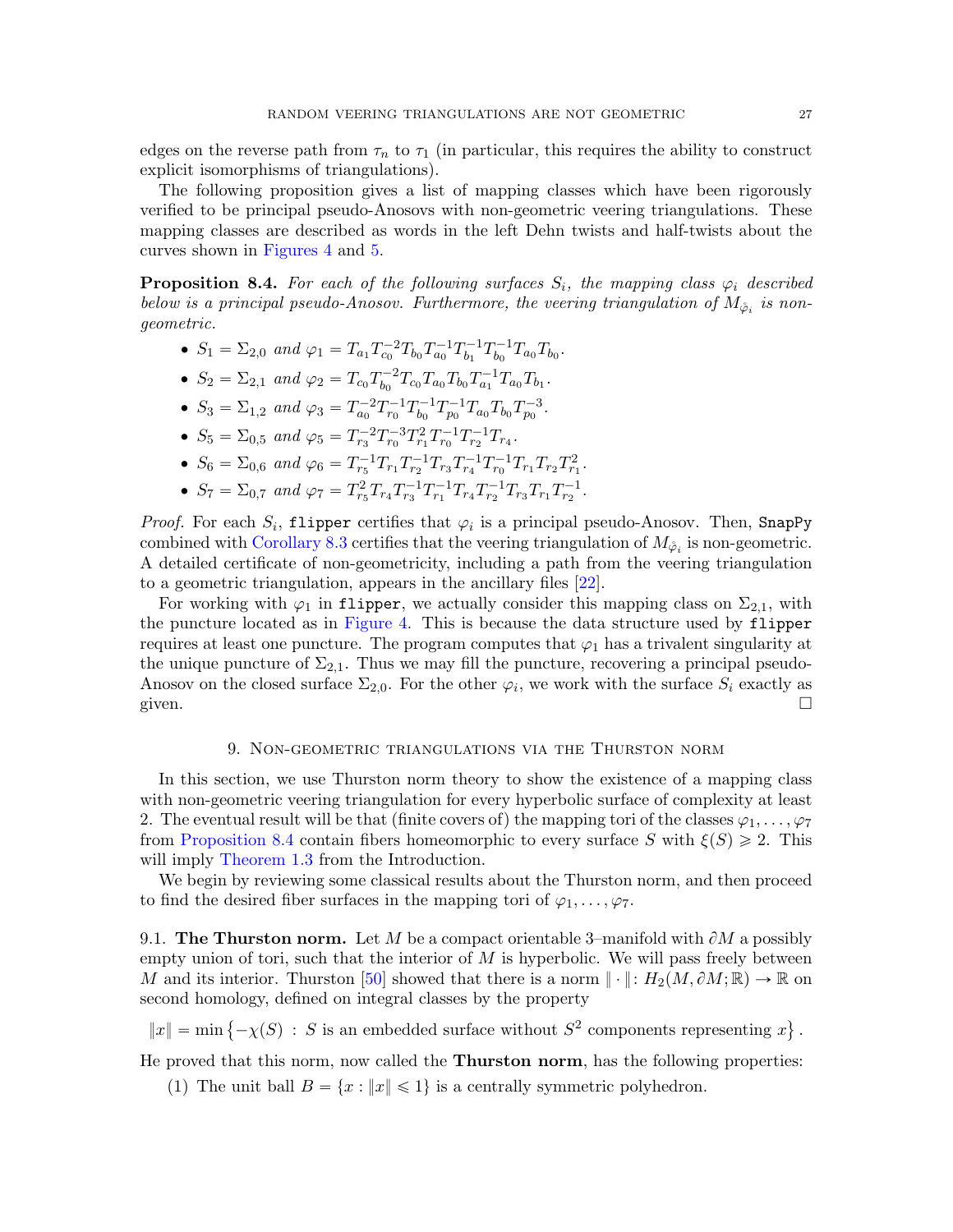- (2) If M is a fibered 3–manifold with fiber F, then the class  $[F] \in H_2(M, \partial M)$  lies on a ray from the origin that passes through an open top-dimensional face  $\mathbf{F} \subset \partial B$ . In this case, **F** is called a **fibered face**, and the open cone  $\mathbb{R}_+$ **F** is called a **fibered** cone.
- (3) If  $x \in \mathbb{R}_+$ **F** is a primitive integral homology class lying in a fibered cone, then x is represented by a fiber surface S. Furthermore,  $||x|| = -\chi(S)$ . In particular, if  $\dim(H_2(M, \partial M)) \geq 2$ , then  $\mathbb{R}_+$ **F** contains infinitely many fiber classes.

When M is fibered with fiber F, the pseudo-Anosov monodromy  $\varphi: F \to F$  of M induces a suspension flow  $\eta$  on M. We also have  $\eta$ –invariant 2–dimensional foliations  $\Lambda^{\pm}$ , which are suspensions of the invariant foliations  $\mathcal{F}^{\pm}$  associated to  $\varphi$ . Let  $\mathbb{R}_{+}F$  be the fibered cone containing F. Then **F** determines  $\Lambda^{\pm}$  and the flow  $\eta$  (up to isotopy and reparametrization), independent of the fiber F. Moreover, for every fiber S in  $\mathbb{R}_+$ **F**, the foliations  $\Lambda^+$  and  $\Lambda$ <sup>-</sup> are transverse to  $S \subset M$ , and the intersections  $\Lambda^{\pm} \cap S$  are isotopic to the stable and unstable foliations  $\mathcal{F}_{S}^{\pm}$  associated to the monodromy of S. See Fried [\[20\]](#page-36-28) and McMullen [\[42\]](#page-36-29) for more details.

A slope on a torus  $T$  is an isotopy class of simple closed curves, or equivalently an (unsigned) primitive homology class in  $H_1(T; \mathbb{Z})$ . In a fibered 3–manifold M, with boundary tori  $T_1, \ldots, T_m$ , any fibration of M determines two slopes on each torus  $T_i$ . First, a fiber  $F$  must meet every  $T_i$  in a union of disjoint, consistently oriented simple closed curves. The isotopy class of these simple closed curves is called the **boundary slope** of  $F$  on  $T_i$ . Second, the orbit under the flow  $\eta$  of a singular leaf of  $\mathcal{F}^{\pm}$  is a (2-dimensional) singular leaf of  $\Lambda^{\pm}$ . Every singular leaf traces out a simple closed curve on some  $T_i$ , whose slope is called the **degeneracy** slope on  $T_i$ . We emphasize that the degeneracy slope is entirely determined by  $\Lambda^{\pm}$ , hence by the fibered cone containing F.

<span id="page-27-0"></span>**Lemma 9.1.** Let  $M = M_{\varphi}$  be the mapping torus of a principal pseudo-Anosov  $\varphi \colon F \to F$ . Then, on every component of  $\partial M$ , the boundary slope of F intersects the degeneracy slope once. If  $S \subset M$  is another fiber surface in the same fibered cone as F, then the monodromy of S is principal if and only if the boundary slope of S intersects the degeneracy slope once.

*Proof.* Let  $\mathcal{F}_F^+$  be the stable foliation of  $\varphi$  on F. Since  $\varphi$  is principal,  $\mathcal{F}_F^+$  has 3-prong singularities at interior points of F. Thus  $\Lambda^+$  also has 3–prong singularities at interior points of M. In addition, every puncture of F meets exactly one singular leaf of  $\mathcal{F}_{F}^+$ . Thus, on every cusp torus  $T_i \subset \partial M$ , a loop about the puncture of F intersects the degeneracy slope in exactly one point.

Let  $S$  be another fiber surface in the same fibered cone as  $F$ . As mentioned above, the stable foliation  $\mathcal{F}_S^+$  is isotopic to  $\Lambda^+ \cap S$ , hence has 3-prong singularities at interior points of S. Meanwhile, the singular prongs of  $\mathcal{F}_{S}^{+}$  at a given puncture of S are in bijective correspondence with points of  $\Lambda^+ \cap \gamma_i$ , where  $\gamma_i$  denotes a loop about the puncture. Thus the monodromy of S is principal if and only if every  $\gamma_i$  intersects the degeneracy slope once.  $\Box$ 

For a pseudo-Anosov  $\varphi: S \to S$ , recall that  $\hat{\varphi}: \hat{S} \to \hat{S}$  denotes the restricted map obtained by puncturing S at the singularities of  $\varphi$ . The mapping torus  $\mathring{M} = M_{\phi}$  can be constructed by drilling  $M_{\varphi}$  along the singular flow-lines of  $\Lambda^{\pm}$ , i.e. the orbits of the singularities of  $\mathcal{F}^{\pm}$ under the flow  $\eta$ ; in particular, M depends only on the face **F** containing S. Furthermore, the fibered face of  $M_{\phi}$  whose cone contains S depends only on **F**.

<span id="page-27-1"></span>The following lemma is a special case of [\[44,](#page-36-1) Proposition 2.7].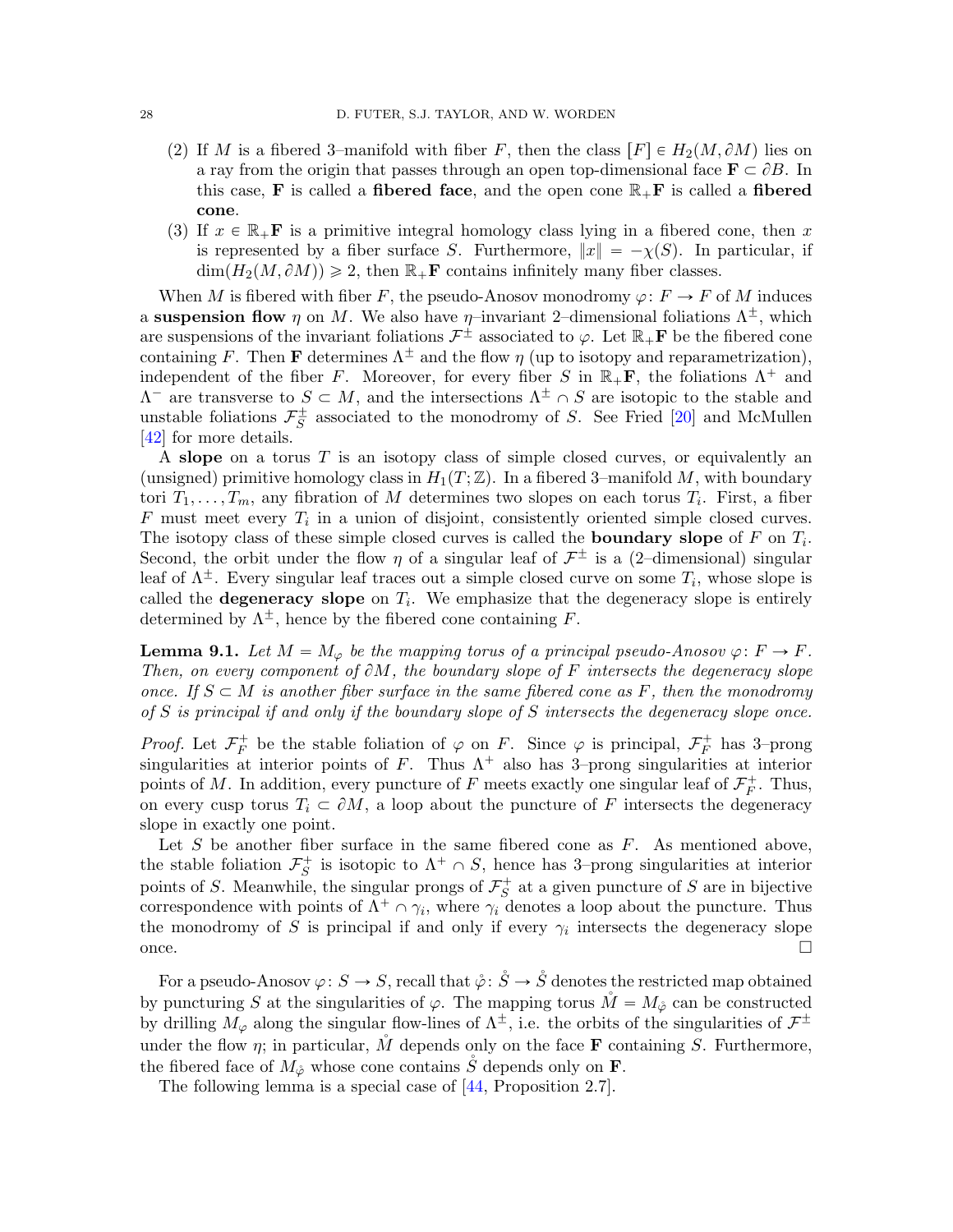**Lemma 9.2** (Agol). Let M be a fibered hyperbolic 3-manifold with fibered face  $\mathbf{F}$ . Then any two fibers  $F_1, F_2 \in \mathbb{R}_+$ **F** produce the same veering triangulation of M, up to isotopy.

We close this background section with two easy but useful observations that date back to Thurston  $[50]$ .

<span id="page-28-1"></span>**Fact 9.3.** For  $x, y \in H_2(M, \partial M; \mathbb{R})$ , the equality  $||x + y|| = ||x|| + ||y||$  holds if and only if x and  $y$  are in the same cone over a face of the unit Thurston norm ball.

This follows by the definition of a norm, combined with the property that the unit ball B is a polyhedron.

<span id="page-28-0"></span>**Fact 9.4.** If S represents  $x \in H_2(M, \partial M; \mathbb{Z})$ , then  $||x|| = -\chi(S) \mod 2$ .

This follows from the existence of the boundary map  $\partial: H_2(M, \partial M; \mathbb{Z}) \to H_1(\partial M, \mathbb{Z}),$ and the fact that the number of components of an embedded multi-curve representing an element of  $H_1(\partial M, \mathbb{Z})$  is invariant mod 2.

9.2. Finding desired fibers. The following lemma will be used to find fibers of almost every topological type.

<span id="page-28-2"></span>**Lemma 9.5.** Let M be a one-cusped fibered hyperbolic manifold with  $H_2(M, \partial M; \mathbb{R}) \cong \mathbb{R}^2$ , and suppose M contains embedded surfaces  $S_1 \cong \Sigma_{1,1}$  and  $S_2 \cong \Sigma_{2,0}$  representing non-trivial classes in  $H_2(M, \partial M)$ .

- (1) If M has a fiber  $F \cong \Sigma_{2,1}$ , then the vertices of the unit Thurston norm ball are  $\pm [S_1]$  and  $\pm \frac{1}{2}$  $\frac{1}{2}[S_2]$ . Furthermore, the fibered cone containing F also contains fibers homeomorphic to  $\Sigma_{q,n}$  for all  $q \geq 2$  and  $n \geq 1$  such that  $(q-1, n)$  are relatively prime. All of these fibers have the same boundary slope as F.
- (2) If M has a fiber  $F \cong \Sigma_{1,2}$ , then the vertices of the unit Thurston norm ball are  $\pm [S_1]$ , and either  $\pm ([S_2] + [S_1])$  or  $\pm ([S_2] - [S_1])$ . Furthermore, the fibered cone containing F also contains fibers homeomorphic to  $\Sigma_{1,n}$  for all  $n \geq 2$ . All of these fibers have the same boundary slope as F.

*Proof.* Let  $x_1 = [S_1]$  and  $x_2 = [S_2]$ . Since  $\chi(\Sigma_{1,1}) = -1$  and  $||x_1|| > 0$ , we conclude that  $||x_1|| = 1$ . Similarly, since  $\chi(\Sigma_{2,0}) = -2$  and  $||x_2|| > 0$ , [Fact 9.4](#page-28-0) implies that  $||x_2|| = 2$ . Thus the four classes  $\pm x_1$  and  $\pm \frac{1}{2}$  $\frac{1}{2}x_2$  all lie in  $\partial B$ , where B is the unit ball of the norm.

Recall the boundary homomorphism  $\partial: H_2(M, \partial M) \to H_1(\partial M)$ , and fix the homology class  $l = \partial x_1 \in H_1(\partial M; \mathbb{Z})$ . Note that  $\pm l$  are the unique primitive classes in  $H_1(\partial M; \mathbb{Z})$ that are trivial in  $H_1(M)$ . In particular, this implies that any alternate fiber  $F'$  must have the same boundary slope as  $F$ .

Observe that,  $x_1 \neq x_2$  because  $\partial x_1 = l \neq 0 = \partial x_2 \in H_1(\partial M; \mathbb{Z})$ . Now, consider classes  $x' = x_1 + x_2$  and  $x'' = x_1 - x_2$ . Since  $||x'|| \le ||x_1|| + ||x_2|| = 3$  and  $||x'|| \equiv \chi(\Sigma_{1,1}) + \chi(\Sigma_{2,0})$ mod 2, we have  $||x'|| \in \{1, 3\}$ . Similarly,  $||x''|| \in \{1, 3\}$ .

**Case 1:** M has a fiber  $F \cong \Sigma_{2,1}$ , which implies  $\partial [F] = \pm l$ .

Suppose for a contradiction that  $||x'|| = 1$ . Then, by [Fact 9.3,](#page-28-1) the points  $-x_1, x'$ , and their average  $\frac{1}{2}x_2$  all lie in a line segment contained in a face of  $\partial B$ . Since M has a cusp, and the interior point  $\frac{1}{2}x_2$  is represented by (half) the closed surface  $S_2 \cong \Sigma_{2,0}$ , this cannot be a fibered face. Similarly, the points  $x_1, \frac{-1}{2}x_2, -x' \in \partial B$  all lie in a line segment in a non-fibered face of  $\partial B$ . (See [Figure 7a.](#page-29-0)) It follows that the fiber F lies in a cone over some other face, which we may assume is in the first quadrant by changing the orientation of  $F$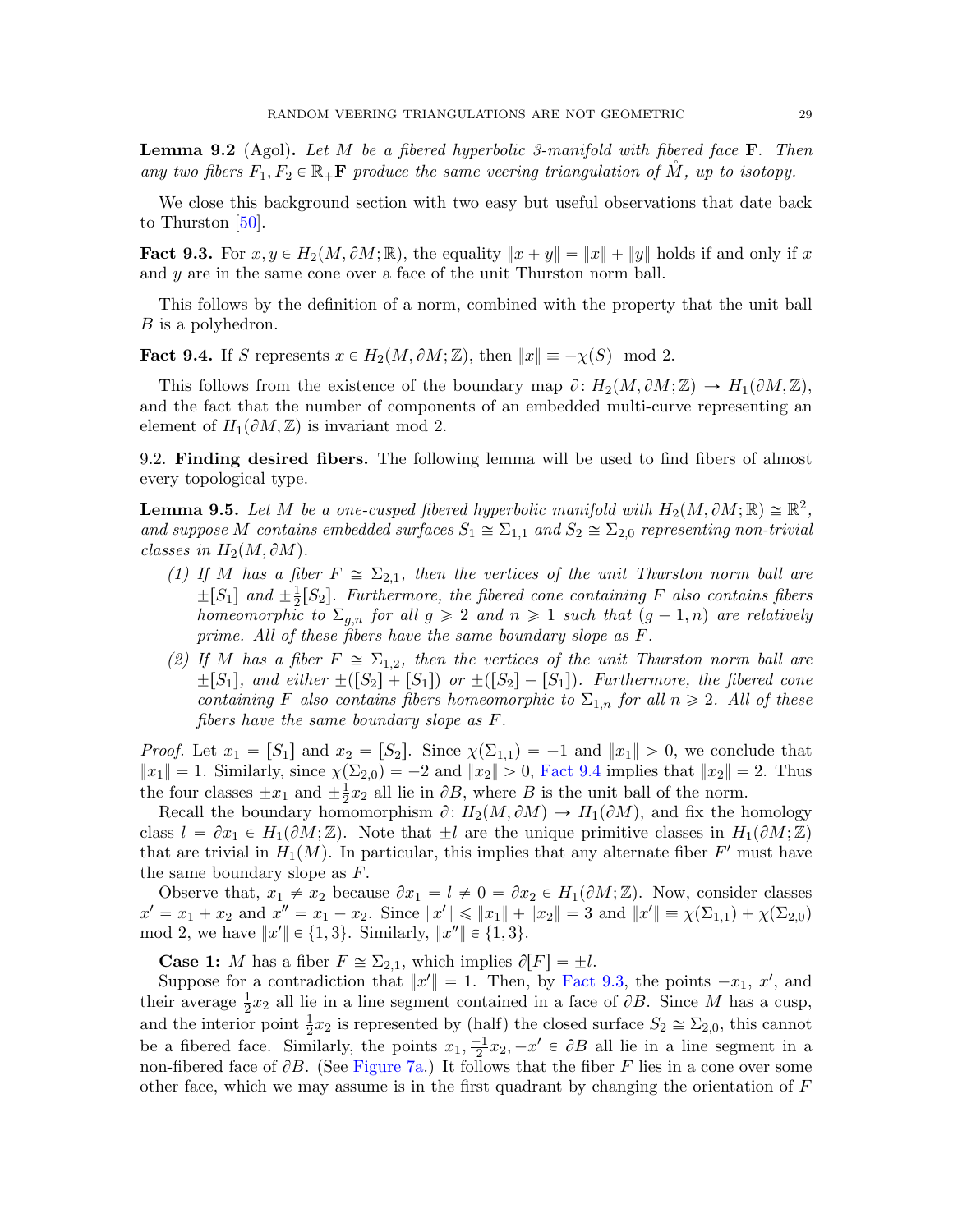<span id="page-29-0"></span>

FIGURE 7. (a) For the case  $F \cong \Sigma_{2,1}$ , the assumption  $||x'|| = 1$  leads to a contradiction. (b) When  $F \cong \Sigma_{2,1}$ , the Thurston norm ball is the rhombus shown. (c) When  $F \cong \Sigma_{1,2}$ , the Thurston norm ball is either the polygon shown, or the mirror image of this polygon across the vertical axis.

if necessary. Hence we can write  $[F] = ax_1 + bx'$ , for some  $a, b \in \mathbb{Q}_{>0}$ . Since  $x' = x_1 + x_2$ , we have

$$
\partial x' = \partial x_1 + \partial x_2 = \partial x_1 = l \in H_1(\partial M),
$$

implying

$$
\pm l = \partial[F] = \partial(ax_1 + bx') = (a + b)l.
$$

Hence  $a + b = \pm 1$ , but  $a + b \ge 0$ , so we must have  $a + b = 1$ . It follows that [F] lies on the line segment joining  $x_1$  and  $x'$ , which is impossible since  $\Vert F \Vert = 3$ . From this contradiction, it follows that  $||x'|| = 3$ .

If we consider  $x'' = x_1 - x_2$  in place of  $x'$ , and assume that  $||x''|| = 1$ , then the argument above with the obvious modifications again gives a contradiction. Hence  $||x_1 - x_2|| = 3 =$  $||x_2 - x_1||$ . Therefore the points  $\pm x_1, \pm \frac{1}{2}$  $\frac{1}{2}x_2, \pm \frac{1}{3}$  $\frac{1}{3}x', \pm \frac{1}{3}$  $\frac{1}{3}x''$  all have norm 1, hence [Fact 9.3](#page-28-1) implies that these points determine the unit norm ball. It follows that the vertices are  $\pm v_1, \pm v_2$ , where  $v_1 = x_1 = [S_1]$  and  $v_2 = \frac{1}{2}$  $\frac{1}{2}x_2 = \frac{1}{2}$  $\frac{1}{2}[S_2]$ . See [Figure 7b.](#page-29-0)

Now, let **F** be the face containing F. Without loss of generality, **F** has vertices  $\{v_1, v_2\}$ . Fix a pair  $(g, n)$  where  $g \geqslant 2$  and  $n \geqslant 1$ , and where  $\gcd(g - 1, n) = 1$ . Then y =  $nx_1 + (g-1)x_2$  is a primitive homology class in **F**, which is represented by a fiber F'. Since the norm is linear on faces by [Fact 9.3,](#page-28-1)  $||y|| = n||x_1|| + (g-1)||x_2|| = n + 2(g-1)$ . Furthermore,  $F'$  has exactly n boundary components, since  $S_2$  is closed and  $S_1$  has one boundary component. Thus

$$
2(g-1) + n = ||y|| = -\chi(F') = 2 \text{ genus}(F') - 2 + n
$$

hence genus $(F') = g$ , as desired.

**Case 2:**  $F \cong \Sigma_{1,2}$ , which implies  $\partial[F] = \pm 2l$ .

Suppose, for a contradiction, that  $||x'|| = ||x''|| = 3$ . Then the points  $\pm x_1, \pm \frac{1}{2}$  $\frac{1}{2}x_2, \pm \frac{1}{3}$  $rac{1}{3}x'$ ,  $\pm \frac{1}{3}$  $\frac{1}{3}x''$  all have norm 1, and determine the unit norm ball must be as shown in [Figure 7b.](#page-29-0) Hence, up to changing signs, we may assume that  $[F] = ax_1 + b(\frac{1}{2})$  $(\frac{1}{2}x_2)$  for some  $a, b \in \mathbb{Q}_+$ . Then

$$
\pm 2l = \partial[F] = \partial(ax_1 + b(\frac{1}{2}x_2)) = al \implies a = \pm 2.
$$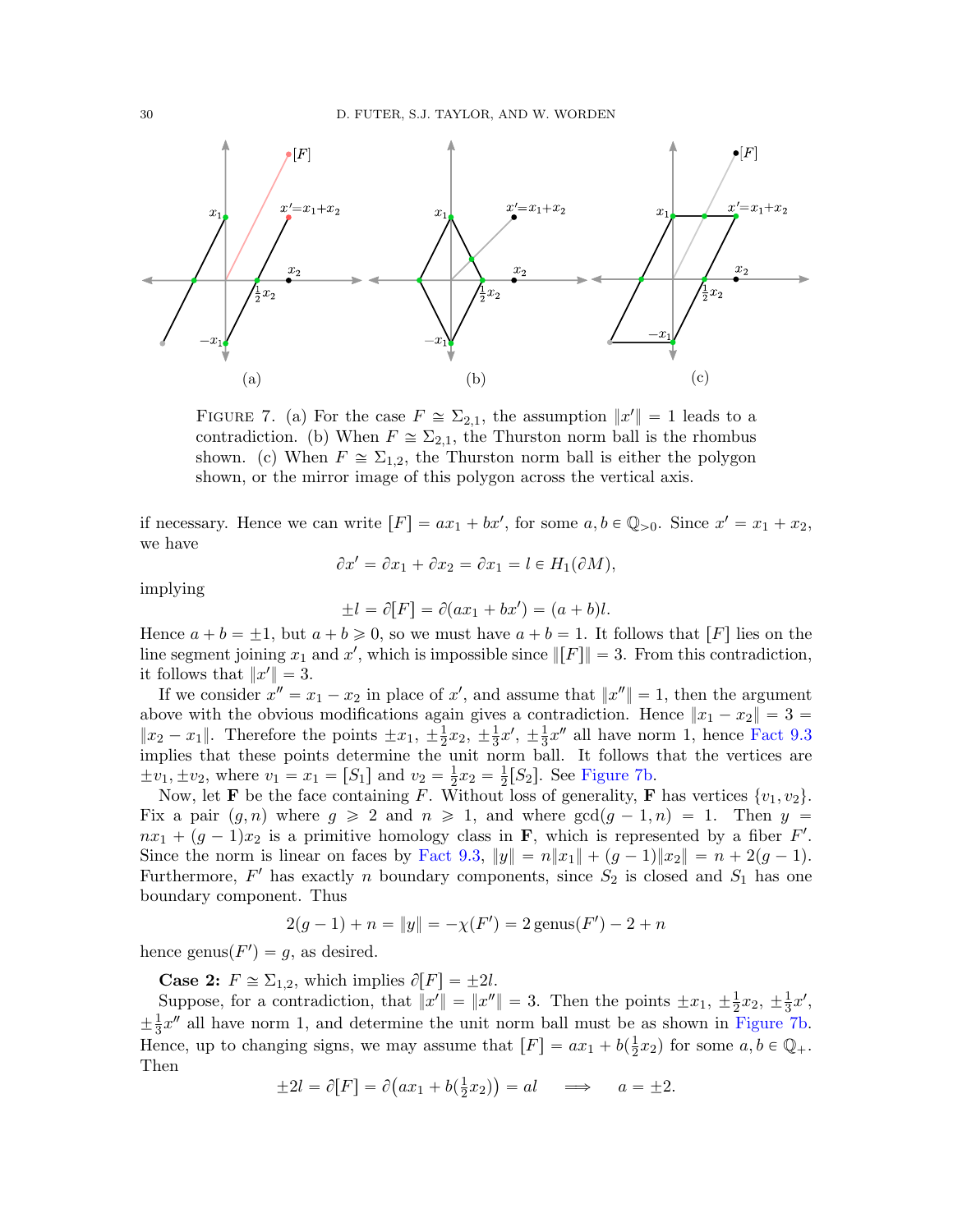Since the Thurston norm is linear in the cone over a face, we have

$$
2 = ||[F]|| = ||ax_1 + b(\frac{1}{2}x_2)|| = |a| + |b| = 2 + |b| \implies b = 0,
$$

which is impossible, because the fiber  $F$  must be in the interior of a fibered cone. This contradiction implies that either  $||x'|| = 1$  or  $||x''|| = 1$ .

If  $||x'|| = 1$ , the unit sphere  $\partial B$  contains the segments connecting  $\pm x'$  and  $\mp x_1$ , as shown in [Figure 7c.](#page-29-0) As above, we observe that  $\frac{1}{2}x_2$  cannot lie in the interior of a fibered face, so (after possibly reversing the orientation on F) we must have  $[F] = ax_1 + bx'$  for  $a, b \in \mathbb{Q}_+$ . Applying the boundary homomorphism gives

$$
2l = \partial[F] = \partial(ax_1 + bx') = (a + b)l
$$

which implies

$$
a + b = 2 = ||[F]|| \le a||x_1|| + b||x'|| = a + b.
$$

Since the norm is only linear in the cone over a face [\(Fact 9.3\)](#page-28-1), the segment joining  $x_1$  to x' must lie in a face of  $\partial B$ . It follows that  $\pm x_1, \pm x'$  are the only vertices.

If  $||x''|| = 1$ , an identical argument applies with x' replaced by x''. In this case, the vertices of  $\partial B$  are  $\pm x_1, \pm x''$ . Thus, in both cases, the vertices of the unit norm ball are  $\pm v_1$  and  $\pm v_2$ , where  $v_1 = [S_1]$ , and  $v_2$  is either  $[S_2] + [S_1]$  or  $[S_2] - [S_1]$ .

Now, let **F** be the face containing F. Without loss of generality, say  $v_2 = \lfloor S_1 \rfloor + \lfloor S_2 \rfloor$  and **F** has vertices  $\{v_1, v_2\}$ . The norm-realizing surface P representing  $v_2$  has  $\chi(P) = -1$  and  $\partial[P] = l$ . Thus P is either a pair of pants or a one-holed torus. If P is a pair of pants, then two boundary components of P must cancel in  $H_1(\partial M)$ , which means they can be tubed together to obtain an embedded one-holed torus. Thus, in either case,  $v_2$  is represented by an embedded  $\Sigma_{1,1}$ . Fix an integer  $n \ge 2$ , and let  $y = v_1 + (n-1)v_2 = n[S_1] + (n-1)[S_2]$ . As before, y is primitive and therefore represented by a fiber  $F'$ . Since the Thurston norm is linear on the fibered cone,  $||y|| = ||v_1|| + (n-1)||v_2|| = n$ . Furthermore, since  $\partial S_2 = \emptyset$ , F' must have exactly n boundary components. This gives that  $n = ||y|| = -\chi(F') = 2g(F') - 2 + n$ which implies  $g(F') = 1$ . We conclude that  $F' \cong \Sigma_{1,n}$ , as required.

Before proving [Theorem 1.3,](#page-2-1) we need a straightforward lemma about covers.

<span id="page-30-3"></span>**Lemma 9.6.** Let  $\varphi: S \to S$  be a pseudo-Anosov homeomorphism and  $f: \hat{S} \to S$  a degree  $d < \infty$  covering. Then the following holds.

- <span id="page-30-0"></span>(1) There exists a pseudo-Anosov  $\hat{\varphi}$ :  $\hat{S} \to \hat{S}$  that is a lift of some power  $\varphi^k$  of  $\varphi$ .
- <span id="page-30-1"></span>(2) The veering triangulation  $\tau_{\varphi}$  is a geometric triangulation of  $\mathring{M}_{\varphi}$  if and only if  $\tau_{\hat{\varphi}}$  is a geometric triangulation of  $\dot{M}_{\hat{\varphi}}$ .
- <span id="page-30-2"></span>(3) If  $\varphi$  is principal and each peripheral curve of S has d lifts to  $\hat{S}$ , then  $\hat{\varphi}$  is also principal.

*Proof.* Conclusion [\(1\)](#page-30-0) is standard. Let d be the degree of the cover. Then the finitely many index d subgroups of  $\pi_1(S)$  are permuted by the induced isomorphism  $\varphi_*$ . Thus some power of  $\varphi_*$  must stabilize the subgroup  $f_*\pi_1(\widehat{S}) \subset \pi_1(S)$ , allowing the lifting criterion to be applied.

Conclusion [\(2\)](#page-30-1) follows from the fact that every simplex in the veering triangulation  $\tau_{\varphi}$  of  $\tilde{M}_{\varphi}$  lifts to a simplex in the veering triangulation  $\tau_{\hat{\varphi}}$  of  $\tilde{M}_{\hat{\varphi}}$ , with the same shape.

For conclusion [\(3\)](#page-30-2), note that since  $\varphi$  is principal, every singularity of  $\varphi$  is either 3–pronged and occurs at an interior point of S or 1–pronged and occurs at a puncture. Since each peripheral curve of S has d lifts to  $\hat{S}$ , the same is true for  $\hat{\varphi}$ . Thus  $\hat{\varphi}$  is principal.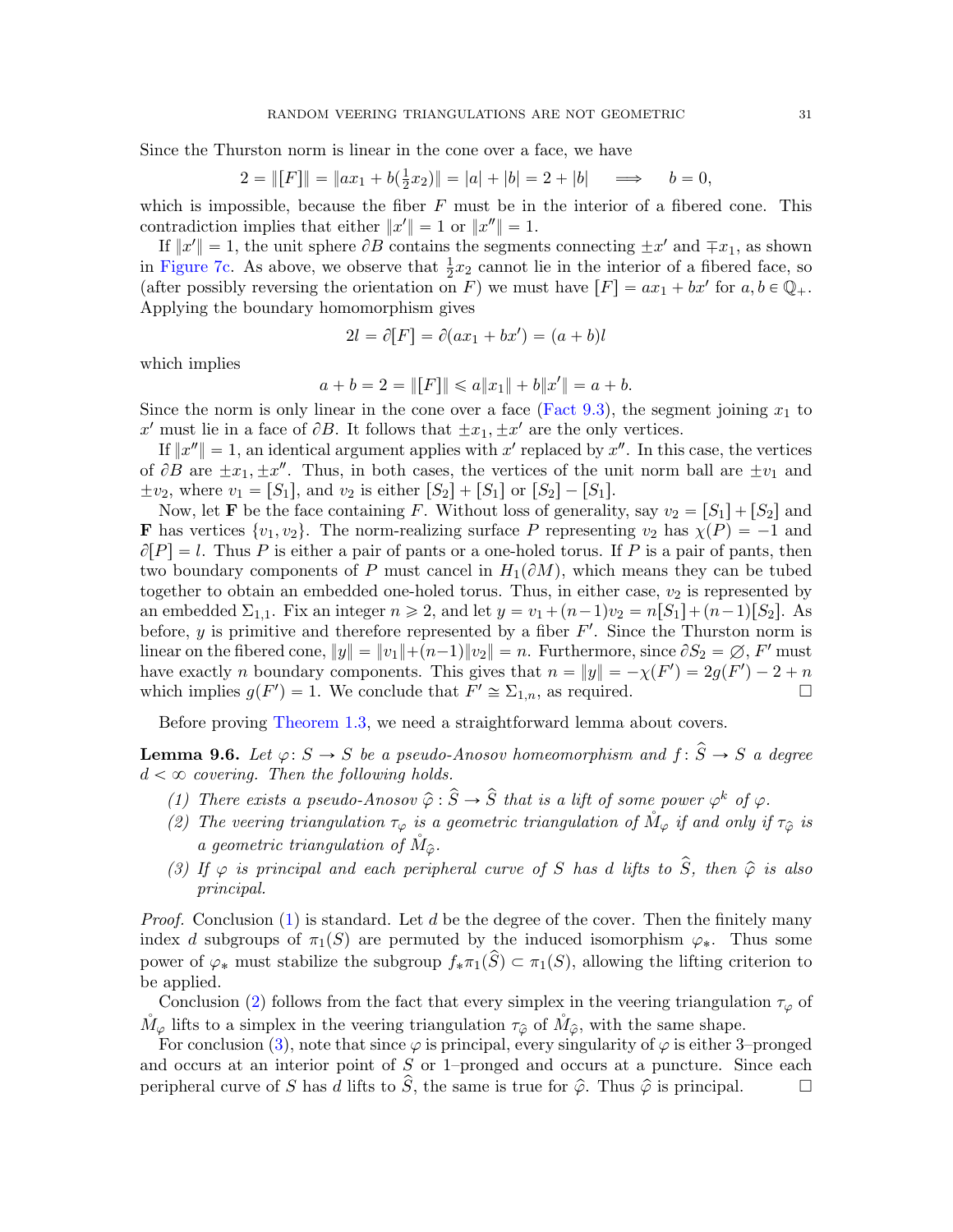We can now begin proving [Theorem 1.3,](#page-2-1) case by case.

<span id="page-31-0"></span>**Proposition 9.7.** Let  $S \cong \Sigma_{g,n}$  be a hyperbolic surface of genus  $g \geq 1$ , excluding  $\Sigma_{1,1}$ . Then there exists a principal pseudo-Anosov  $\varphi \in Mod(S)$  such that the associated veering triangulation of the mapping torus  $M_{\varphi}$  is non-geometric.

#### Proof. We consider three different cases.

**Case 1:**  $g = 1$  and  $n \ge 2$ . Let  $F = \Sigma_{1,2}$  and let  $\varphi = \varphi_3$  be the third mapping class described in [Proposition 8.4.](#page-26-1) By [Proposition 8.4,](#page-26-1)  $\varphi$  is a principal pseudo-Anosov, such that the veering triangulation of  $M_{\phi}$  is non-geometric.

Let  $M_{\varphi}$  be the mapping torus of  $\varphi: F \to F$ . This manifold has a single cusp. According to Regina,  $M_{\varphi}$  contains embedded surfaces  $S_1 \cong \Sigma_{1,1}$  and  $S_2 \cong \Sigma_{2,0}$  which are non-trivial in  $H_2(M_\varphi, \partial M_\varphi; \mathbb{R}) \cong \mathbb{R}^2$ . To verify this, Regina computes the complete list of embedded vertex normal surfaces for  $M_{\varphi}$ . (See e.g. [\[9\]](#page-35-17) for a discussion of vertex normal surfaces and the role they play in computation.) Among these vertex normal surfaces are  $S_1 \cong \Sigma_{1,1}$  and  $S_2 \cong \Sigma_{2,0}$ . Cutting  $M_{\varphi}$  along these surfaces ensures that they are homologically non-trivial. The dimension of the homology is also rigorously computed by Regina. See the ancillary files [\[22\]](#page-36-27) for full details.

Thus, by [Lemma 9.5,](#page-28-2) the fibered cone containing  $F$  also contains fibers homeomorphic to  $\Sigma_{1,n}$  for all  $n \geq 1$ . All of these fibers have the same boundary slope as F, hence the mapping classes of these fibers are all principal by [Lemma 9.1.](#page-27-0) Finally, [Lemma 9.2](#page-27-1) says that all of these fibers induce the same non-geometric veering triangulation of  $M_{\phi}$ .

**Case 2:**  $g \ge 2$  and  $n = 0$ . Let  $F = \Sigma_{2,0}$ , and let  $\varphi = \varphi_1 \in Mod(F)$  be the first mapping class described in [Proposition 8.4.](#page-26-1) By that proposition,  $\varphi$  is a principal pseudo-Anosov, such that the veering triangulation of  $M_{\phi}$  is non-geometric. Now, recall that every closed hyperbolic surface  $S$  is a finite cover of  $F$ . Thus [Lemma 9.6](#page-30-3) gives the desired result for  $S$ .

**Case 3:**  $g \ge 2$  and  $n \ge 1$ . Let  $F = \Sigma_{2,1}$  and let  $\varphi = \varphi_2$  be the second mapping class described in [Proposition 8.4.](#page-26-1) By [Proposition 8.4,](#page-26-1)  $\varphi$  is a principal pseudo-Anosov, such that the veering triangulation of  $M_{\phi}$  is non-geometric.

Let  $M_{\varphi}$  be the mapping torus of  $\varphi: F \to F$ . Using Regina, as in Case 1, we check that  $M_{\varphi}$  contains embedded surfaces  $S_1 \cong \Sigma_{1,1}$  and  $S_2 \cong \Sigma_{2,0}$  which are non-trivial in  $H_2(M_\varphi, \partial M_\varphi; \mathbb{R}) \cong \mathbb{R}^2$ . By [Lemma 9.5,](#page-28-2) the fibered cone containing F also contains fibers homeomorphic to  $\Sigma_{q,n}$  for all  $q \geq 2$  and  $n \geq 1$ , where  $(q-1,n)$  are relatively prime. All of these fibers have the same boundary slope as  $F$ . Thus, by [Lemmas 9.1](#page-27-0) and [9.2,](#page-27-1) we obtain the desired conclusion for all  $q \geq 2$  and  $n \geq 1$  such that  $gcd(q - 1, n) = 1$ .

Finally, suppose  $S \cong \sum_{g,n}$ , with  $gcd(g-1,n) = d > 1$ . Then  $g' - 1 = (g-1)/d$  and  $n' = n/d$  are relatively prime, with  $g' \geq 2$  and  $n' \geq 1$ . Thus, by the above paragraph, the fibered cone of  $M_{\varphi}$  containing F also contains a fiber  $F' \cong \Sigma_{g',n'}$ . Observe that S is a d-fold cyclic cover of F' (realize S with d groups of  $g'-1$  doughnut holes and n' punctures, arranged symmetrically around a central doughnut hole). By construction, peripheral curves of  $F'$ lift to peripheral curves of  $S$ . Thus, by [Lemma 9.6,](#page-30-3) a power of the monodromy of  $F'$  lifts to a principal pseudo-Anosov on S, and the non-geometric veering triangulation of  $M_{\phi}$  lifts to a non-geometric veering triangulation of the corresponding finite cover of  $M_{\phi}$ .

<span id="page-31-1"></span>**Proposition 9.8.** Let  $S \cong \Sigma_{0,n}$  be a surface of genus  $g = 0$ , with  $n \geq 5$  punctures. Then there exists a principal pseudo-Anosov  $\varphi \in Mod(S)$  such that the associated veering triangulation of the mapping torus  $M_{\varphi}$  is non-geometric.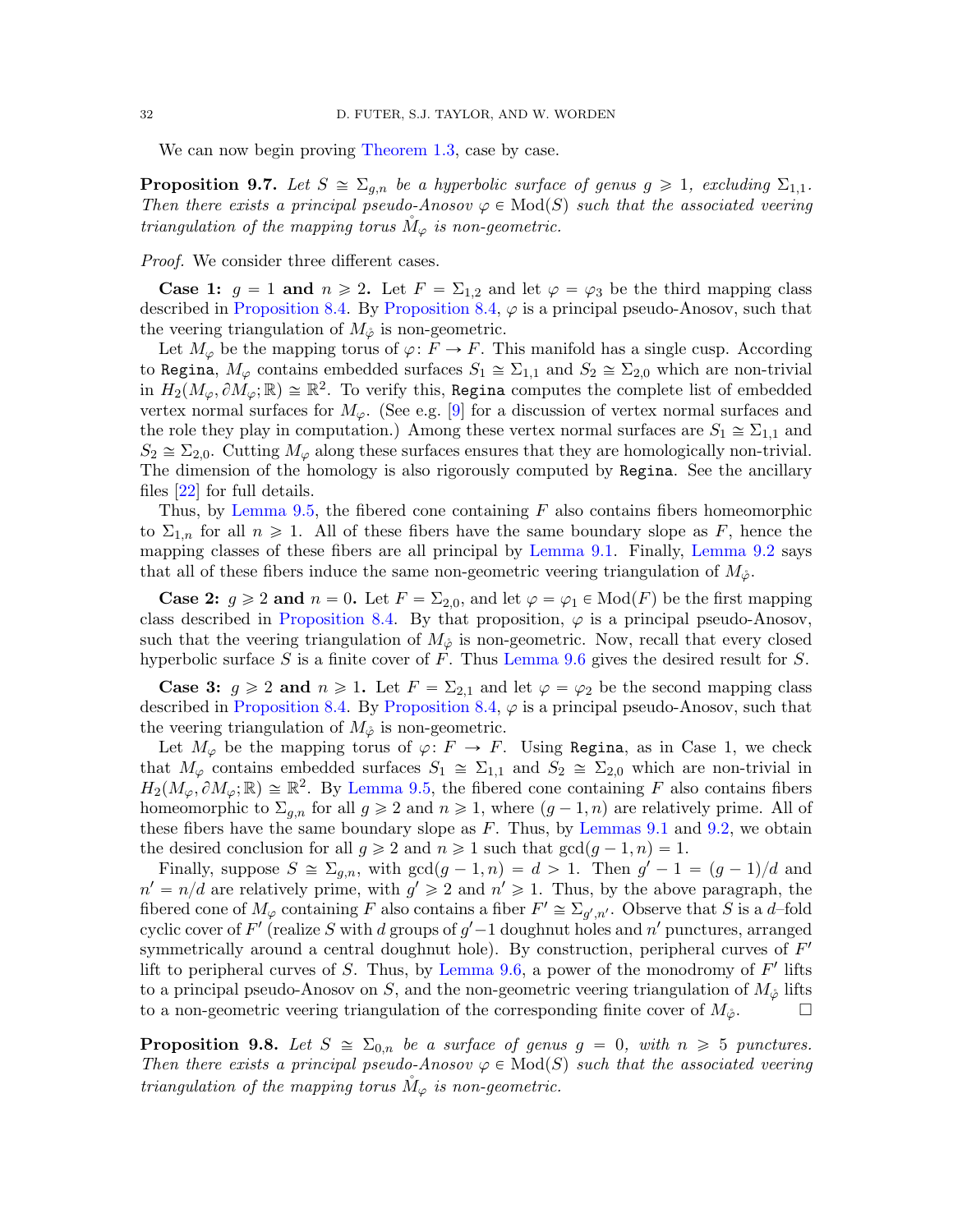<span id="page-32-0"></span>

FIGURE 8. The mapping torus  $M_{\varphi}$  of  $\varphi = T_{r_5}^2 T_{r_4} T_{r_3}^{-1} T_{r_1}^{-1} T_{r_4} T_{r_2}^{-1} T_{r_3} T_{r_1} T_{r_2}^{-1}$ has many embeddings as a link complement in  $S^3$ . In the left panel, we realize  $\varphi$  as a braid word  $\beta$ , whose braid generators are read from the bottom up. In the top center panel, we cut, twist, and reglue along the twicepunctured disk  $S_1$ , giving a re-embedding of M. In the bottom right panel, we twist along  $S_1$  in the opposite direction, making it easier to see the fiber  $F_2$ that is homologous to  $F + S_1$  and compute the monodromy of  $F_2$ . Note that it is possible to obtain  $F_a$  in a similar way—i.e., by successive applications of the process described by the bottom two arrows. This gives intuition for how to think about  $F_a$  and compute its monodromy.

*Proof.* If  $n = 5$  or  $n = 6$ , the mapping classes  $\varphi_5$  and  $\varphi_6$  described in [Proposition 8.4](#page-26-1) satisfy the desired conclusion. From now on, we treat planar surfaces with  $n \geq 7$  punctures.

Let  $F = \Sigma_{0.7}$ , and let  $\varphi$  be the mapping class

$$
\varphi_7 = T_{r_5}^2 T_{r_4} T_{r_3}^{-1} T_{r_1}^{-1} T_{r_4} T_{r_2}^{-1} T_{r_3} T_{r_1} T_{r_2}^{-1}
$$

given in [Proposition 8.4.](#page-26-1) By [Proposition 8.4,](#page-26-1)  $\varphi$  is a principal pseudo-Anosov and the veering triangulation of the mapping torus  $M_{\phi}$  is non-geometric. We will show that the fibered cone of  $H_2(M_\varphi, \partial M_\varphi)$  containing  $[F]$  also contains a fiber homeomorphic to  $\Sigma_{0,n}$  for every  $n \ge 7$ . Then, we will show that all of these fibers have principal monodromy.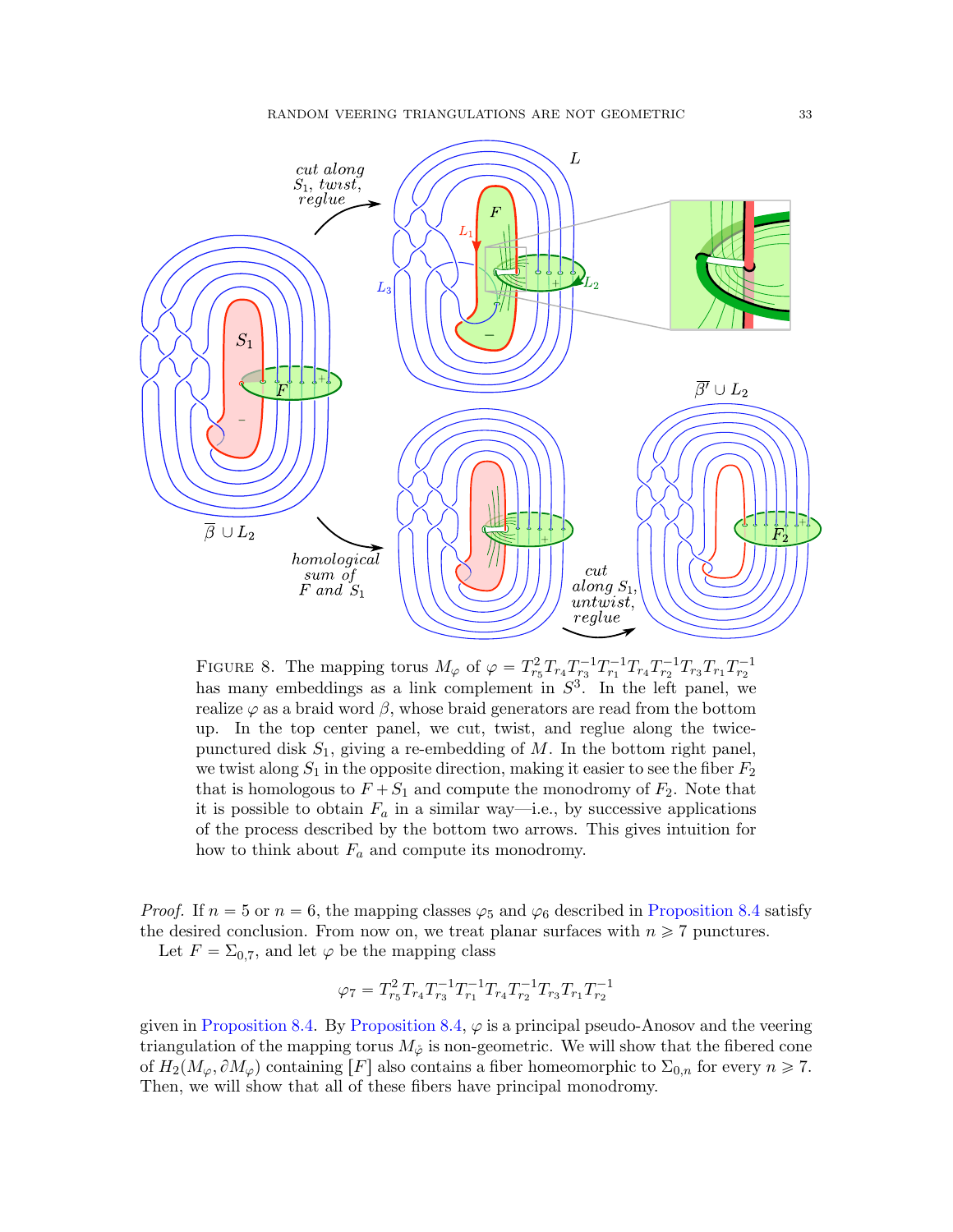To begin the proof, we embed  $M = M_{\varphi}$  as a link complement in  $S^3$ . Note that the generators  $T_{r_6}$  and  $T_{r_0}$  do not appear in  $\varphi$ , hence one of the punctures of F is fixed. We can therefore think of  $\varphi$  as a mapping class on the 6–punctured disk. More precisely, let  $B_k$  be the braid group on k strands, and consider the natural homomorphism  $B_k \to \text{Mod}(\Sigma_{0,k+1})$ defined by  $\sigma_i \mapsto T_{r_i}$ . Then  $\varphi$  is the mapping class corresponding to the braid

$$
\beta=\sigma_{5}^{2}\sigma_{4}\sigma_{3}^{-1}\sigma_{1}^{-1}\sigma_{4}\sigma_{2}^{-1}\sigma_{3}\sigma_{1}\sigma_{2}^{-1}
$$

.

Consequently, the mapping torus  $M_{\varphi}$  is homeomorphic to  $S^3 \setminus (\overline{\beta} \cup L_2)$ , where  $\overline{\beta}$  is the braid closure of  $\beta$  and  $L_2$  is the braid axis. See the left panel of [Figure 8.](#page-32-0) In this embedding of  $M_{\varphi}$ , the fiber F becomes the 6–punctured disk shown in green.

Next, we re-embed M into  $S^3$  via a Rolfsen twist. That is: cut M along the twicepunctured disk  $S_1$  (colored pink in [Figure 8\)](#page-32-0), perform one counter-clockwise full twist from the underside, and re-glue along  $S_1$ . After this operation, we have  $M_{\varphi} \cong S^3 \setminus L$ , where  $L = L_1 \cup L_2 \cup L_3$  is the three-component link in the upper center of [Figure 8.](#page-32-0) The image of the fiber  $F$  under this re-embedding is shown again in light green.

The link L allows a clear view of two surfaces that will be important for our homological computations: the 2-punctured disk  $S_1$  bounded by  $L_1$ , and the 5-punctured disk  $S_2$  bounded by  $L_2$ . The top center of [Figure 8](#page-32-0) shows their (transverse) orientations: we are looking at the back side of  $S_1$  and the front side of  $S_2$ . Then, setting  $x_1 = [S_1]$  and  $x_2 = [S_2]$ , we have  $[F] = x_1 + x_2$ . Since

$$
5 = \|[F]\| \le \|x_1\| + \|x_2\| \le 1 + 4 = 5,
$$

we learn that  $||x_1|| = 1$  and  $||x_2|| = 4$ . Furthermore, since the Thurston norm is only linear in the cone over a face (see [Fact 9.3\)](#page-28-1), it follows that the segment joining  $x_1$  to  $x_2$  must lie in the fibered cone containing  $[F]$ .

Now, let a be a positive integer and consider  $y = ax_1 + x_2$ . Since y is primitive, it is represented by a fiber  $F_a$ . In [Figure 8,](#page-32-0)  $F_a$  can be visualized as the sum of a copies of  $S_1$  and one copy of  $S_2$ . We wish to compute the topological type of  $F_a$ , starting with the number of punctures.

Let  $\partial: H_2(M, \partial M) \to H_1(\partial M)$  be the boundary homomorphism  $[S] \mapsto [\partial S]$ . To compute  $\partial y = \partial (ax_1 + x_2) = a\partial x_1 + \partial x_2$ , it suffices to take the homological sum (in  $H_1(\partial M)$ ) of a copies of  $\lceil \partial S_1 \rceil$  and one copy of  $\lceil \partial S_2 \rceil$ . Let  $T_i$  be the torus of  $\partial M$  corresponding to the link component  $L_i$ . Then the only intersections of  $\partial S_1$  with  $\partial S_2$  occur on  $T_1$  and  $T_2$ . On the torus  $T_1$ , there are a copies of the longitude, coming from  $a[\partial S_1]$ , and one copy of the meridian, coming from  $\lceil \partial S_2 \rceil$ . The homological sum of these is a single curve of slope  $1/a$ . The situation on  $T_2$  is similar: there are a copies of the meridian, and one copy of the longitude, giving a single curve of slope a. [Figure 9](#page-34-0) demonstrates this for  $a = 3$ . Since  $L_3$  intersects  $S_1$  once and  $S_2$  four times, the boundary of y also contains  $a + 4$  copies of the meridian on the torus  $T_3$ . Furthermore, the orientations on  $S_1$  and  $S_2$  induce the same orientation on each of these  $a+4$  copies of the meridian, so none of them cancel in  $H_1(\partial M)$ . We conclude that the number of boundary components of  $F_a$  is  $1 + 1 + (a + 4) = a + 6$ .

Since the norm is linear on the cone over a face, we get  $||y|| = a||x_1|| + ||x_2|| = a + 4$ . Furthermore, since  $F_a \cong \Sigma_{q,n}$  is a fiber, hence norm-realizing, we have

$$
a + 4 = ||y|| = -\chi(F_a) = 2g - 2 + n = 2g - 2 + (a + 6) = 2g + (a + 4).
$$

We conclude that the genus of  $F_a$  is  $g = 0$ . Hence  $F_a \cong \Sigma_{0,a+6}$ . By varying the value of  $a \in \mathbb{N}$ , we get all surfaces  $\Sigma_{0,n}$  for  $n \ge 7$ . By [Lemma 9.2,](#page-27-1) the veering triangulation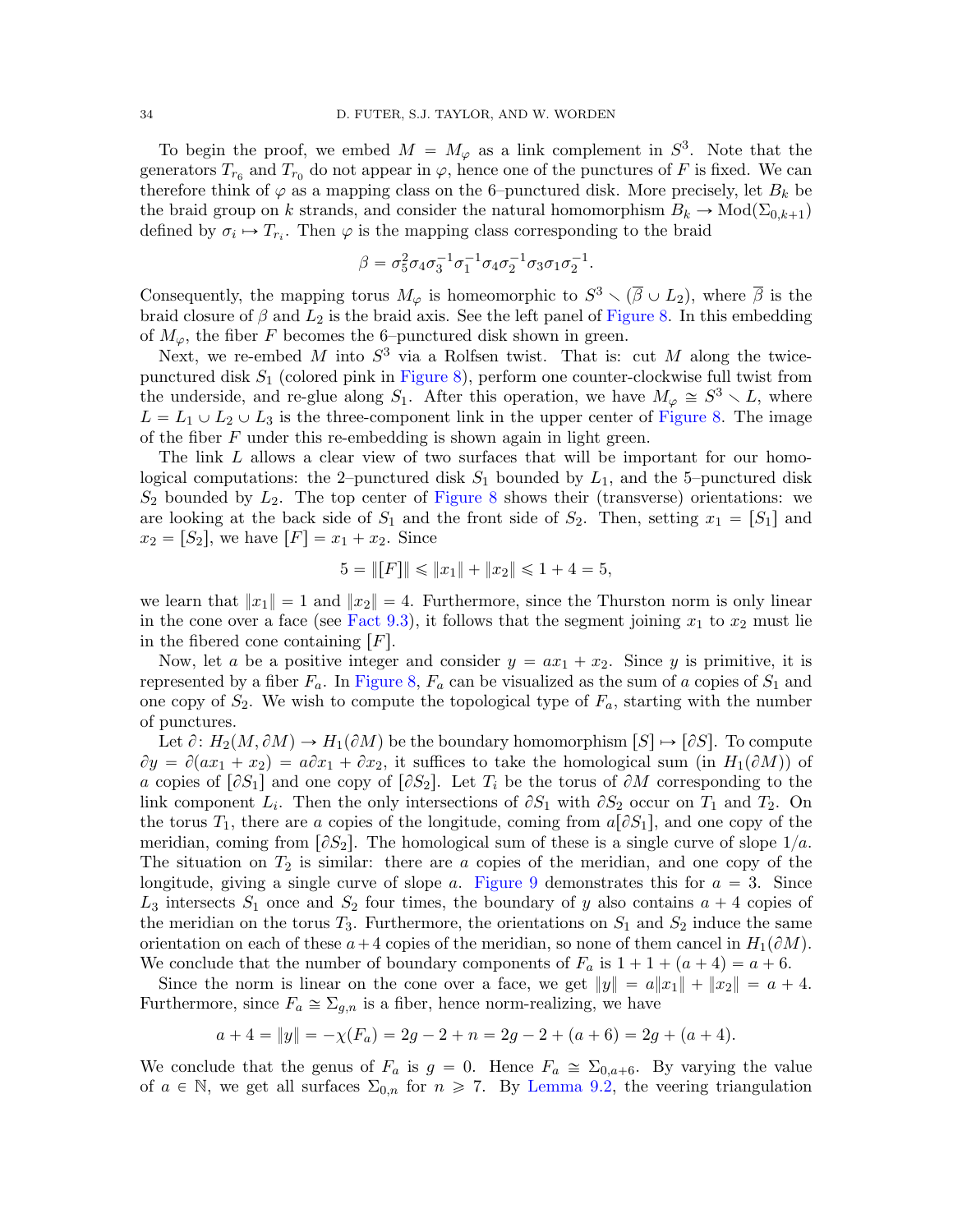<span id="page-34-0"></span>

FIGURE 9. The homological sum  $a\partial x_1 + \partial x_2 \in H_1(\partial M)$ . The left frame shows  $a \cdot \partial S_1 \cap (T_1 \cup T_2)$  in red and  $\partial S_2 \cap (T_1 \cup T_2)$  in green. After the sum (right), there is a curve of slope  $1/a$  on  $T_1$  and a curve of slope a on  $T_2$ .

associated to the monodromy for  $F_a$  is the same as the veering triangulation for  $F = F_1$ , hence non-geometric.

Next, we compute the monodromy of  $F_2$  and show that it is principal. Since  $[F] = [F_1] =$  $x_1 + x_2$ , we have

$$
[F_2] = x_1 + x_1 + x_2 = [S_1] + [F].
$$

The fiber  $F_2$  is shown in the bottom center frame of [Figure 8.](#page-32-0) We may visualize the monodromy of  $F_2$  by again re-embedding M into  $S^3$ , via a Rolfsen twist in the opposite direction. That is: cut M along the twice-punctured disk  $S_1$ , perform a full clockwise twist (from the underside), and reglue. This realizes  $M$  as the complement of a new link, shown in [Figure 8,](#page-32-0) bottom right. This link is  $\overline{\beta'} \cup L_2$ , where  $\beta' = \sigma_6^2 \sigma_5 \sigma_4 \sigma_3^{-1} \sigma_1^{-1} \sigma_4 \sigma_2^{-1} \sigma_3 \sigma_1 \sigma_2^{-1} \in B_7$ . After the re-embedding, the fiber  $F_2$  becomes the green 7-punctured disk shown, with monodromy  $\psi$  corresponding to the braid word  $\beta'$ :

$$
\psi = T_{r_6}^2 T_{r_5} T_{r_4} T_{r_3}^{-1} T_{r_1}^{-1} T_{r_4} T_{r_2}^{-1} T_{r_3} T_{r_1} T_{r_2}^{-1}.
$$

Using flipper, we confirm that  $\psi$  is in fact principal.

It remains to show that the monodromy of  $F_a$  is principal for every  $a \in \mathbb{N}$ . We already know this for  $F_1$  and  $F_2$ . We finish the proof using [Lemma 9.1](#page-27-0) and linear algebra. For each cusp torus  $T_i$  of M, let  $\delta_i$  be a simple closed curve realizing the degeneracy slope of F, oriented in the direction of the flow  $\eta$ . Then, for  $i \in \{1, 2, 3\}$ , we have a sequence of homomorphisms ( $\mathbb Z$  coefficients are presumed):

$$
H_2(M, \partial M) \xrightarrow{\partial} H_1(\partial M) \xrightarrow{\pi_i} H_1(T_i) \xrightarrow{\iota(\cdot, \delta_i)} \mathbb{Z},
$$

where  $\pi_i: H_1(\partial M) = \bigoplus_{j=1}^3 H_1(T_j) \to H_1(T_i)$  is the projection map to the *i*-th coordinate and  $\iota(\cdot, \delta_i)$  is the algebraic intersection pairing. The composition of these homomorphisms is a linear functional  $\nu_i: H_2(M, \partial M) \to \mathbb{Z}$ . Consider its values for  $[F_1]$  and  $[F_2]$ .

On the torus  $T_1$ , both fibers  $F_1$  and  $F_2$  have a single boundary component (see [Figure 9,](#page-34-0) right). Since the monodromies of  $F_1$  and  $F_2$  are principal, both  $\partial F_1$  and  $\partial F_2$  intersect  $\delta_1$ once. With our orientations,  $\nu_1([F_1]) = \nu_1([F_2]) = 1$ . Thus, by linearity, we have  $\nu_1([F_a]) =$ 1 for every a. By an identical argument,  $\nu_2([F_1]) = \nu_2([F_2]) = 1$ , hence  $\nu_2([F_a]) = 1$  for every a. Finally, on the torus  $T_3$ , we have seen that  $\partial F_a$  consists of  $a+4$  parallel components whose slope is independent of  $a$ . Since  $F_1$  is principal, each of these components intersects  $\delta_3$  once. Since every boundary component of  $F_a$  intersects the degeneracy slope once, [Lemma 9.1](#page-27-0) implies that the monodromy of  $F_a$  is principal for every  $a \in \mathbb{N}$ .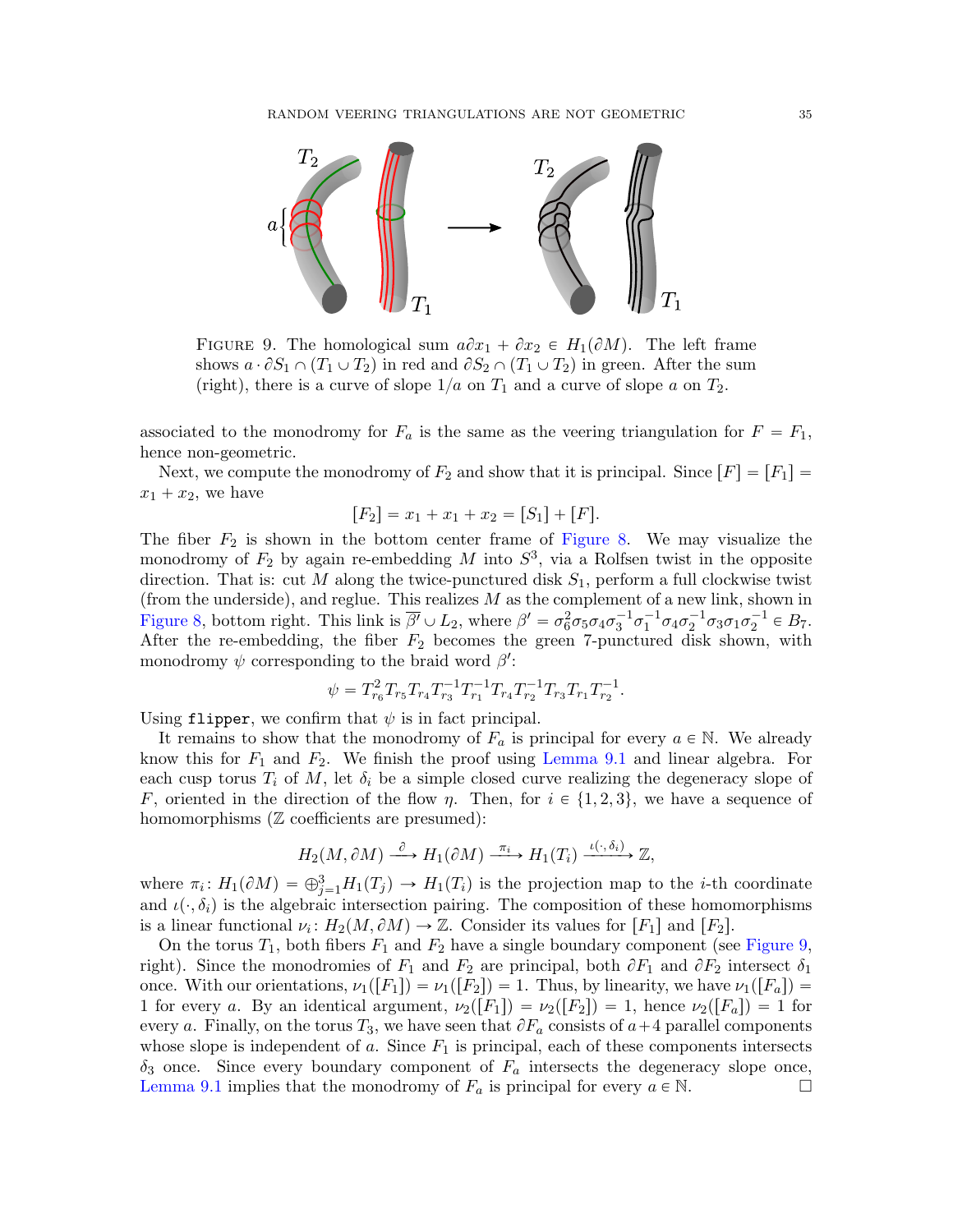**Remark 9.9.** flipper has the capability to compute degeneracy slopes from a veering triangulation, using [\[21,](#page-36-16) Observation 2.9]. A combination of flipper and Snappy shows that in  $M \cong S^3 \setminus (L_1 \cup L_2 \cup L_3)$ , the degeneracy slope  $\delta_1$  is the longitude of  $L_1$ ; meanwhile,  $\delta_2$  is the meridian of  $L_2$ ; and  $\delta_3$  is (meridian – longitude) on  $L_3$ . This fact, combined with [Figure 9,](#page-34-0) gives an alternate proof that every  $F_a$  has principal monodromy. The above argument using the linear functionals  $\nu_i$  avoids the need to ever identify  $\delta_i$ .

*Proof of [Theorem 1.3.](#page-2-1)* Let S be a hyperbolic surface. If  $\xi(S) = 0$ , then  $S \cong \Sigma_{0,3}$ , hence  $Mod(S)$  is finite. If  $\xi(S) = 1$ , then  $S \cong \Sigma_{0,4}$  or  $\Sigma_{1,1}$ , and the work of Akiyoshi [\[2\]](#page-35-3), Lackenby [\[34\]](#page-36-6), and Guéritaud [\[24\]](#page-36-7) shows that all pseudo-Anosov mapping classes in  $Mod(S)$  have geometric veering triangulations.

Now, assume that  $\xi(S) \geq 2$ . Under this hypothesis, [Propositions 9.7](#page-31-0) and [9.8](#page-31-1) show that there exists a principal pseudo-Anosov  $\varphi \in Mod(S)$  such that the associated veering triangulation of the mapping torus  $M_{\varphi}$  is non-geometric.

### **REFERENCES**

- <span id="page-35-0"></span>[1] Ian Agol, Ideal triangulations of pseudo-Anosov mapping tori, Topology and geometry in dimension three, Contemp. Math., vol. 560, Amer. Math. Soc., Providence, RI, 2011, pp. 1–17.
- <span id="page-35-3"></span> $[2]$  Hirotaka Akiyoshi, On the Ford domains of once-punctured torus groups, Sūrikaisekikenkyūsho Kōkyūroku 1104 (1999), 109-121.
- <span id="page-35-11"></span>[3] Hyungryul Baik, Ilya Gekhtman, and Ursula Hamenstaedt, The smallest positive eigenvalue of fibered hyperbolic 3-manifolds, Proc. Lond. Math. Soc. (3) (to appear), arXiv:1608.07609.
- <span id="page-35-1"></span>[4] Mark Bell, flipper (computer software), <http://pypi.python.org/pypi/flipper>, 2013–2017.
- <span id="page-35-10"></span>[5] Lipman Bers, An extremal problem for quasiconformal mappings and a theorem by Thurston, Acta Math. 141 (1978), no. 1-2, 73–98.
- <span id="page-35-14"></span>[6] Francis Bonahon, *Bouts des variétés hyperboliques de dimension* 3, Ann. of Math.  $(2)$  **124** (1986), no. 1, 71–158.
- <span id="page-35-7"></span>[7] , The geometry of Teichmüller space via geodesic currents, Invent. Math. 92 (1988), no. 1, 139–162.
- <span id="page-35-6"></span>[8] Jeffrey F. Brock, Richard D. Canary, and Yair N. Minsky, *The classification of Kleinian surface groups*, II: The ending lamination conjecture, Ann. of Math.  $(2)$  176  $(2012)$ , no. 1, 1–149.
- <span id="page-35-17"></span>[9] Benjamin A. Burton, Optimizing the double description method for normal surface enumeration, Math. Comp. 79 (2010), no. 269, 453–484.
- <span id="page-35-5"></span>[10] Benjamin A. Burton, Ryan Budney, William Pettersson, et al., Regina: Software for low-dimensional topology, Available at <http://regina-normal.github.io/>, 1999-2017.
- <span id="page-35-15"></span>[11] Richard D. Canary, A covering theorem for hyperbolic 3-manifolds and its applications, Topology 35 (1996), no. 3, 751–778.
- <span id="page-35-4"></span>[12] Marc Culler, Nathan M. Dunfield, Matthias Goerner, and Jeffrey R. Weeks, SnapPy, a computer program for studying the geometry and topology of 3-manifolds, Available at <http://snappy.computop.org> (Version 2.3.2), 2009–2017.
- <span id="page-35-12"></span>[13] François Dahmani and Camille Horbez, Spectral theorems for random walks on mapping class groups and out  $(F_N)$ , Int. Math. Res. Not. IMRN (2018), no. 9, 2693–2744.
- <span id="page-35-13"></span>[14] Moon Duchin, Christopher J. Leininger, and Kasra Rafi, Length spectra and degeneration of flat metrics, Invent. Math. 182 (2010), no. 2, 231–277.
- <span id="page-35-2"></span>[15] Alex Eskin and Maryam Mirzakhani, Counting closed geodesics in moduli space, Journal of Modern Dynamics 5 (2011), no. 1, 71–105.
- <span id="page-35-8"></span>[16] Benson Farb and Dan Margalit, A primer on mapping class groups, Princeton Mathematical Series, vol. 49, Princeton University Press, Princeton, NJ, 2012.
- <span id="page-35-9"></span>[17] Albert Fathi, François Laudenbach, and Valentin Poénaru, Thurston's work on surfaces, Mathematical Notes, vol. 48, Princeton University Press, Princeton, NJ, 2012, Translated from the 1979 French original by Djun M. Kim and Dan Margalit.
- <span id="page-35-16"></span>[18] Stefano Francaviglia, Hyperbolicity equations for cusped 3-manifolds and volume-rigidity of representations, Ph.D. thesis, PhD thesis, Scuola Normale Superiore, 2004.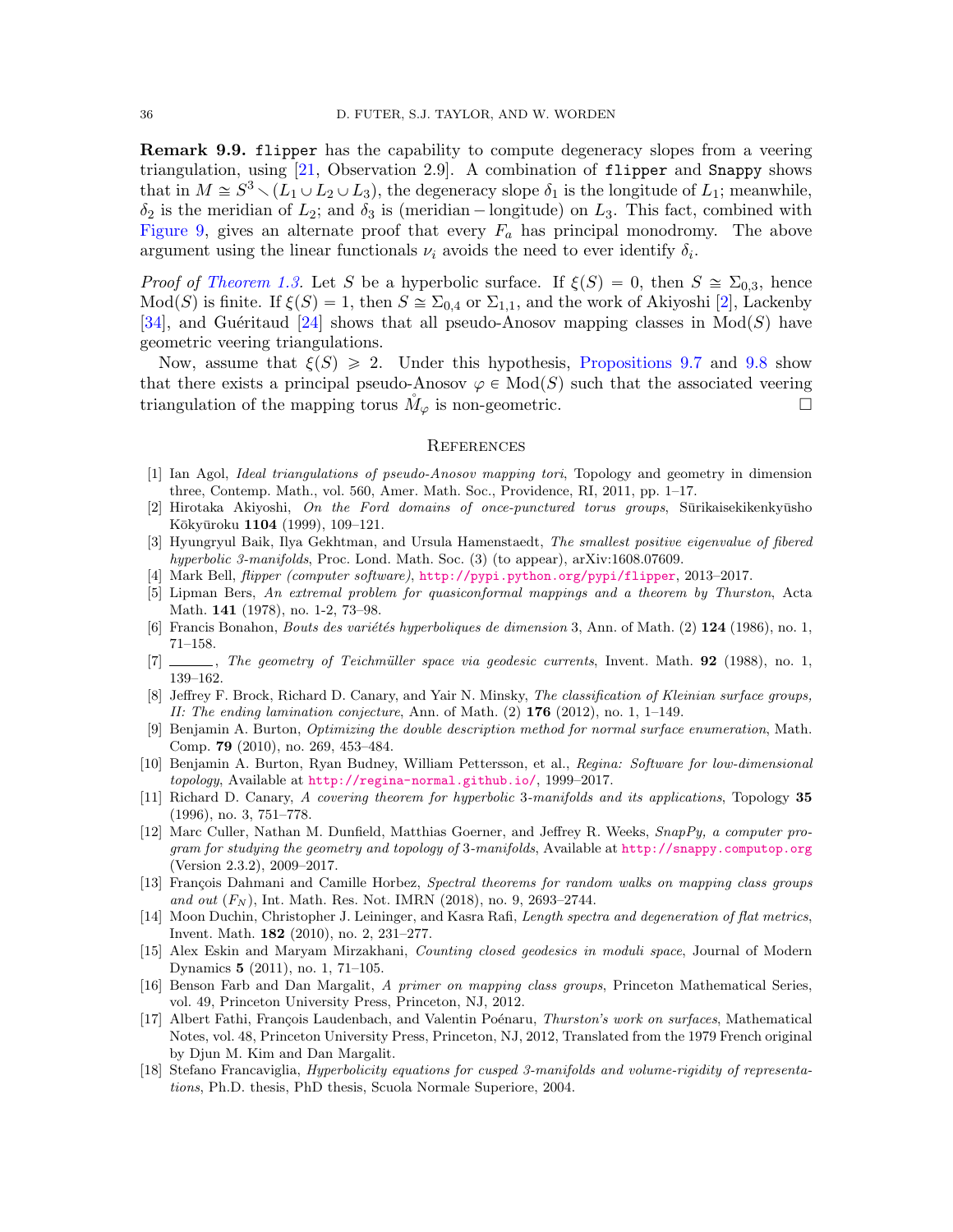- <span id="page-36-22"></span>[19] Ian Frankel, A comparison of period coordinates and Teichmüller distance, arXiv:1712.00140.
- <span id="page-36-28"></span>[20] David Fried, The geometry of cross sections to flows, Topology 21 (1982), no. 4, 353–371.
- <span id="page-36-16"></span>[21] David Futer and François Guéritaud, Explicit angle structures for veering triangulations, Algebraic & Geometric Topology 13 (2013), no. 1, 205–235.
- <span id="page-36-27"></span>[22] David Futer, Samuel J. Taylor, and William Worden, Ancillary files stored with the arXiv version of this paper, <https://arxiv.org/src/1808.05586/anc>.
- <span id="page-36-4"></span>[23] Vaibhav Gadre and Joseph Maher, The stratum of random mapping classes, Ergodic Theory Dynam. Systems 38 (2018), no. 7, 2666–2682.
- <span id="page-36-7"></span>[24] François Guéritaud, On canonical triangulations of once-punctured torus bundles and two-bridge link complements, Geom. Topol. 10 (2006), 1239–1284, With an appendix by David Futer.
- <span id="page-36-0"></span>[25] , Veering triangulations and Cannon-Thurston maps, J. Topology 9 (2016), no. 3, 957–983.
- <span id="page-36-24"></span>[26] Ursula Hamenstädt, Typical properties of periodic Teichmüller geodesics: Lyapunov exponents, [http:](http://www.math.uni-bonn.de/people/ursula/lyapunov.pdf) [//www.math.uni-bonn.de/people/ursula/lyapunov.pdf](http://www.math.uni-bonn.de/people/ursula/lyapunov.pdf).
- <span id="page-36-5"></span>[27] , Bowen's construction for the Teichmüller flow, Journal of Modern Dynamics 7 (2013), no. 4, 489–526.
- <span id="page-36-3"></span>[28] Craig D Hodgson, Ahmad Issa, and Henry Segerman, Non-geometric veering triangulations, Experimental Mathematics 25 (2016), no. 1, 17–45.
- <span id="page-36-15"></span>[29] Craig D Hodgson, J Hyam Rubinstein, Henry Segerman, and Stephan Tillmann, Veering triangulations admit strict angle structures, Geom. Topol. 15 (2011), no. 4, 2073–2089.
- <span id="page-36-8"></span>[30] Neil Hoffman, Kazuhiro Ichihara, Masahide Kashiwagi, Hidetoshi Masai, Shin'ichi Oishi, and Akitoshi Takayasu, Verified computations for hyperbolic 3-manifolds, Experimental Mathematics 25 (2016), no. 1, 66–78, http://dx.doi.org/10.1080/10586458.2015.1029599.
- <span id="page-36-14"></span>[31] John Hubbard and Howard Masur, Quadratic differentials and foliations, Acta Math. 142 (1979), 221– 274.
- <span id="page-36-12"></span>[32] Yoichi Imayoshi and Masahiko Taniguchi, An introduction to Teichmüller spaces, Springer Science & Business Media, 2012.
- <span id="page-36-18"></span>[33] Vadim A. Kaimanovich and Howard Masur, The Poisson boundary of the mapping class group, Invent. Math. 125 (1996), 221–264.
- <span id="page-36-6"></span>[34] Marc Lackenby, The canonical decomposition of once-punctured torus bundles, Comment. Math. Helv. 78 (2003), no. 2, 363–384.
- <span id="page-36-10"></span>[35] Christopher J. Leininger and Saul Schleimer, Connectivity of the space of ending laminations, Duke Mathematical Journal 150 (2009), no. 3, 533–575.
- <span id="page-36-13"></span>[36] Gilbert Levitt, Foliations and laminations on hyperbolic surfaces, Topology 22 (1983), no. 2, 119–135.
- <span id="page-36-23"></span>[37] Joseph Maher, Linear progress in the complex of curves, Transactions of the American Mathematical Society **362** (2010), no. 6, 2963-2991.
- <span id="page-36-2"></span>[38] Dan Margalit, Balázs Strenner, and Öykü Yurttaş, Fast Nielsen–Thurston classification, In preparation.
- <span id="page-36-25"></span>[39] Howard Masur, Interval exchange transformations and measured foliations, Annals of Mathematics 115 (1982), no. 1, 169–200.
- <span id="page-36-17"></span>[40] , Hausdorff dimension of the set of nonergodic foliations of a quadratic differential, Duke Math. J. 66 (1992), no. 3, 387–442.
- <span id="page-36-20"></span>[41] , Geometry of Teichmüller space with the Teichmüller metric, Surveys in differential geometry. Vol. XIV. Geometry of Riemann surfaces and their moduli spaces, Surv. Differ. Geom., vol. 14, Int. Press, Somerville, MA, 2009, pp. 295–313.
- <span id="page-36-29"></span>[42] Curtis T. McMullen, *Polynomial invariants for fibered 3-manifolds and Teichmüller geodesics for folia*tions, Ann. Sci. Ecole Norm. Sup.  $(4)$  33  $(2000)$ , no. 4, 519–560.
- <span id="page-36-9"></span>[43] Yair N. Minsky, The classification of Kleinian surface groups, I: models and bounds, Ann. Math. 171 (2010), no. 1, 1–107.
- <span id="page-36-1"></span>[44] Yair N. Minsky and Samuel J. Taylor, Fibered faces, veering triangulations, and the arc complex, Geom. Funct. Anal. 27 (2017), 1450–1496.
- <span id="page-36-26"></span>[45] Walter D. Neumann and Jun Yang, Bloch invariants of hyperbolic 3–manifolds, Duke Math. J. 96 (1999), no. 1, 29–59.
- <span id="page-36-21"></span>[46] Kasra Rafi, A characterization of short curves of a Teichmüller geodesic, Geom. Topol. 9 (2005), 179– 202.
- <span id="page-36-19"></span>[47] , Hyperbolicity in Teichmüller space, Geom. Topol. 18 (2014), no. 5, 3025–3053.
- <span id="page-36-11"></span>[48] Kurt Strebel, Quadratic differentials, Quadratic Differentials, Springer, 1984, pp. 16–26.